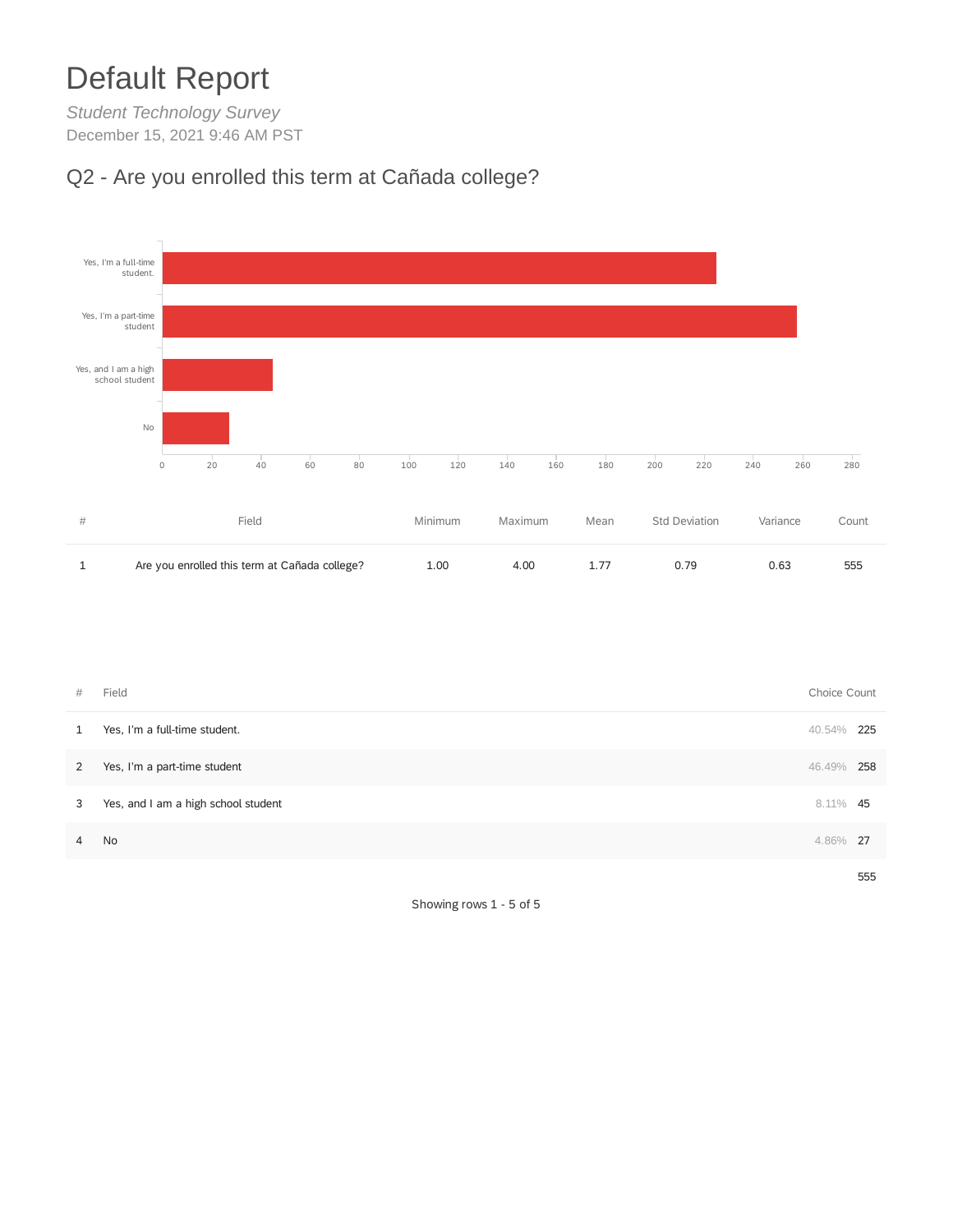Q3 - Which campus within the SMCCD district do you consider your home campus?



Showing rows 1 - 4 of 4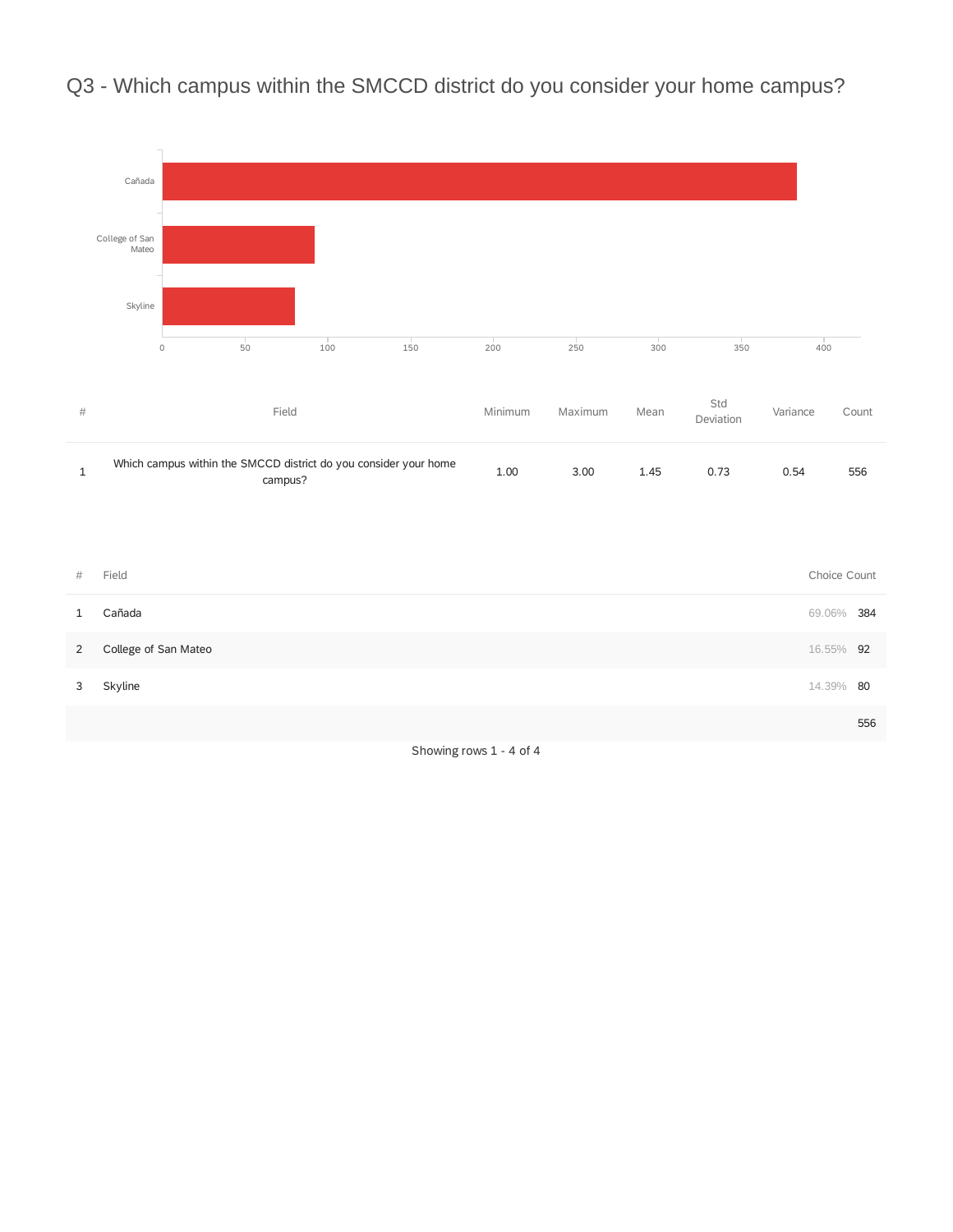

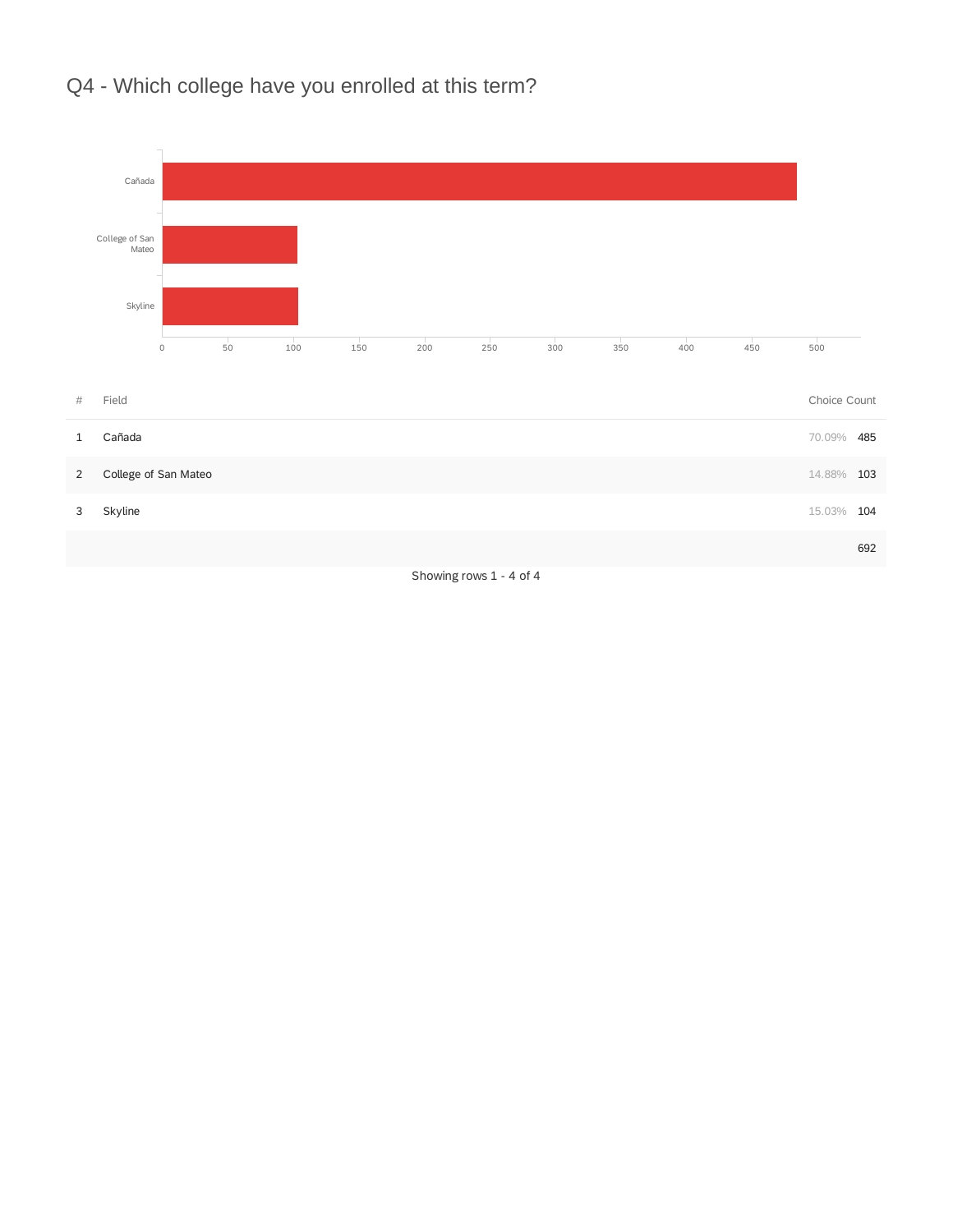Q7 - Are you aware Cañada college and the district offer online tutorials for Zoom,

Canvas, and other applications through the virtual campus in Canvas?



Showing rows 1 - 3 of 3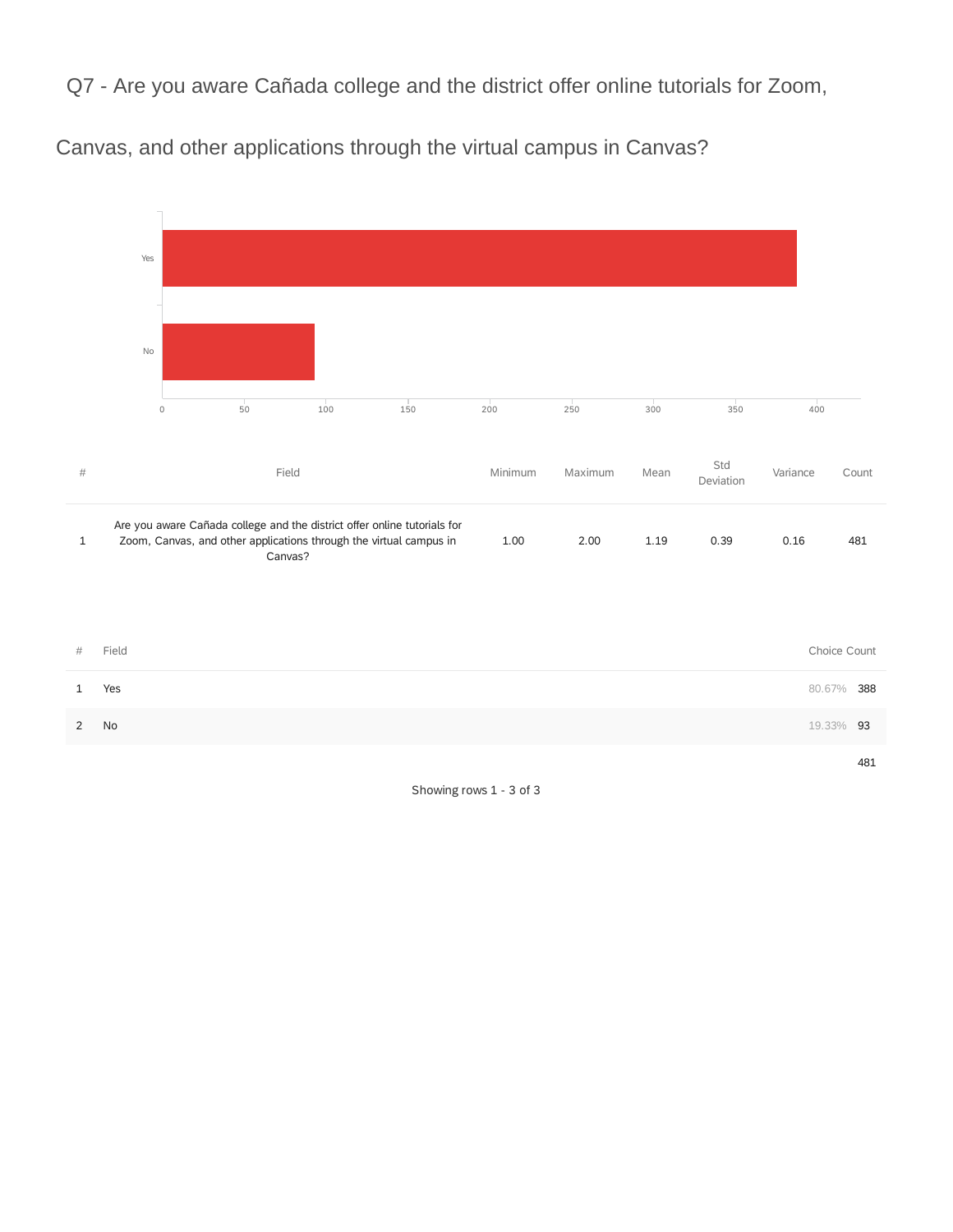Q8 - How would you rate your comfort level with the following technologies?



| Field | Extremely<br>comfortable | Somewhat<br>comfortable | Neither comfortable nor<br>uncomfortable | Somewhat<br>uncomfortable | Extremely<br>uncomfortable | Total |
|-------|--------------------------|-------------------------|------------------------------------------|---------------------------|----------------------------|-------|
|       |                          |                         |                                          |                           |                            |       |

5 Microsoft Office 1.00 5.00 2.16 1.18 1.40 470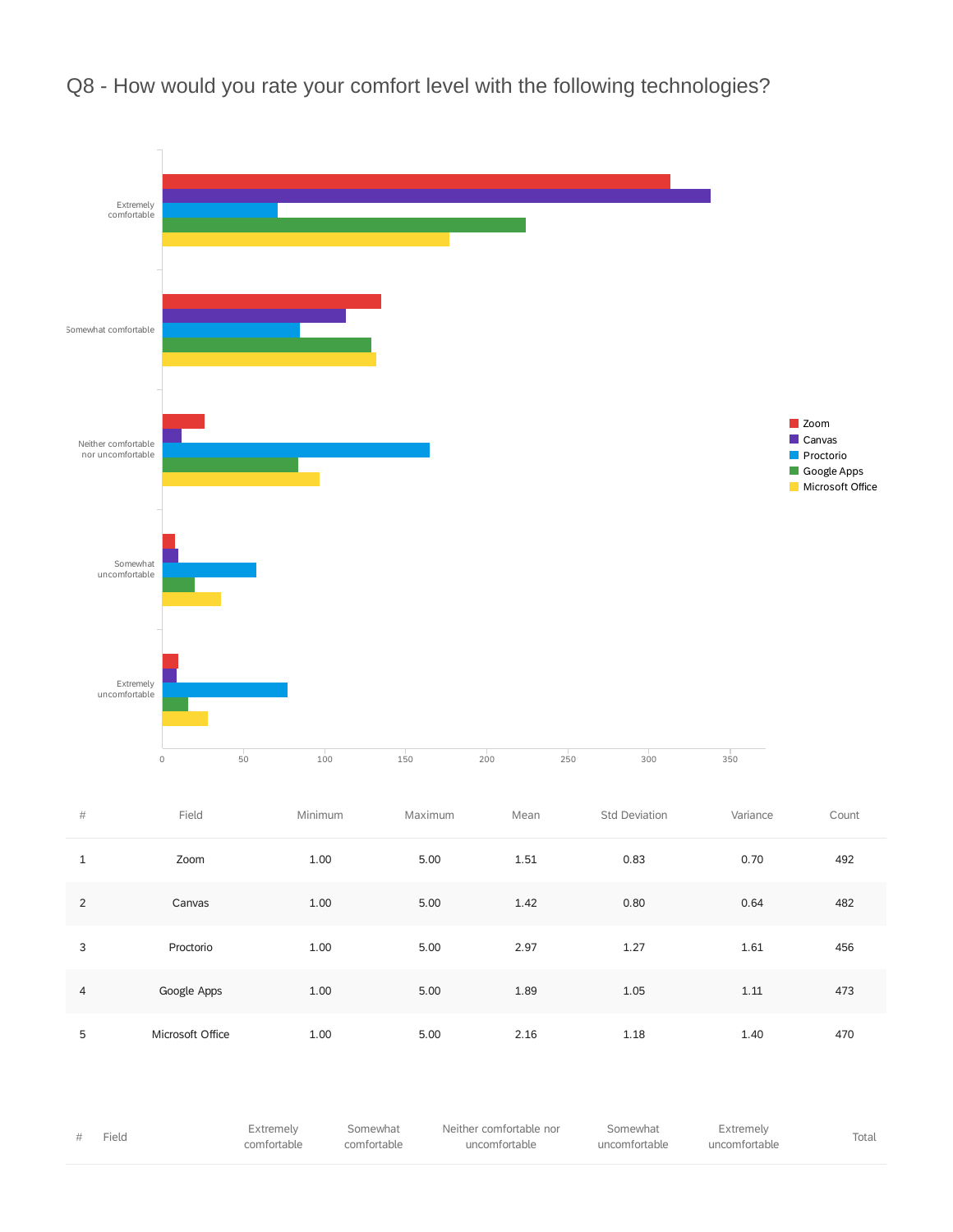| #             | Field            | Extremely<br>comfortable | Somewhat<br>comfortable | Neither comfortable nor<br>uncomfortable | Somewhat<br>uncomfortable | Extremely<br>uncomfortable | Total |
|---------------|------------------|--------------------------|-------------------------|------------------------------------------|---------------------------|----------------------------|-------|
|               | Zoom             | 313<br>63.62%            | 135<br>27.44%           | 5.28% 26                                 | $1.63\%$ 8                | $2.03\%$<br>10             | 492   |
| $\mathcal{P}$ | Canvas           | 338<br>70.12%            | 23.44%<br>113           | 2.49% 12                                 | 2.07%<br>10               | 1.87% 9                    | 482   |
| 3             | Proctorio        | 15.57% 71                | 18.64% 85               | 36.18%<br>165                            | 12.72%<br>58              | 16.89%<br>- 77             | 456   |
| 4             | Google Apps      | 224<br>47.36%            | 27.27%<br>129           | 17.76% 84                                | 4.23%<br>- 20             | $3.38\%$ 16                | 473   |
| 5.            | Microsoft Office | 177<br>37.66%            | 132<br>28.09%           | 20.64% 97                                | 36<br>7.66%               | -28<br>5.96%               | 470   |

Showing rows 1 - 5 of 5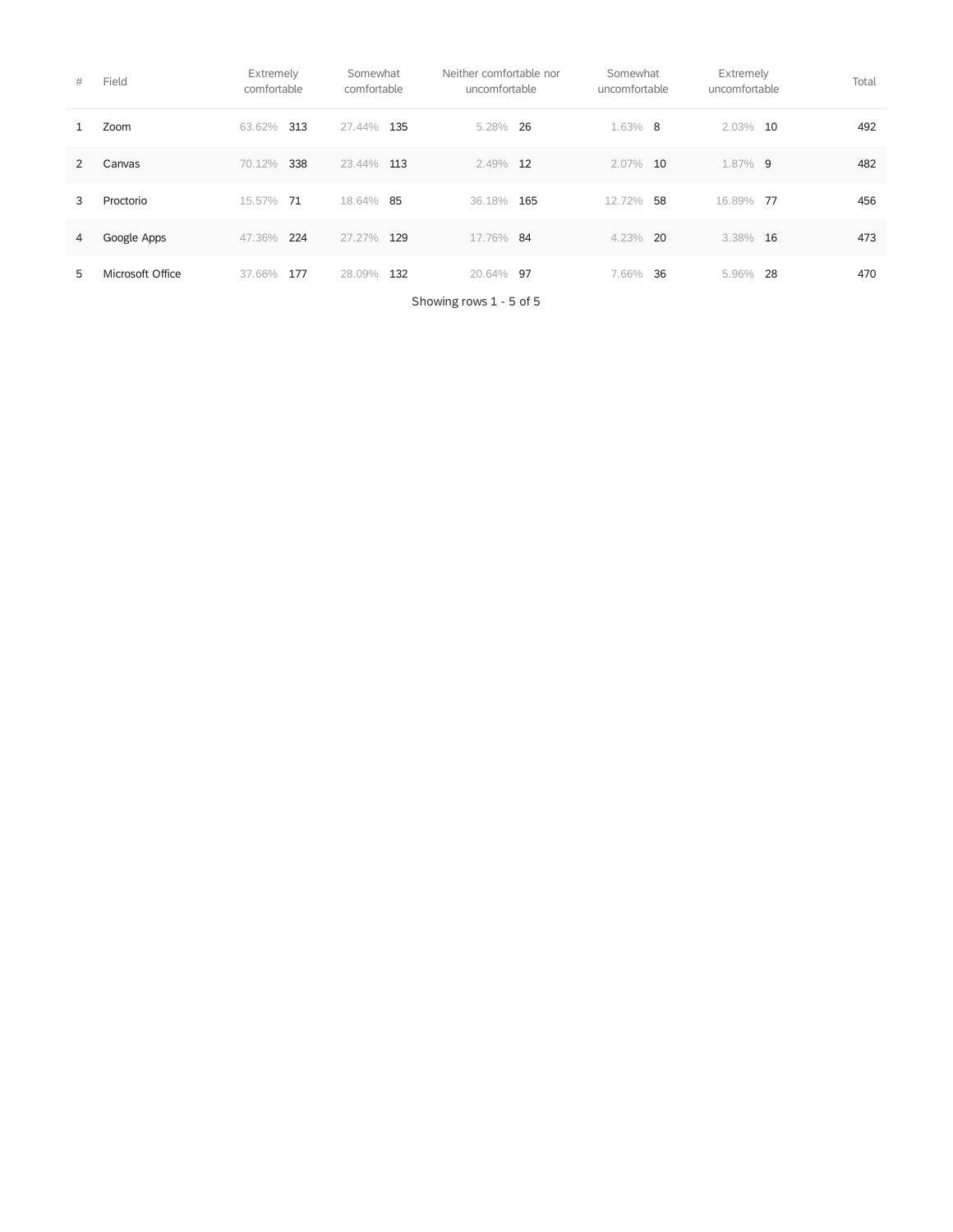

## Q9 - Do you feel you would benefit with more training on Canvas or Zoom?

Showing rows 1 - 4 of 4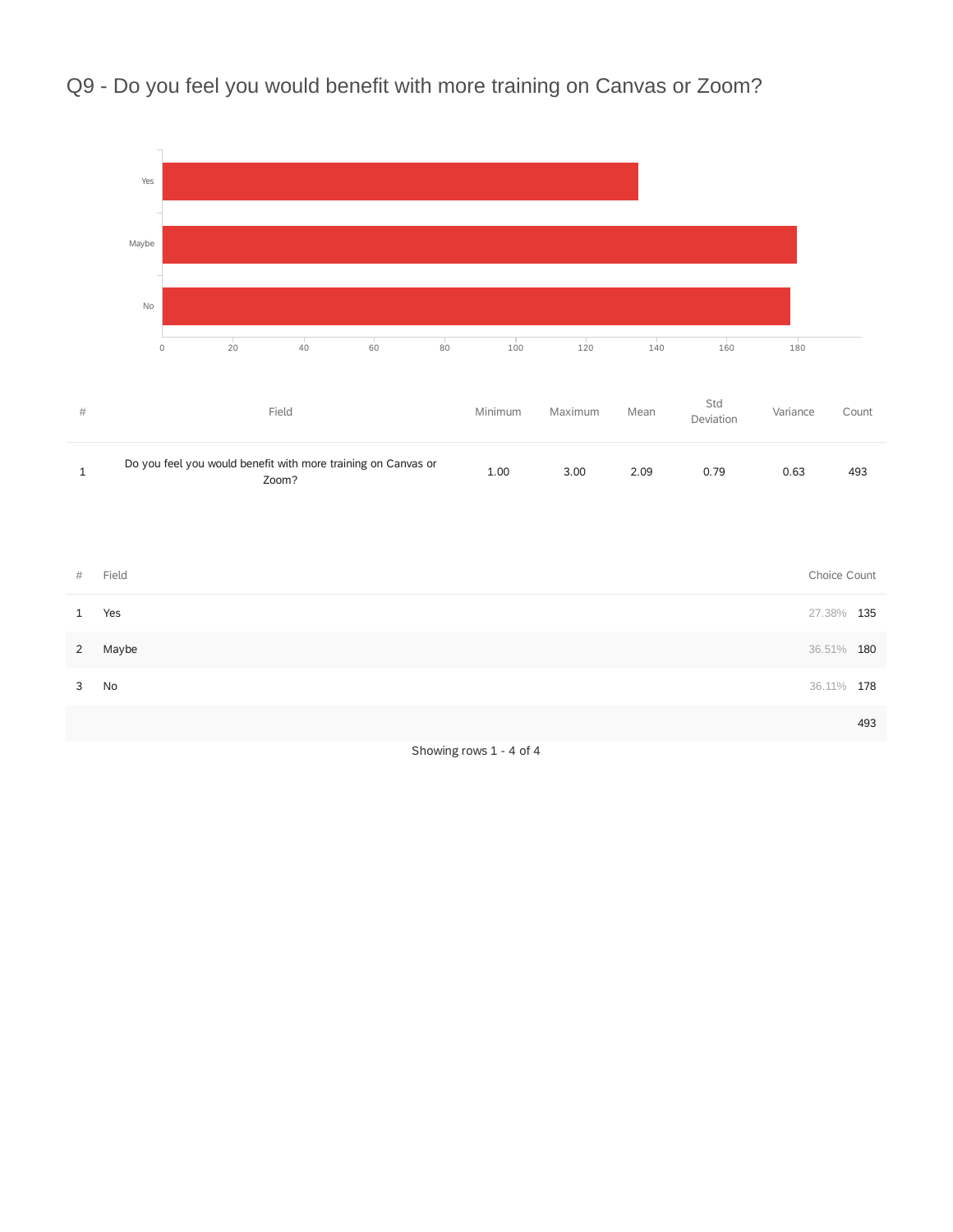Q10 - What technology do you think you would need to participate in a multimodality



course? Check all that apply.

Have all of my own

IDK

Internet Hotspot

internet for everything

I have everything I need thanks

Internet Mobile Hotspot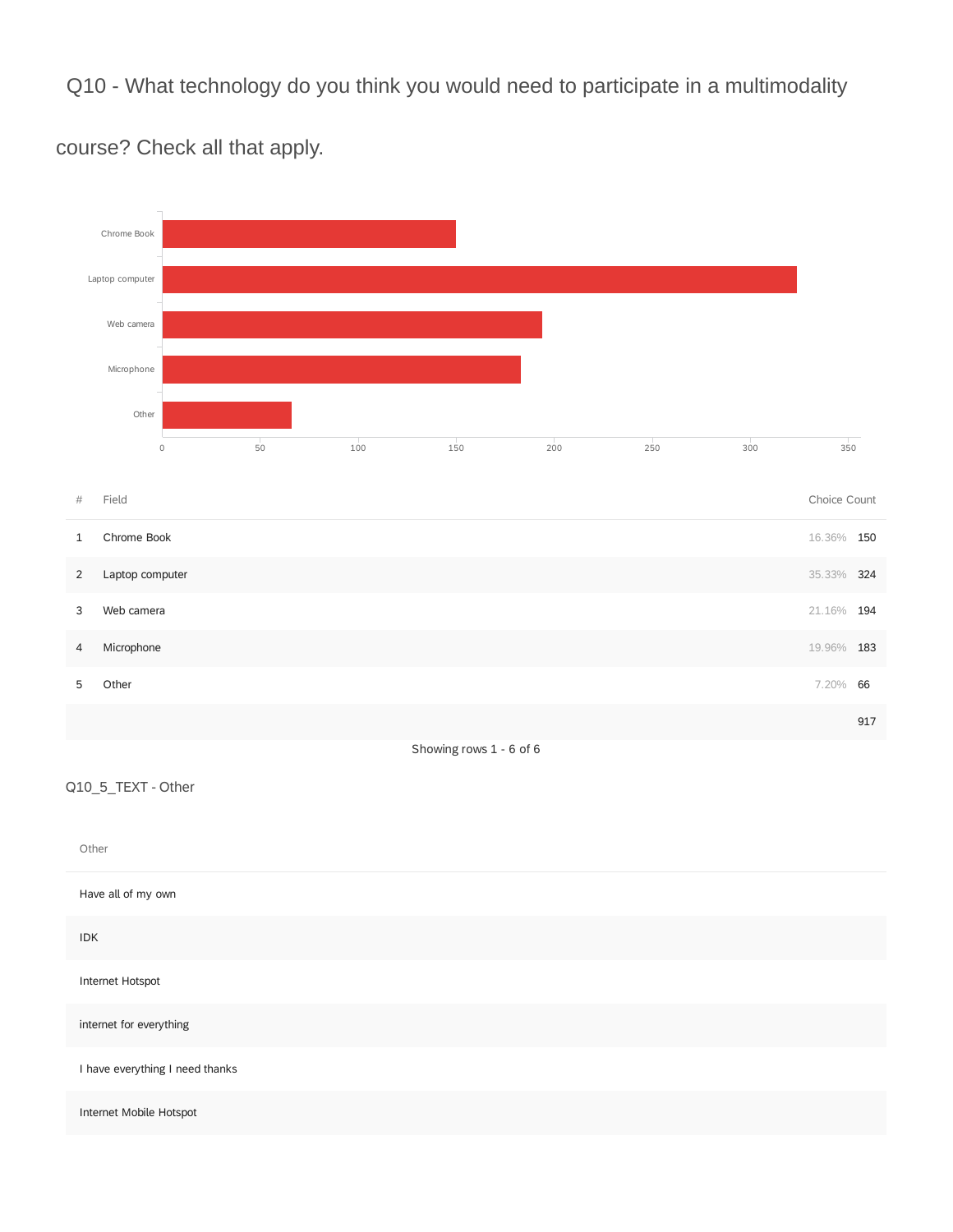Other

| None                                          |
|-----------------------------------------------|
| Adobe Creative Cloud Apps                     |
| A mouse for digital drafting classes          |
| What is a multimodality class?                |
| none                                          |
| N/A                                           |
| none                                          |
| none                                          |
| not sure                                      |
| none                                          |
| ipad                                          |
| None                                          |
| N/A                                           |
| Hot spot                                      |
| hotspot                                       |
| I have everything rn                          |
| headphones                                    |
| I have the technology I would need            |
| Desktop Computer                              |
| excel, google doc, canva                      |
| headphones/earbuds                            |
| I'm pretty educated on how to use technology. |
| None?                                         |
|                                               |

Headset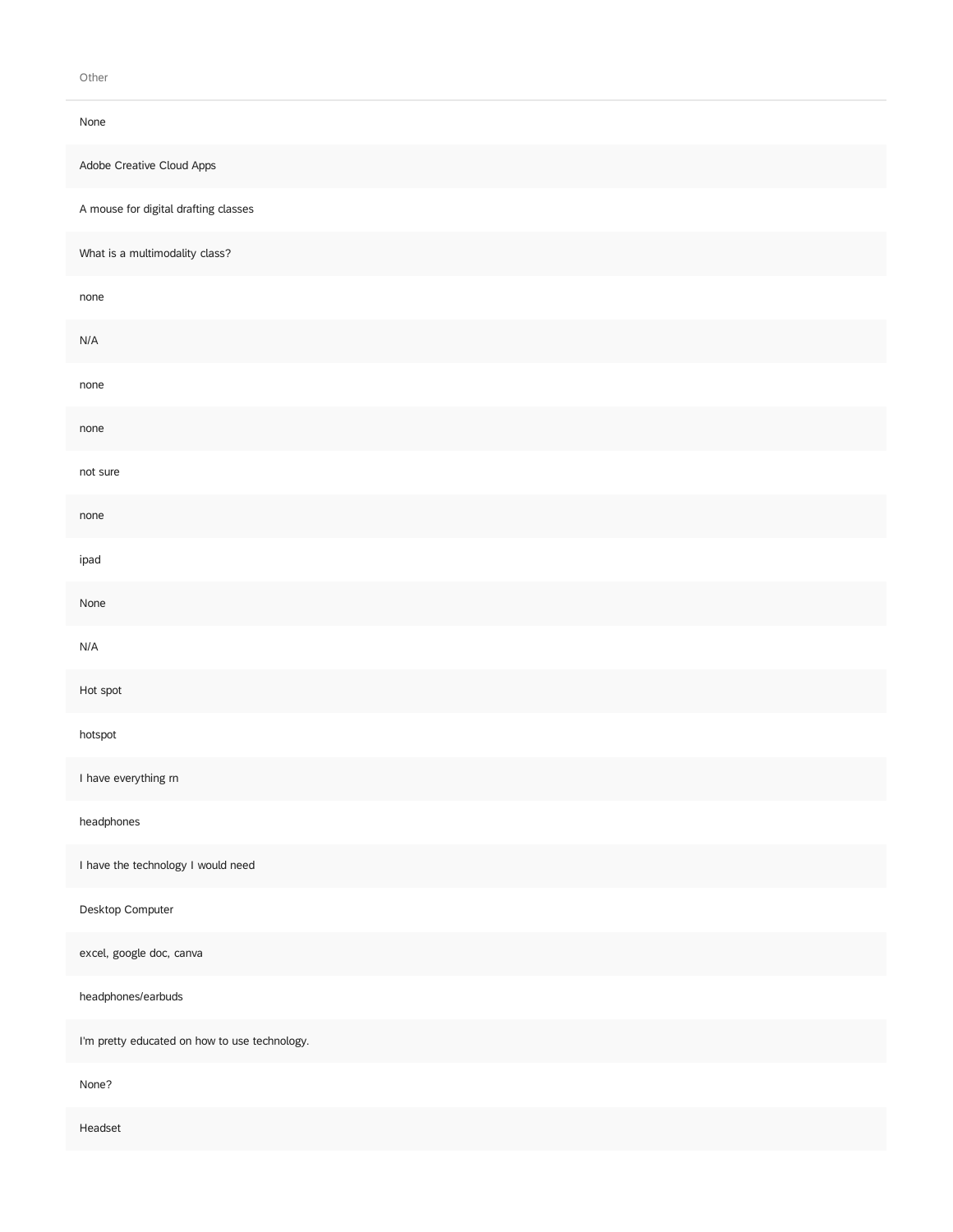#### Other

| $\mathsf{N}/\mathsf{A}$                  |
|------------------------------------------|
| Cellphone                                |
| Printer, wifi                            |
| iPad                                     |
| none                                     |
| Better at home internet                  |
| None really                              |
| A drawing tablet (for art based courses) |
| none                                     |
| none                                     |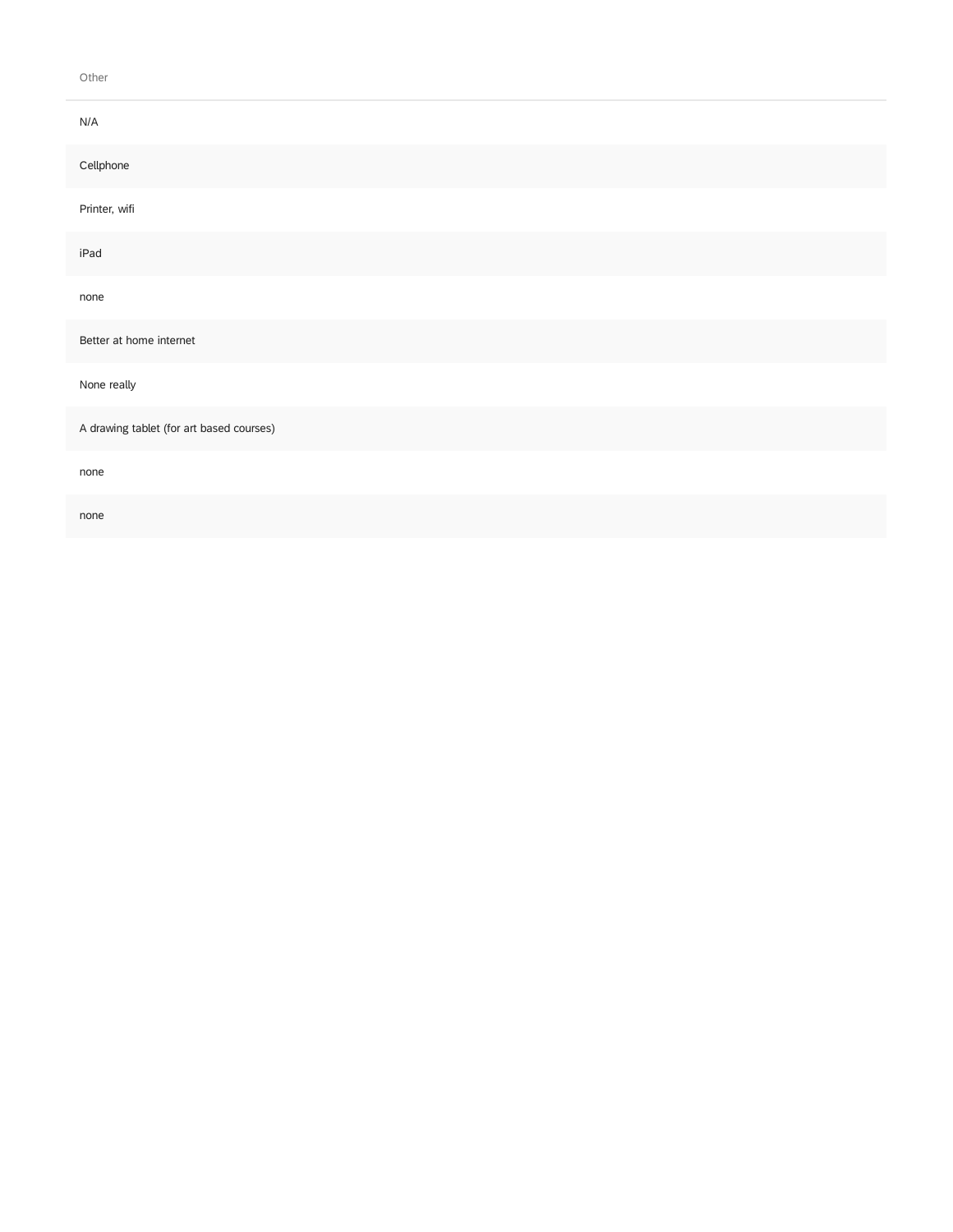Q11 - How often have your instructors contacted you individually this semester via...



| 1 | Canvas message | 1.00 | 5.00 | 2.15 | 1.16 | 1.36 | 483 |
|---|----------------|------|------|------|------|------|-----|
| 2 | Email          | 1.00 | 5.00 | 2.38 | 1.21 | 1.46 | 476 |
| 3 | Zoom Chat      | 1.00 | 5.00 | 3.02 | 1.47 | 2.15 | 454 |
| 4 | Slack          | 1.00 | 5.00 | 4.62 | 0.95 | 0.89 | 413 |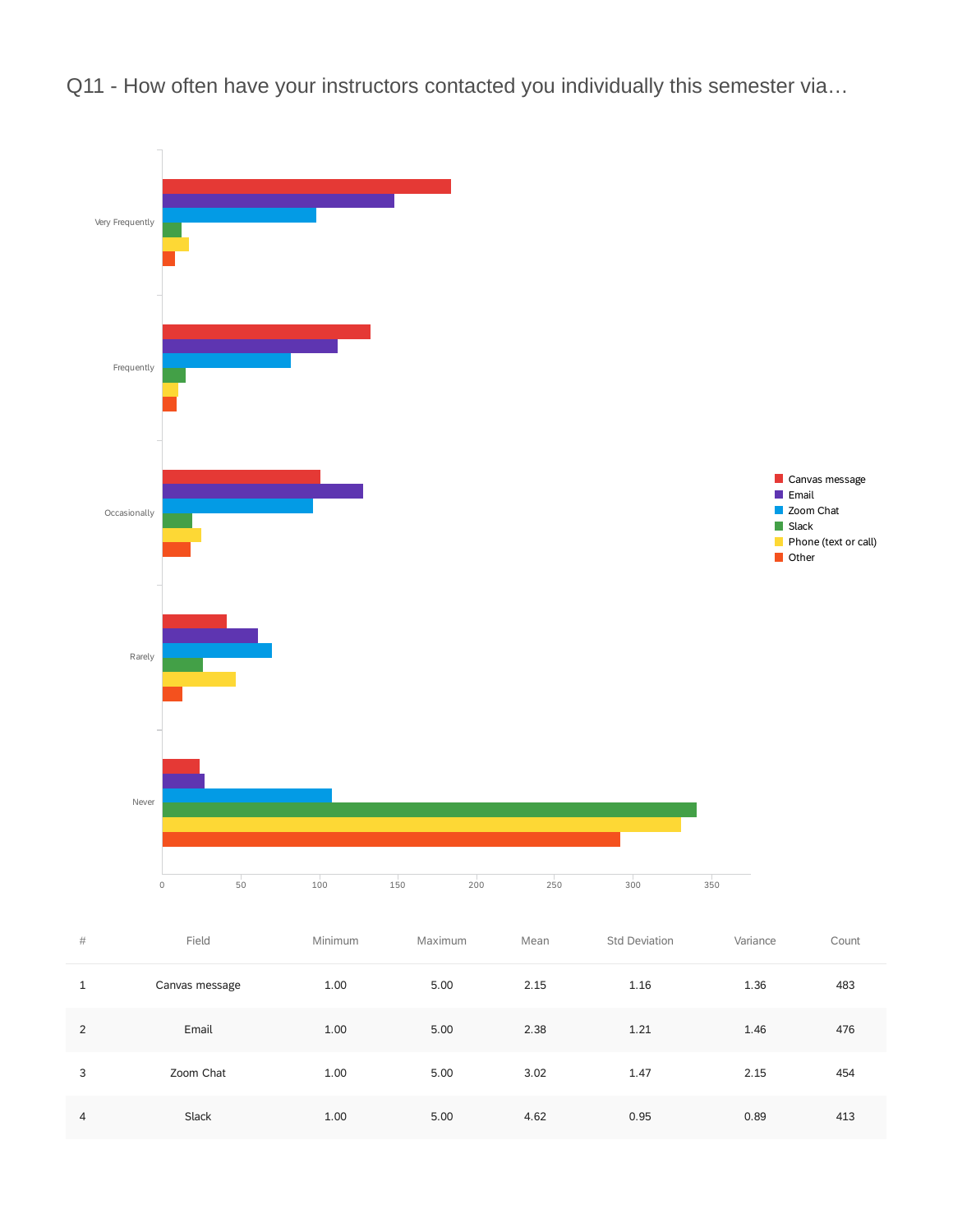| # | Field                | Minimum | Maximum | Mean | Std Deviation | Variance | Count |
|---|----------------------|---------|---------|------|---------------|----------|-------|
| 5 | Phone (text or call) | 1.00    | 5.00    | 4.55 | 0.99          | 0.98     | 430   |
| 6 | Other                | 1.00    | 5.00    | 4.68 | 0.87          | 0.76     | 340   |

| #              | Field                | Very Frequently | Frequently    | Occasionally  | Rarely        | Never          | Total |
|----------------|----------------------|-----------------|---------------|---------------|---------------|----------------|-------|
|                | Canvas message       | 38.10%<br>184   | 27.54%<br>133 | 20.91%<br>101 | 8.49%<br>-41  | 4.97% 24       | 483   |
| 2              | Email                | 31.09%<br>148   | 23.53%<br>112 | 26.89%<br>128 | 12.82%<br>-61 | 5.67% 27       | 476   |
| 3              | Zoom Chat            | 21.59%<br>98    | 18.06%<br>-82 | 21.15%<br>96  | 15.42%<br>70  | 23.79%<br>108  | 454   |
| $\overline{4}$ | Slack                | 2.91%<br>12     | 3.63% 15      | 4.60%<br>19   | 6.30%<br>-26  | 82.57% 341     | 413   |
| 5              | Phone (text or call) | 3.95%<br>17     | 2.33% 10      | 25<br>5.81%   | 10.93%<br>47  | 76.98%<br>-331 | 430   |
| 6              | Other                | $2.35\%$<br>- 8 | $2.65\%$ 9    | 18<br>5.29%   | 13<br>3.82%   | 85.88%<br>292  | 340   |

Showing rows 1 - 6 of 6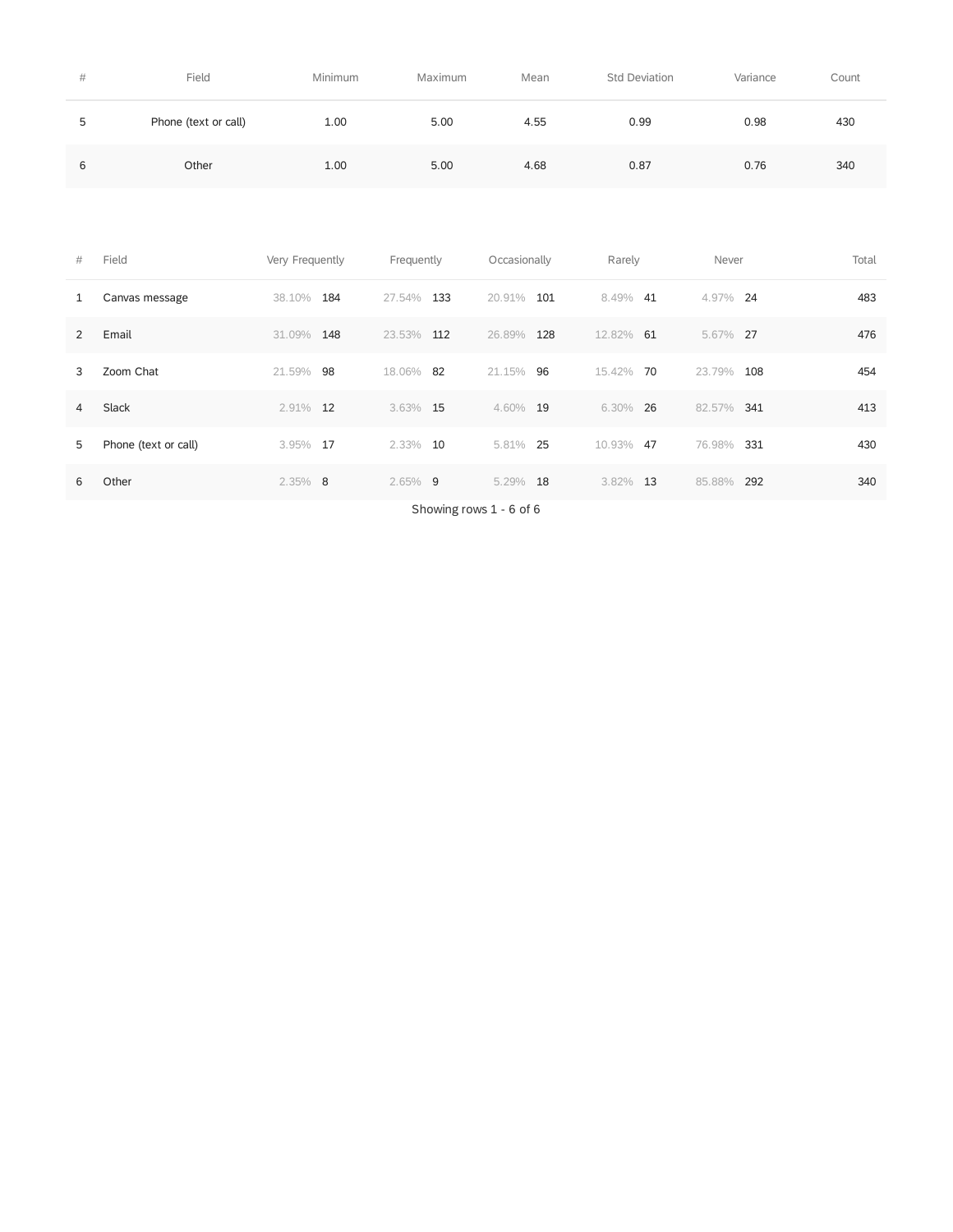Q12 - Please indicate which of the following ways you engage with your classmates



(check all that apply)

Showing rows 1 - 8 of 8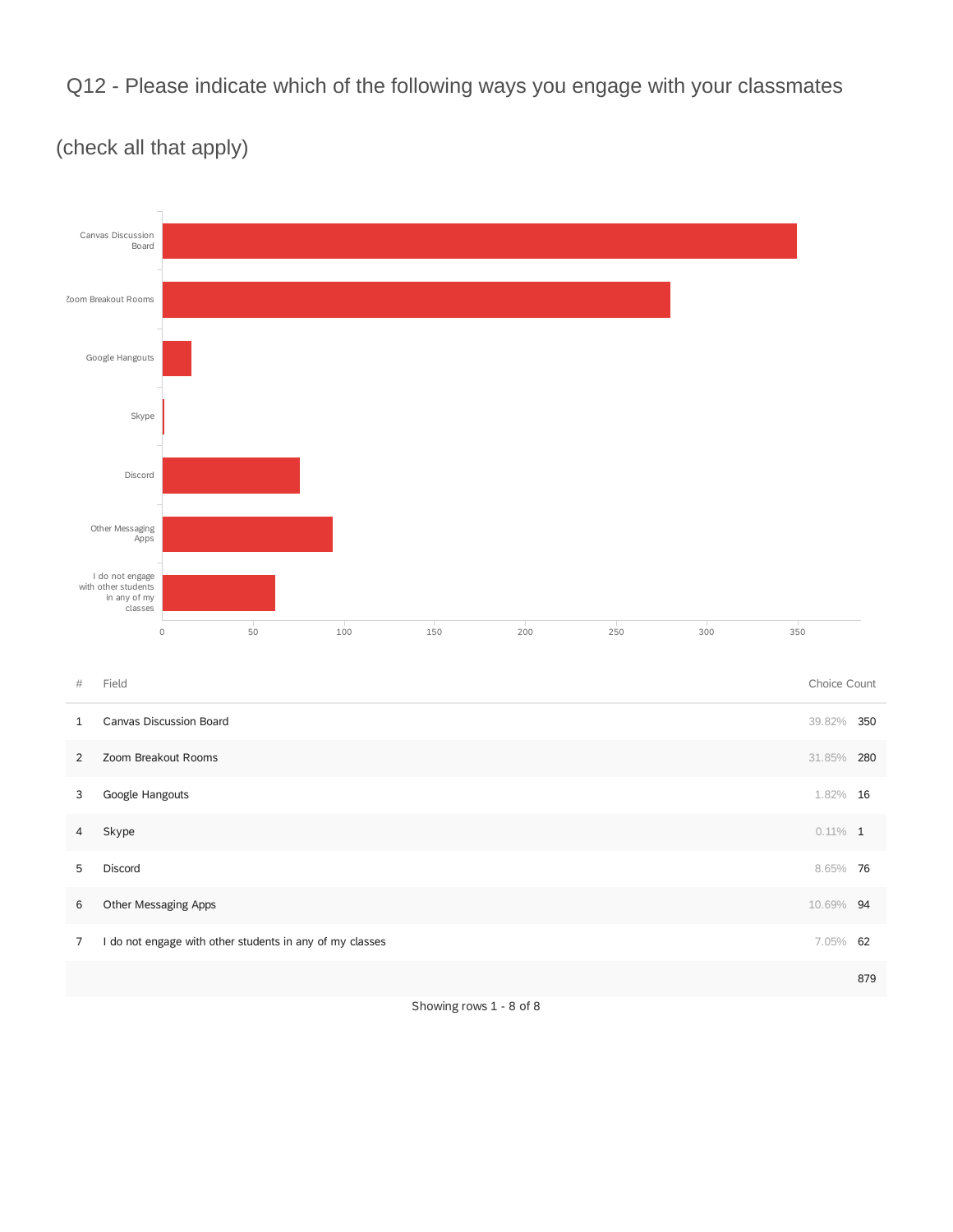Q14 - Please select the option that best describes your ability to reliably access the

equipment you need to engage successfully in online learning and instruction at Cañada.



6 I do not have consistent access to a computer, Chromebook, or a phone to access online instruction 1.10% 5 1.10% 5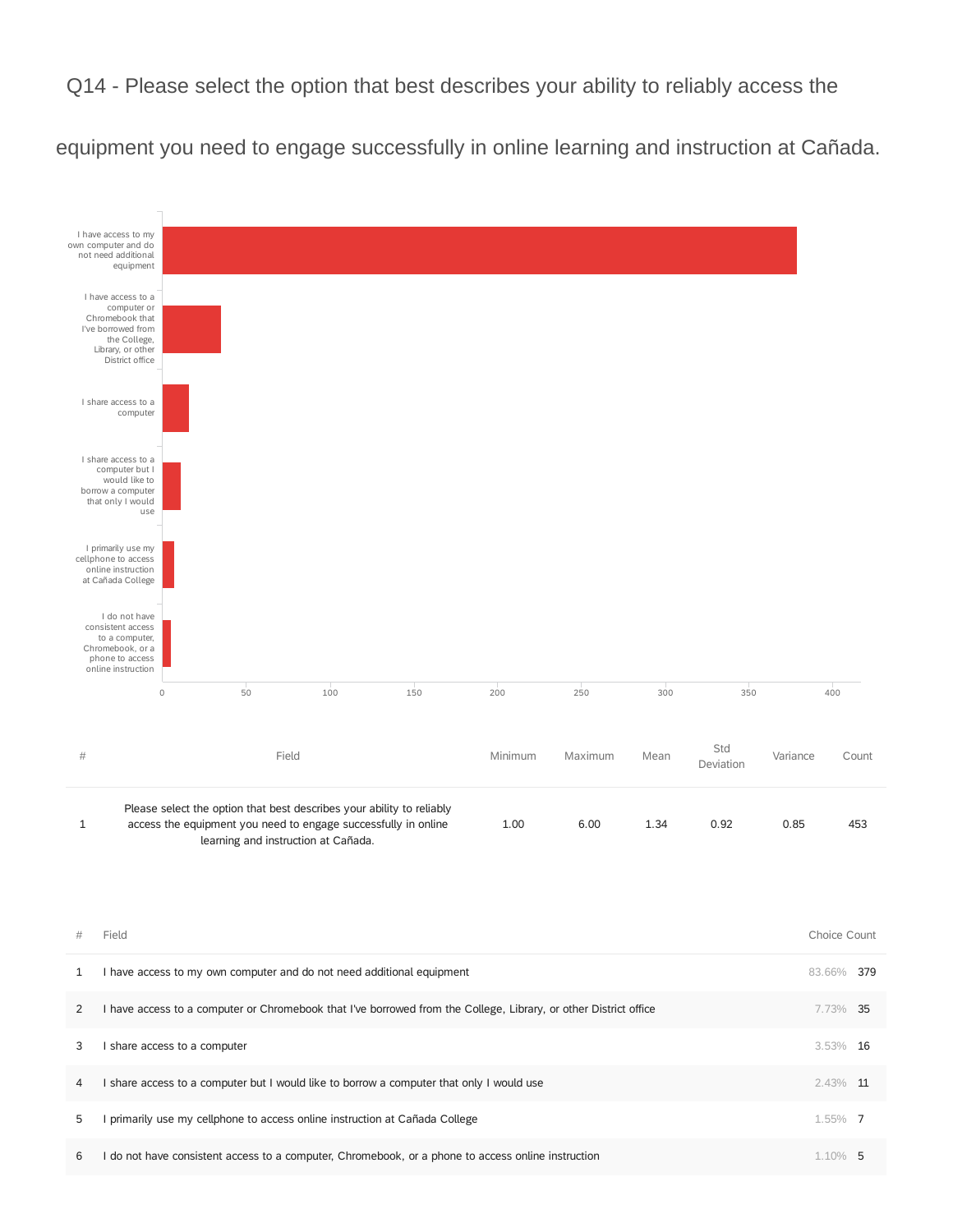4 5 3

Showing rows 1 - 7 of 7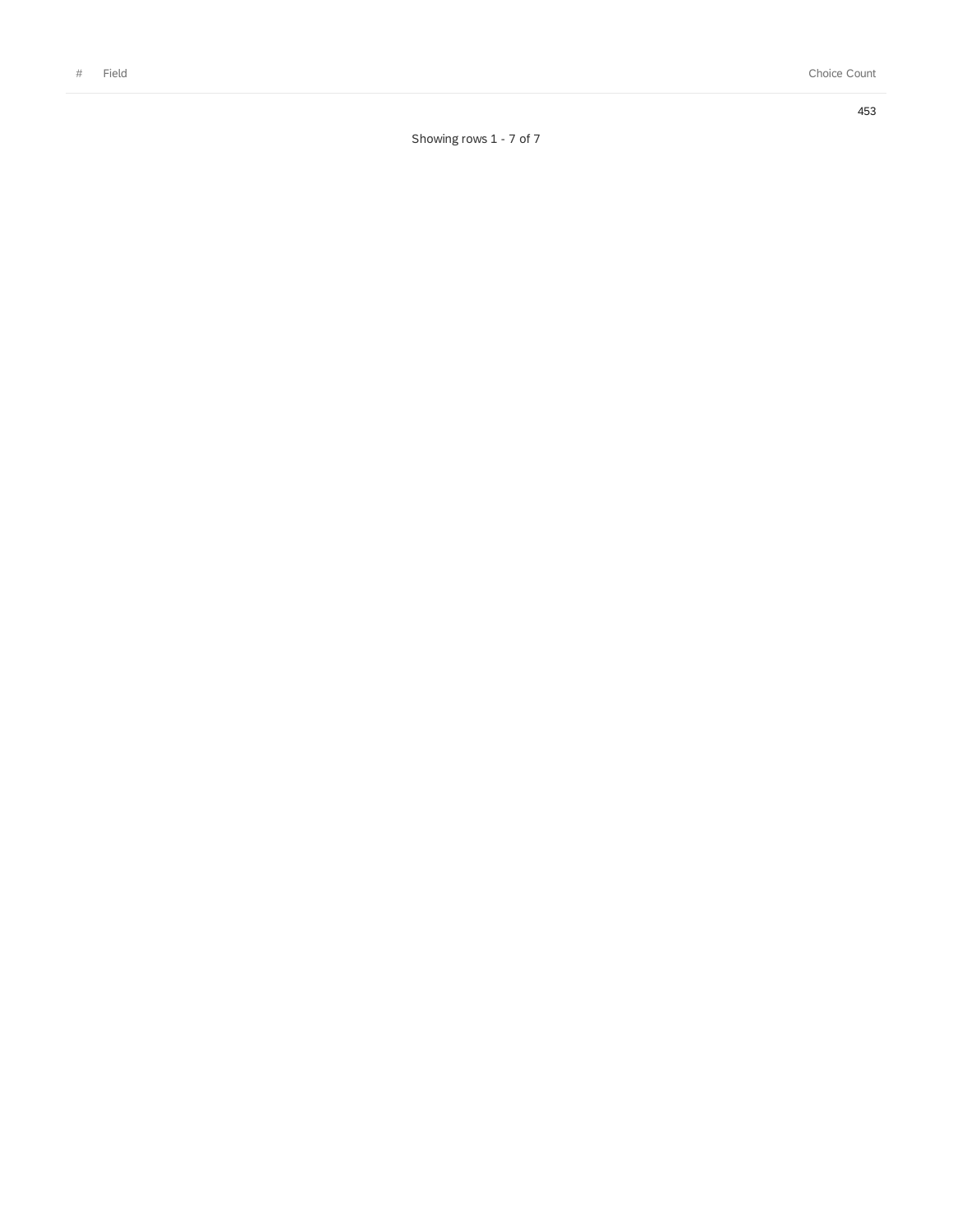

Q15 - Where do you usually do your classwork and online homework?

| # | Field                                          | Choice Count |     |
|---|------------------------------------------------|--------------|-----|
| 1 | Home internet connection (in private)          | 78.05%       | 352 |
| 2 | Home internet connection (from a shared space) | 11.97%       | 54  |
| 3 | Mobile/phone/hotspot                           | 7.76% 35     |     |
| 4 | Campus Wifi/parking lot wifi                   | $1.33\%$ 6   |     |
| 5 | Other public Wifi                              | $0.89\%$ 4   |     |
|   |                                                |              | 451 |
|   |                                                |              |     |

Showing rows 1 - 6 of 6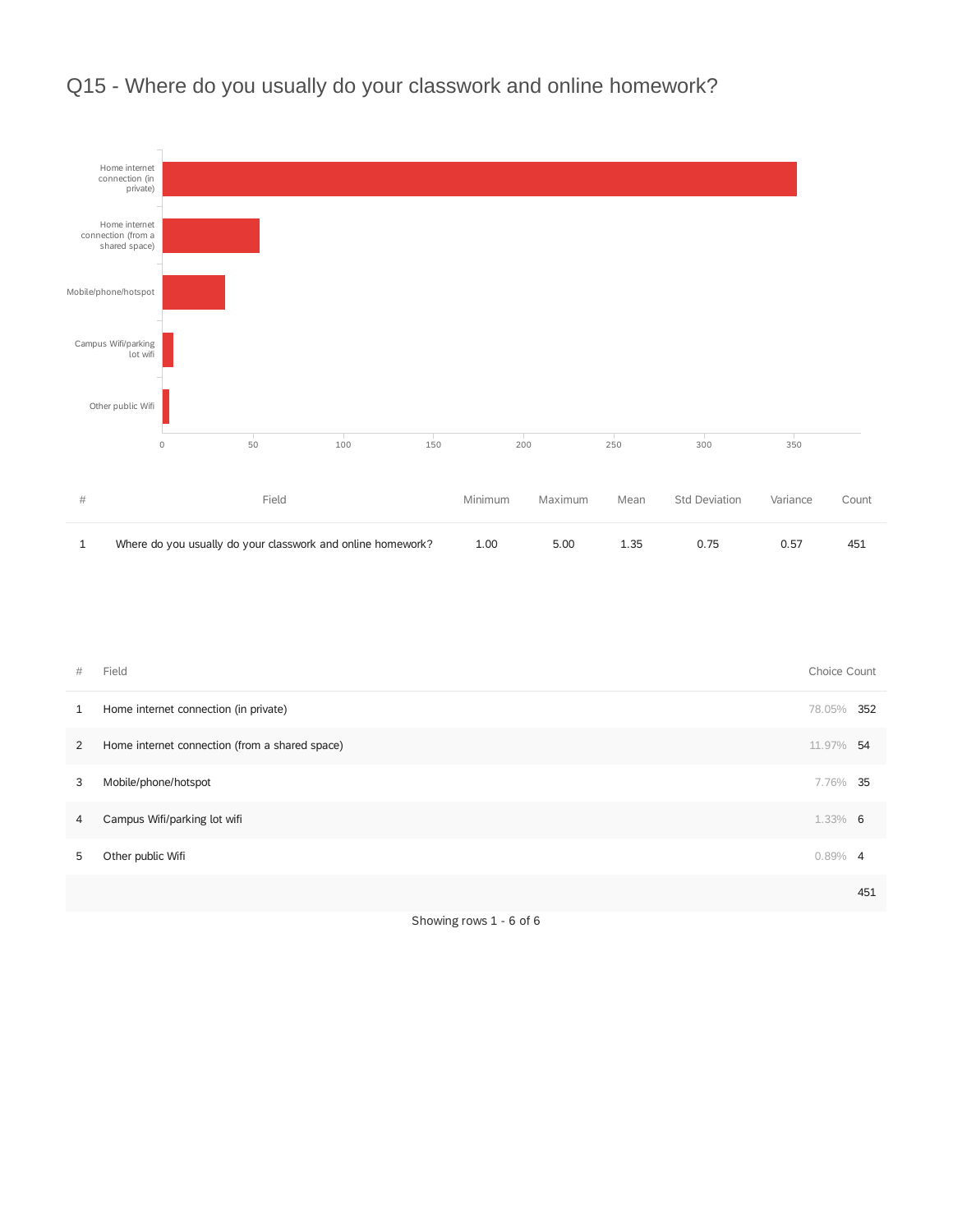## Q16 - How do you print material?



| How do you print material? - Selected Choice | 1.00 5.00 1.81 1.25 |  | 1.56 | 450 |
|----------------------------------------------|---------------------|--|------|-----|
|                                              |                     |  |      |     |

| #              | Field                                                                                                                                                                                                                           | Choice Count |     |
|----------------|---------------------------------------------------------------------------------------------------------------------------------------------------------------------------------------------------------------------------------|--------------|-----|
| 1              | I own a printer at home.                                                                                                                                                                                                        | 67.11%       | 302 |
| $\overline{2}$ | I come to campus to print.                                                                                                                                                                                                      | 3.56% 16     |     |
| 3              | I use public printing services (public library, FedEx Print Services, etc.)                                                                                                                                                     | 13.78% 62    |     |
| 4              | I no longer print                                                                                                                                                                                                               | 12.22% 55    |     |
| 5.             | Other                                                                                                                                                                                                                           | 3.33%        | 15  |
|                |                                                                                                                                                                                                                                 |              | 450 |
|                | $\sim$ . The contract of the contract of the contract of the contract of the contract of the contract of the contract of the contract of the contract of the contract of the contract of the contract of the contract of the co |              |     |

Showing rows 1 - 6 of 6

### Q16\_5\_TEXT - Other

Other

Friends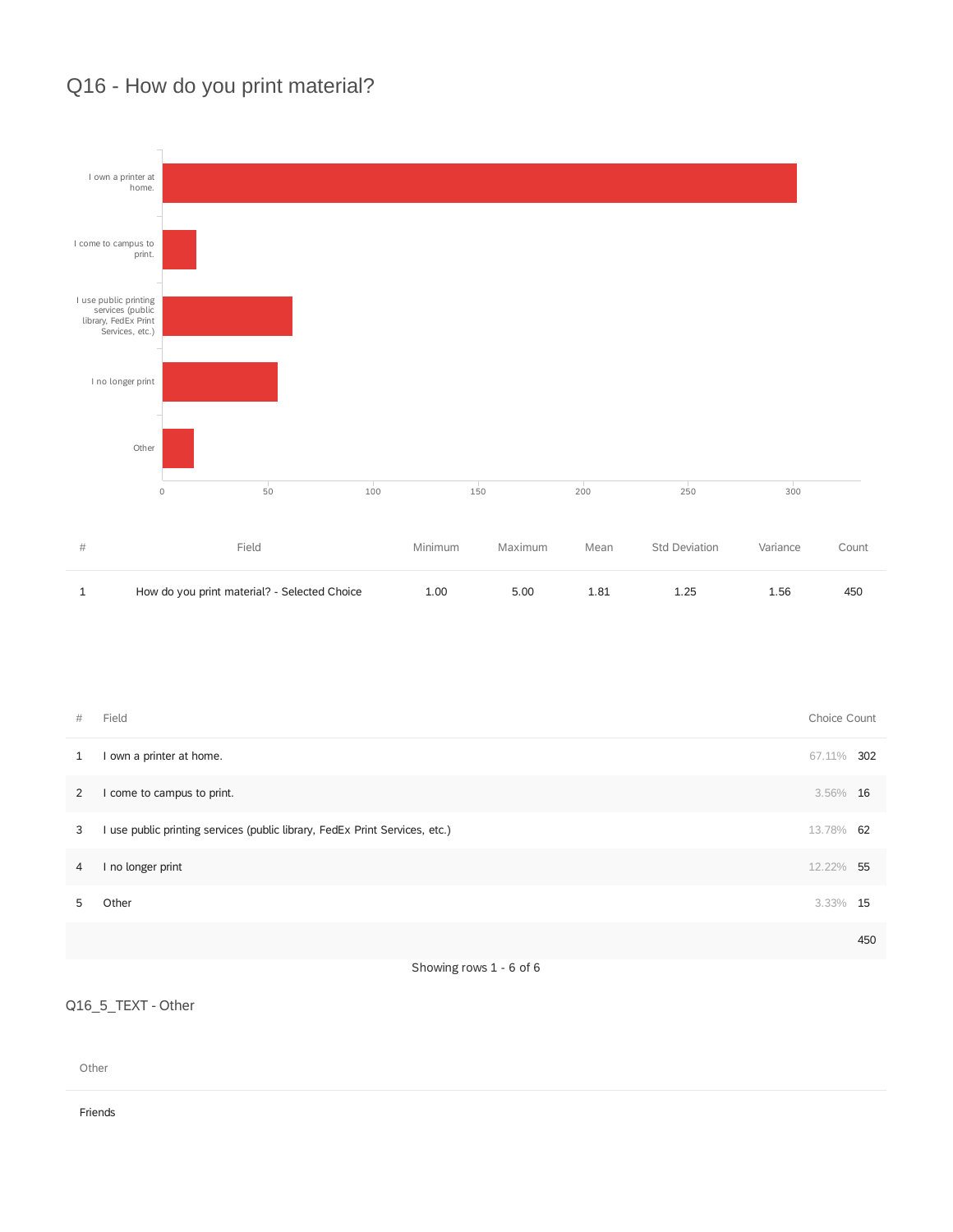Other

why would I need to print anything?

Depends how much I need to print

I need a printer.

work

work

I don't have a printer

Friends Printers

At a friends house usually

I own a printer, but it's been broken for over half of the semester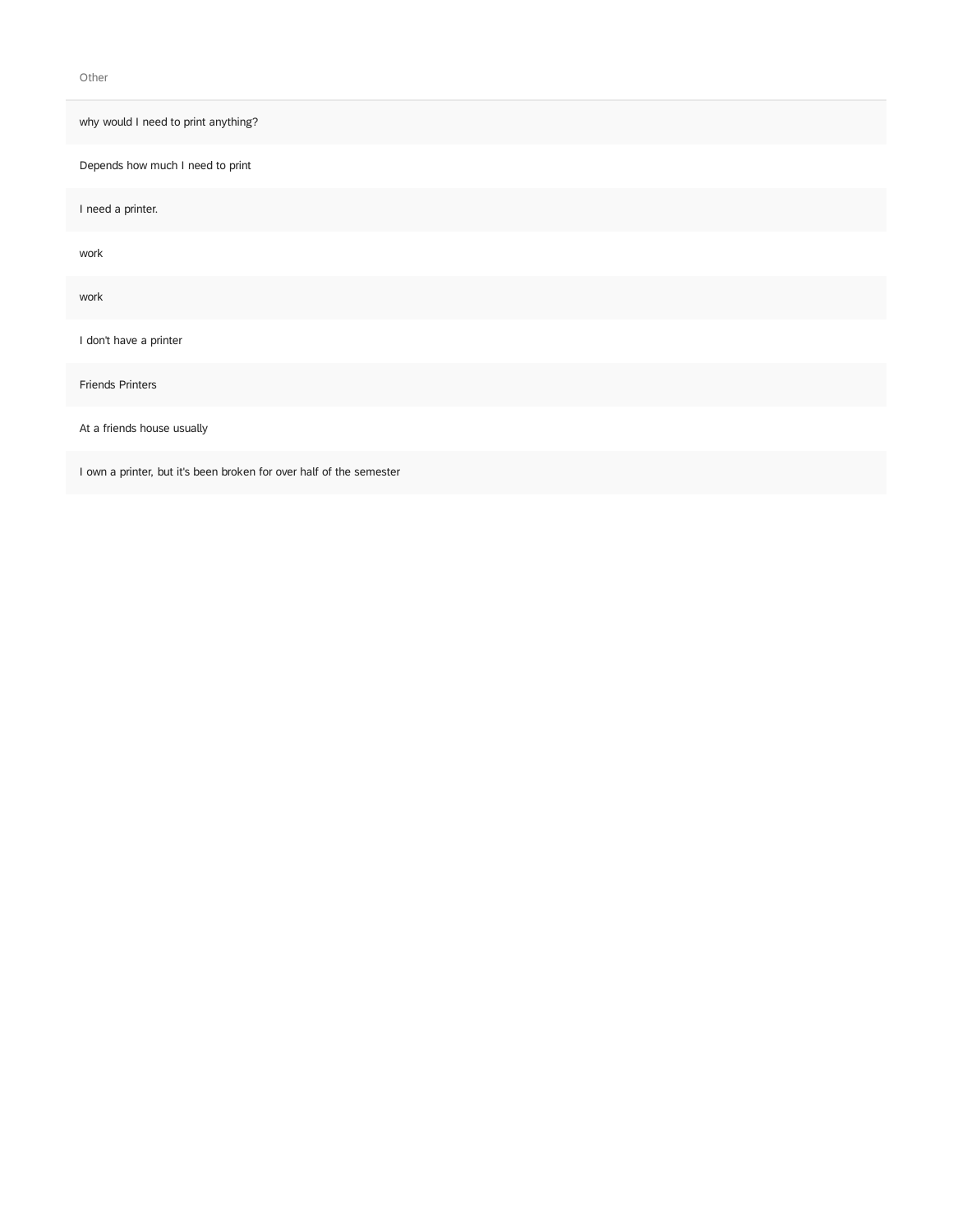## Q17 - During this semester of the Pandemic, do you feel you had the appropriate access



to technology?

Showing rows 1 - 5 of 5

#### Q17\_4\_TEXT - Other

#### Other

I just enrolled and have not taken a class yet. if you want feedback on your enrollment process I believe you need to do some user testing on your student onborading experience.

Most of the time, I'm sometimes effected by power outages (Santa Cruz Mountains area)

#### I have my own stuff

The only issue is when my internet goes out. It happens infrequently though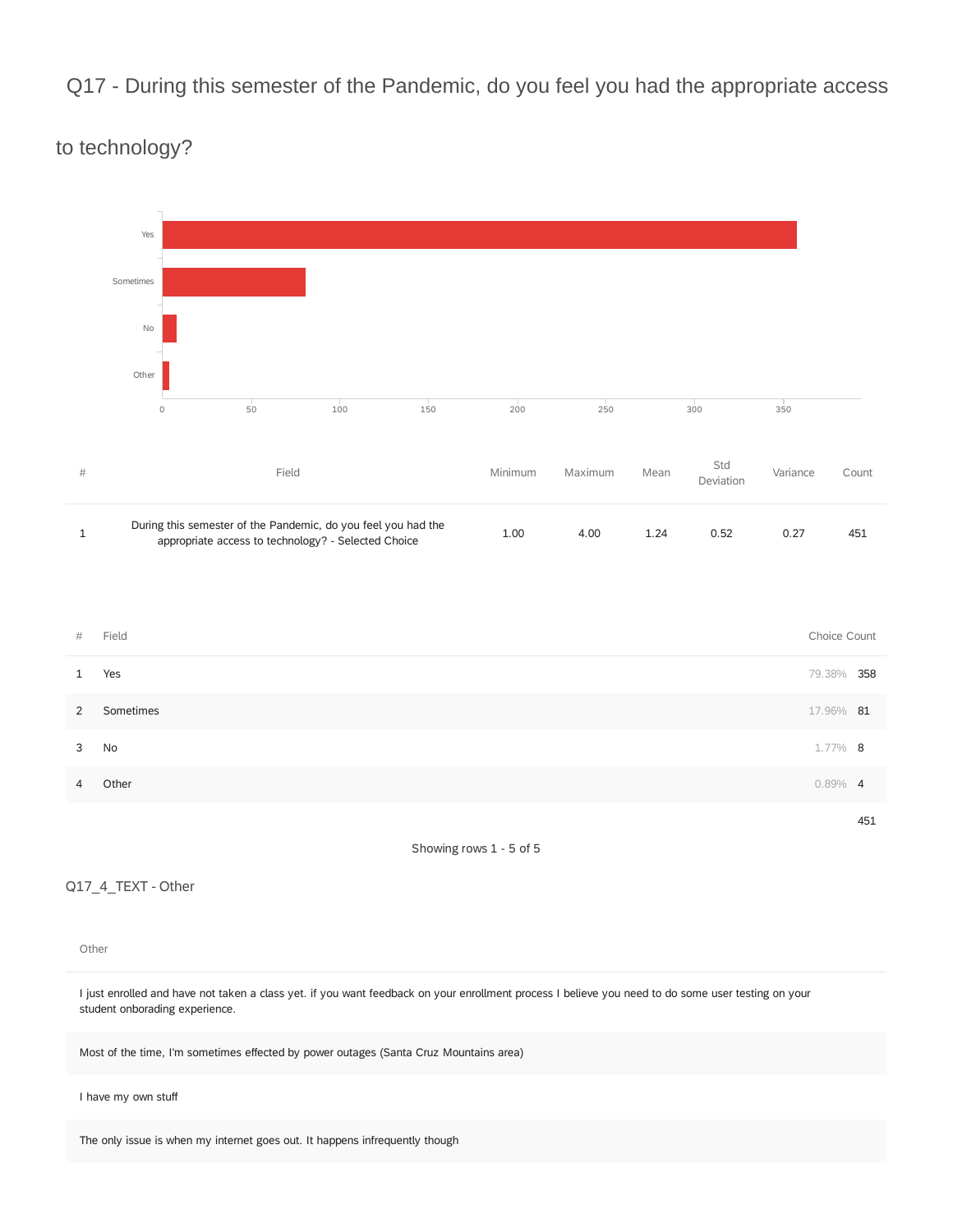## Q19 - How often were you able to successfully access the internet and the relevant



## learning platforms?

| #              | Field                      | Choice Count |     |
|----------------|----------------------------|--------------|-----|
| $\mathbf{1}$   | All the time               | 60.62% 274   |     |
| 2              | More than half of the time | 33.85% 153   |     |
| 3              | Half of the time           | 4.87% 22     |     |
| $\overline{4}$ | Less than half of the time | $0.44\%$ 2   |     |
| 5              | Almost never               | $0.22\%$ 1   |     |
|                |                            |              | 452 |

Showing rows 1 - 6 of 6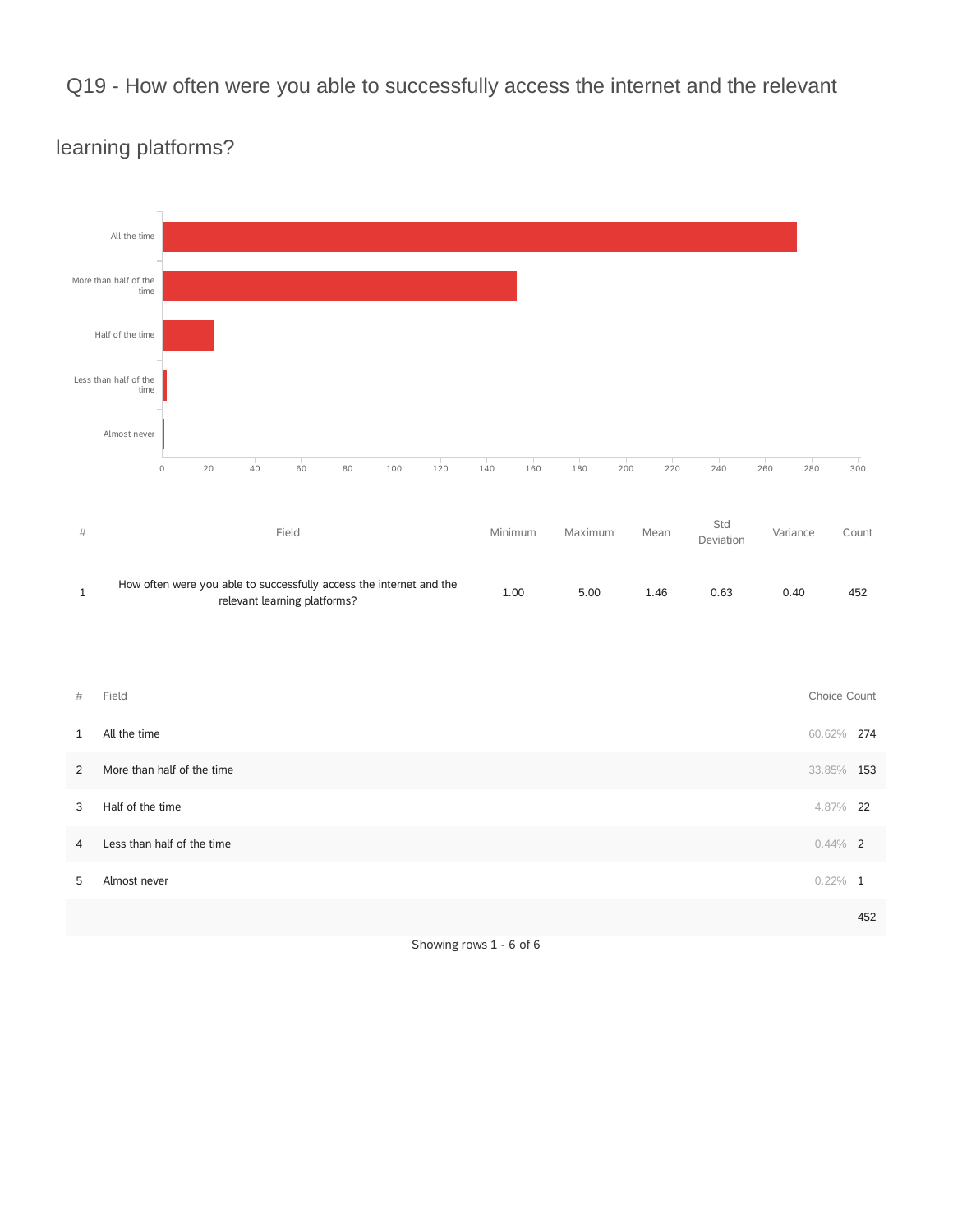Q20 - Did internet speed affect your ability to complete any of your courses this term?



Showing rows 1 - 4 of 4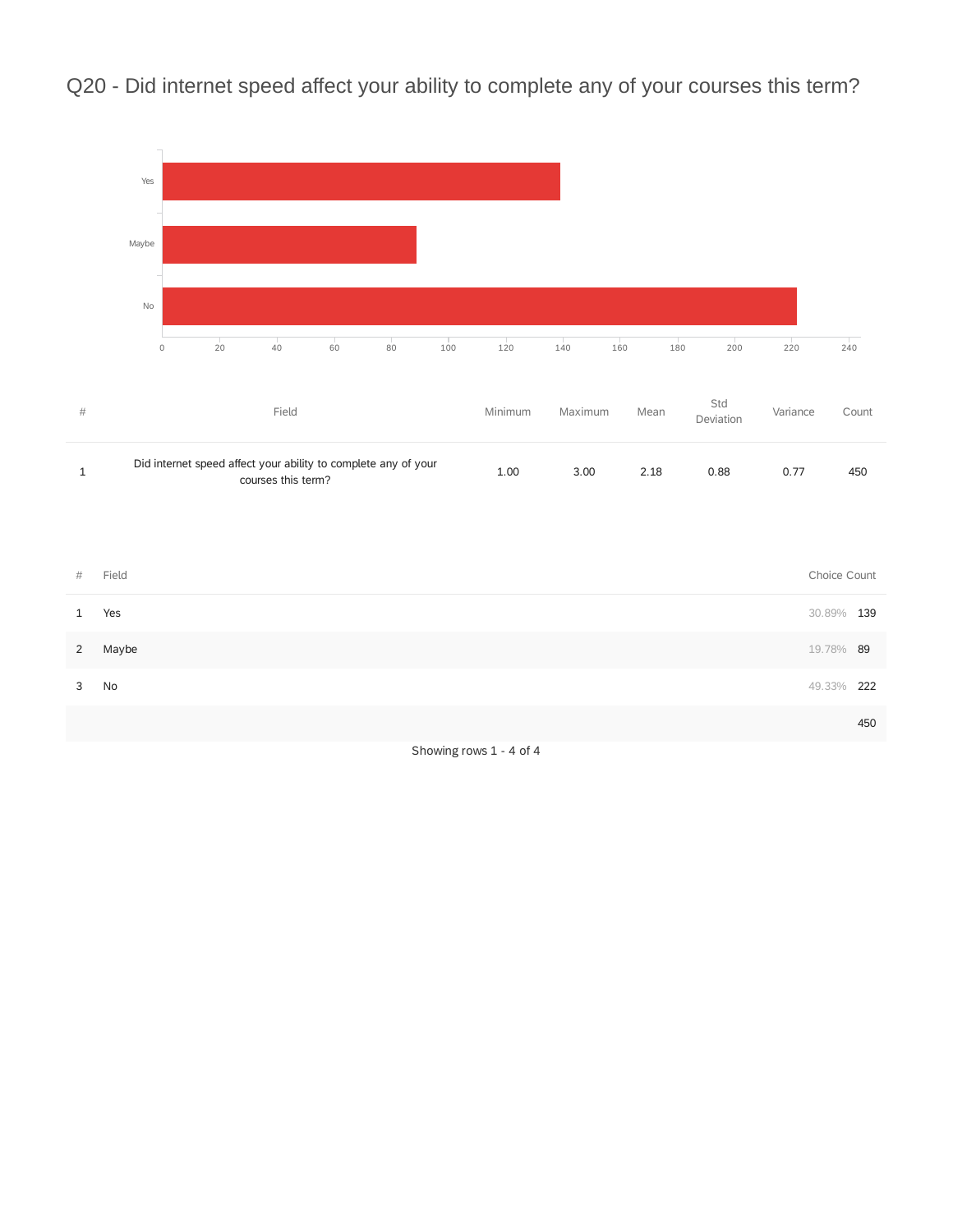Q21 - Are you aware that there is technology on campus available for students to check



## out and use?

Showing rows 1 - 4 of 4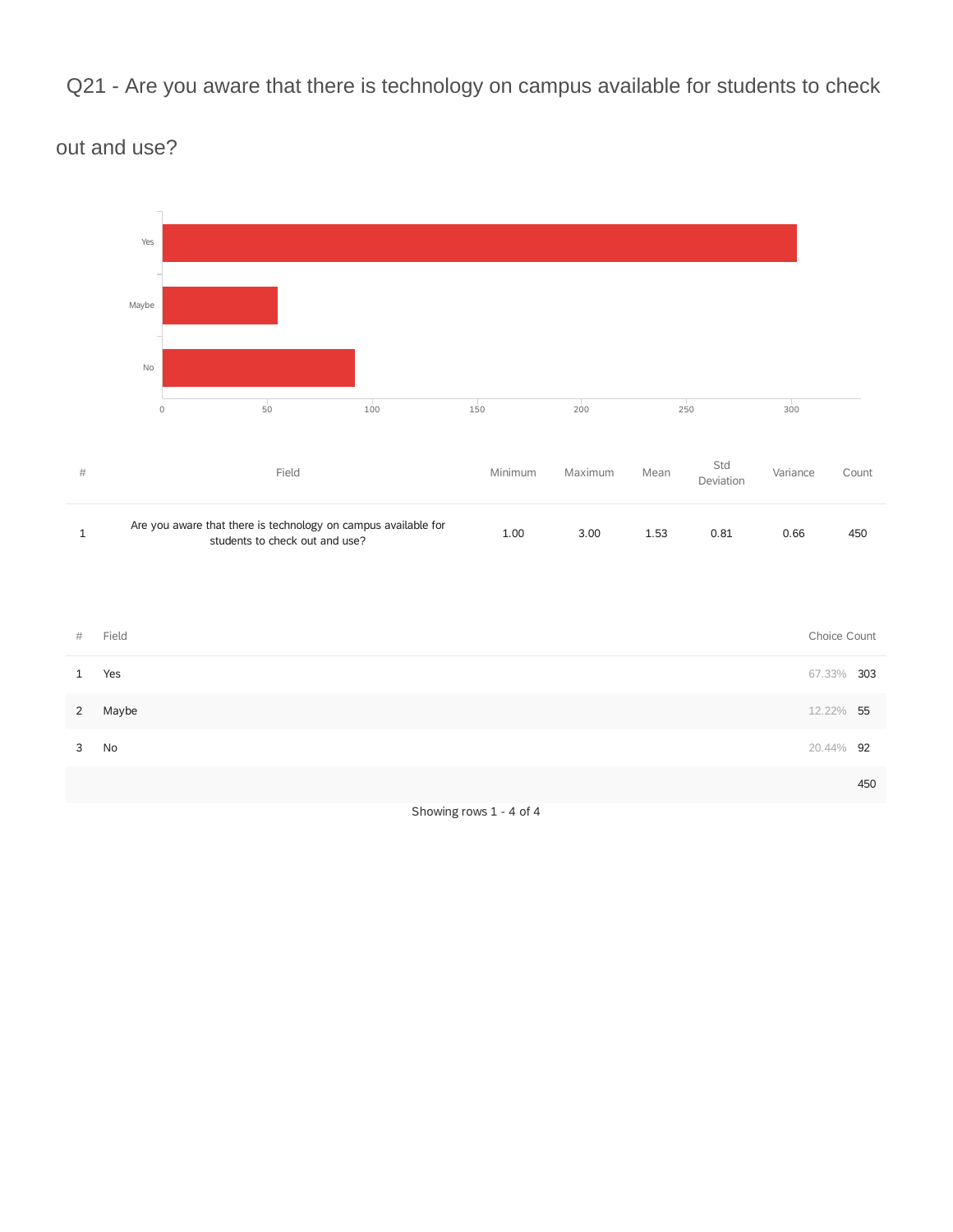

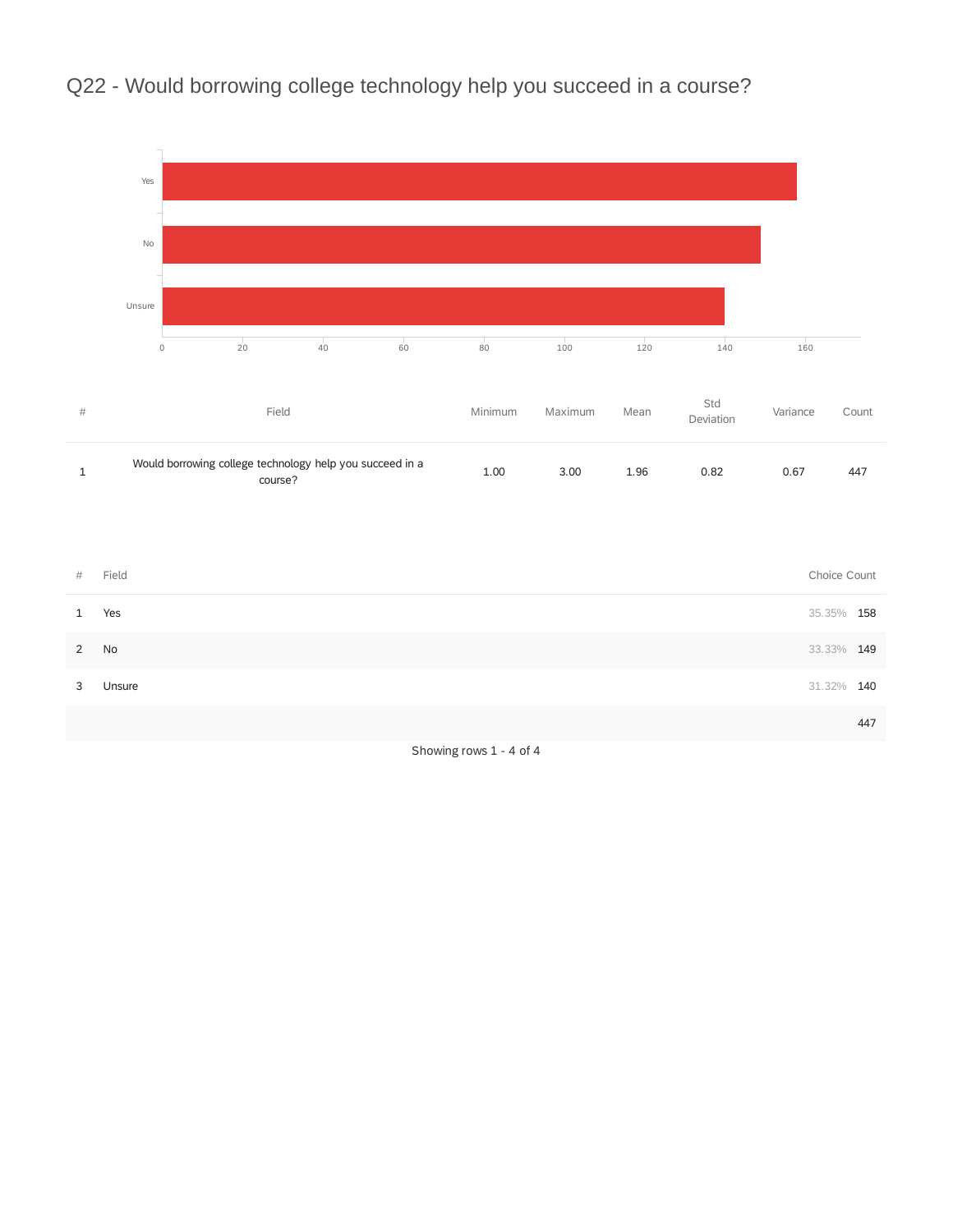## Q23 - What suggestions do you have to improve technology for Cañada students?

What suggestions do you have to improve technology for Cañada students?

I believe that the current support which is offered is great, and since I more or less have everything needed to succeed I don't have any good input, unfortunately.

N/A

I think that lots of problems I struggled with regarding technology were more to do with my teachers not having efficient knowledge of how to use certain apps or websites, so maybe mandatory teacher training.

Maybe more computer classes/courses.

none

None

For me personally, none really.

To create tutorials for google apps, like google hang out or google docs or google scholar. Those are a little tricky.

Everything is Ok. I'm happy Canada College borrow me Hostpot.

I believe it is very good

More access to hot- spots

Nothing for now

I am happy with your technology services and support

Maybe improving the registration way,which is so long and stressful

make technology accessible for all students.

n/a

.

None

Make sure the class material is updated for the current semester. I was receiving instructions that were dated in May 2021 for my Fall 2021 class. Then there are a slew of emails advising a "due date change". Just update the material...

n/a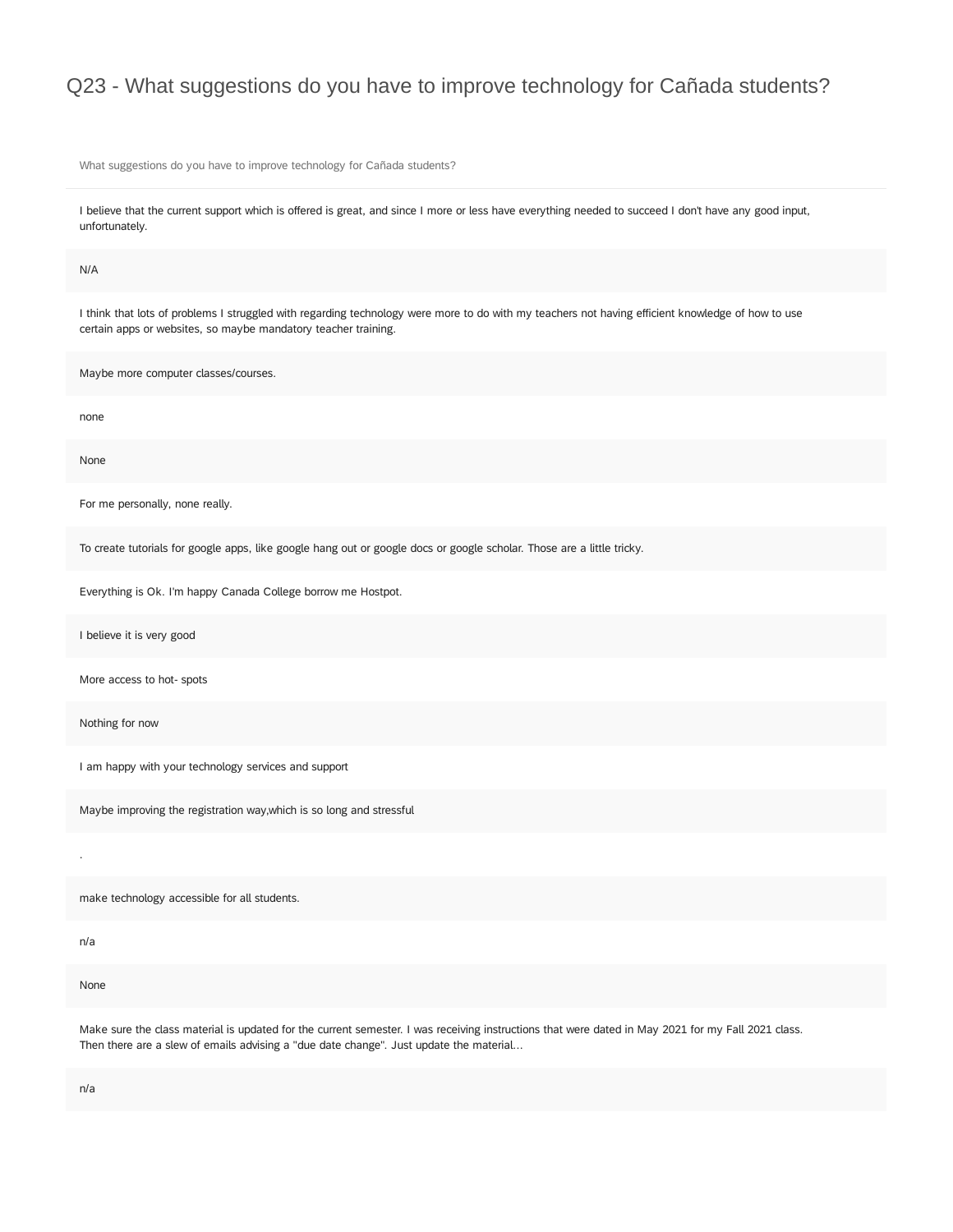I just enrolled and have not taken a class yet. YOU NEED TO GET FEEDBACK ON YOUR ENROLLMENT PROCESS!!!!! I believe you need to do some user testing on your student onboarding experience.I am very tech savvy and an instructional designer who has worked in higher edu for years. I found the process like a roller coaster. there are places where you could put some simple directions where there is no direction. Then there are places where I just need to find the registation link and there is too much info or how would people know those little words were all very important links. Do you have single sign on. I have had to create 3 different logins that I am not sure what they all were. Um... send me an email giving me an overview of what I just signed into

I am adult taking one class per semester in the Fashion Dept. We used Zoom classes Fall 2020, Spring and Fall 2021. We spoke to each other during the class (we didn't use breakout rooms). I am learning Canvas through my daughter, a HS teacher who uses Canvas.

I am fortunate enough to have access to all the technology that I need for my classes although I have struggled a bit because I do not have money to pay for Adobe PDF or other creative cloud apps. It would be very beneficial if students were given access to Adobe Creative Cloud. This would help make finishing and turning in assignment easier, help those in creative classes like Music, film, graphic design, music technology, photography or architecture and help students gain experience with professional applications that they may use in their career.

I don't know.

none

well I think every think is ok for now.

no

I still have to reenter passwords for different parts of the Canada suite of programs. You could make this more streamlined.

To make it more available.

Access to IT administrators for apps from instructors.

I am not sure.

Canvas has too many tabs and stuff I only often use the - Calendar - Discussion Posts - "Grades" section (which also shows upcoming assignments) - Dashboard

i hope they provide more classes and course online to help many people. with the help online classes many students can manage their time with family, find a part time work and can study with their own time and no rushing not like in the classroom. online classes are not for everyone but slowly people will think and consider that this will be helpful. also, considering the pandemic is still on the raise and not over. online classes should be suggested more for the safely of all people.

none

Im not sure I guess if the students need materials, they should consult with their teacher and the teacher can help them find services in the school

N/A

Improve canvas- Difficult to upload videos and pictures from my apple computer

Proctorio is very stressful to use and is something I consider when registering for classes.

I've never used the technology from Canada since have my own at home.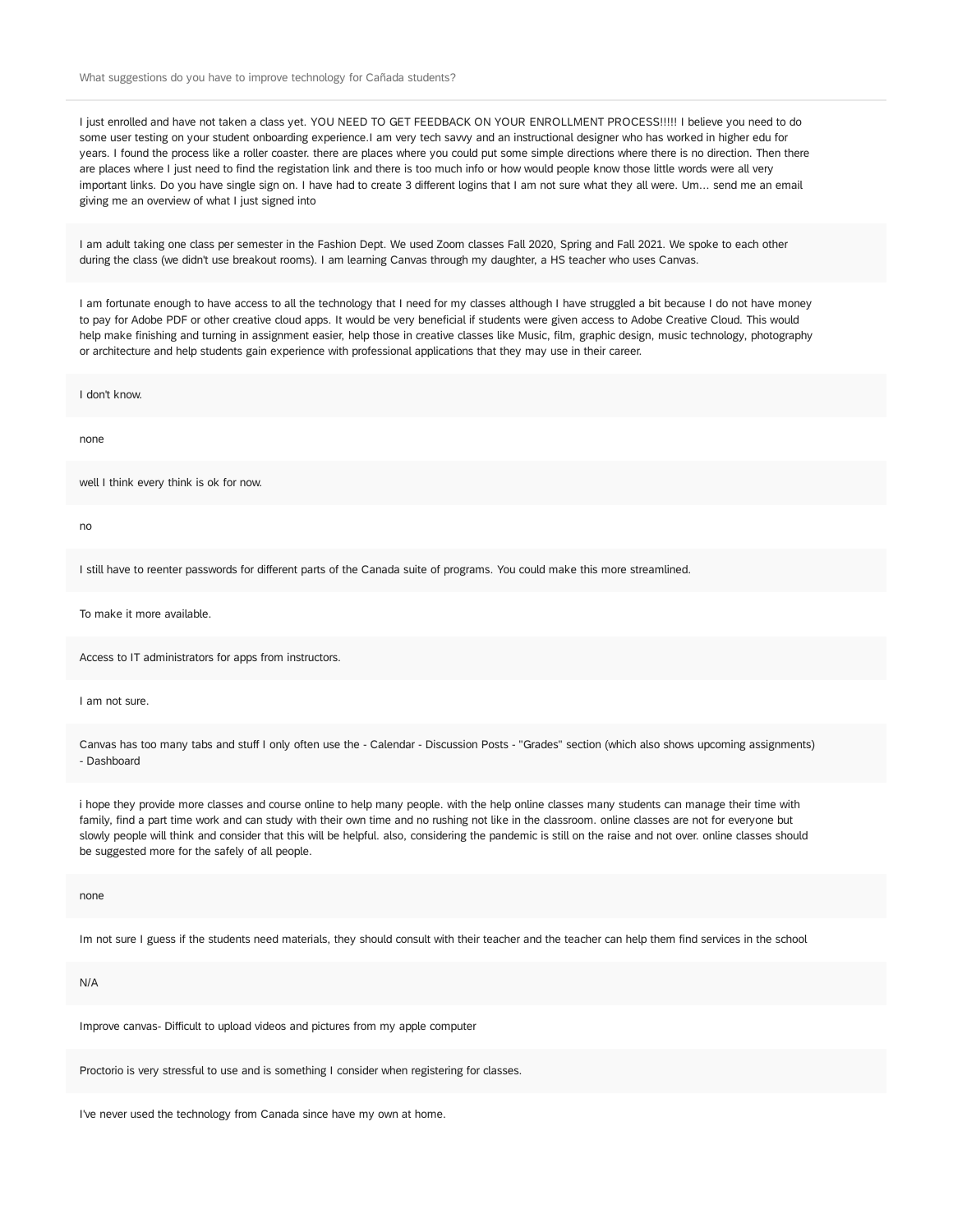have more ebook access.

I don't know, I am doing ok, and am not sure what other students are in need of.

Make sure the connections are stable enough to work

I think instructors should be required to show the list of students under people on Canvas. Additionally, they should be required to allow for a discussion board. I've used those in multiple classes to get help from classmates on an assignment. This semester out of four classes, two classes gave me the ability to know who my classmates were, i.e., there was a people button on Canvas but only one of four classes had a discussion board. This experience has been isolating enough without instructors further isolating the students. With that said, I think some instructors are completely burned out and you can tell by the lack of contact with students. One of my instructors doesn't even have regular office hours. There is less continuity than ever and I don't think instructors want to give us students a chance to gripe about them. It's gotten really bad with most of my classes this semester and I can look forward to more of it in the future.

It would be great if an email was sent to us communicating there are certain devices as chrome books we could have burrow from school.

#### not sure

None really for me personally however I have access to most of what I need at home. The only thing I am challenged with is being able to scan large size drawings (11" x 17" or 14" x 17"). Not sure if this is available on campus.

Keep asking these questions. Some students need more help than they might be willing to state - at least as first.

Please keep offering remote classes.

More hyflex and virtual class options ongoing

no at this moment

a suggestion to maybe have a tech savvy student assigned to work within each online class.

#### nothings

I think that reasonably powerful computer (aka not the cheapest Chromebooks you can find. Those are inadequate) and reliable internet access is all you really need. The ability to check out a laptop for an entire semester and have reliable internet at home is all you need to complete a course successfully. The problem there comes with internet at home. People need reliable access to reasonably fast internet (I would say 50mb/s or higher) at home. Beyond that, I could do all my schoolwork on a three-year-old iPad (and sometimes, I do). You really just need reliable, fast internet at home.

Getting a space where students can have their own space to use technology and do as much noise as they want.

I am a returning student. And my husband is in IT. I have help at home. I have been overall very very very HAPPY with online classes. I love the Fashion Department and being able to continue to take classes with Ronda Chaney and her amazing staff has been a lifeline through the pandemic. I hope that Canada will continue to have some classes have online components. Being able to take classes from home is wonderful and saves on the commute (I live in Bonny Doon outside of Santa Cruz). Though - I did miss meeting other students. I think having choices is a good thing.

Many students do not have access to cameras and laptops so I believe many students do not quite know about the technology that was provided during Covid lockdown and beyond.

None at this time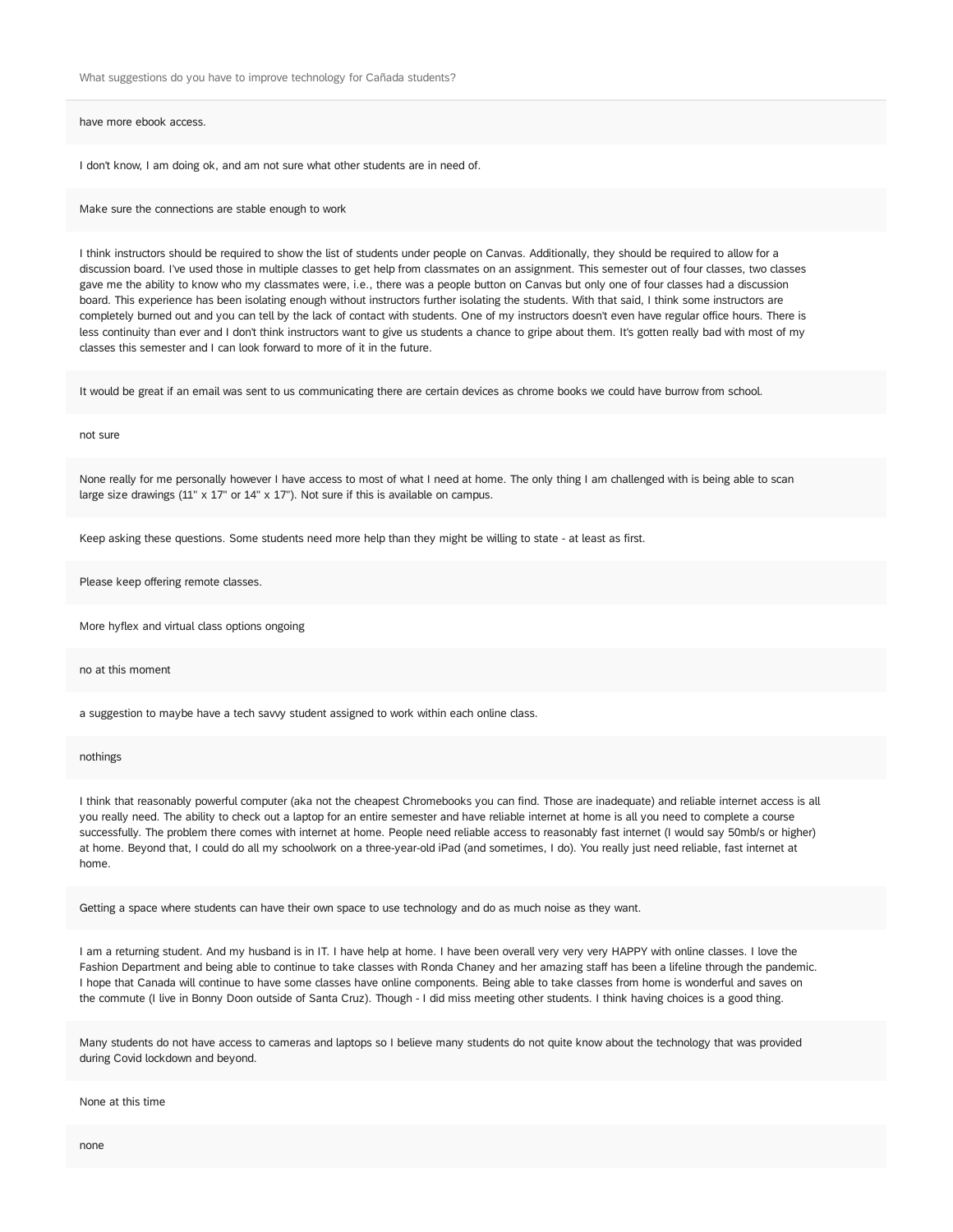# None N/A

discord is a very useful method to communicate online, and it's probably the most popular means of communication among my peers. If there's a method to connect discord to canvas that would significantly improve announcements, and messaging between the school admins and students.

idk

Nothing thank you it help me a lot but I finish my classes

Maybe lending internet routers for students to have internet access at home, so they don't have to be at the college parking lot, specially in winter.

I think they are great

Borrowing equipment seems to be a good option if needed.

As for now so far all of the technology for Canada students have been working.

n/a

MH access are limited, due to internet speed.

Teaching some students how to navigate through canvas only some do not know where to look

N/A

No suggestions, though I appreciate that SMCCD is reaching out to students to get feedback and consider making accessibility improvements.

For me the technology provided is good and friendly.

I would recommend that you notify students through ads or gmail, because many of the times those of us who are new do not know what it offers.

It takes too many steps to access a recording of a class! It should be done with one or two clicks

Definitely take advantage of the programs and services Cañada provides for the student, very useful

More knowledge of how to access common computer technology. We have the hardware, we don't know how to use or access the software.

None

N/A

assistive technology or apps to help DRC students learn

none

N/A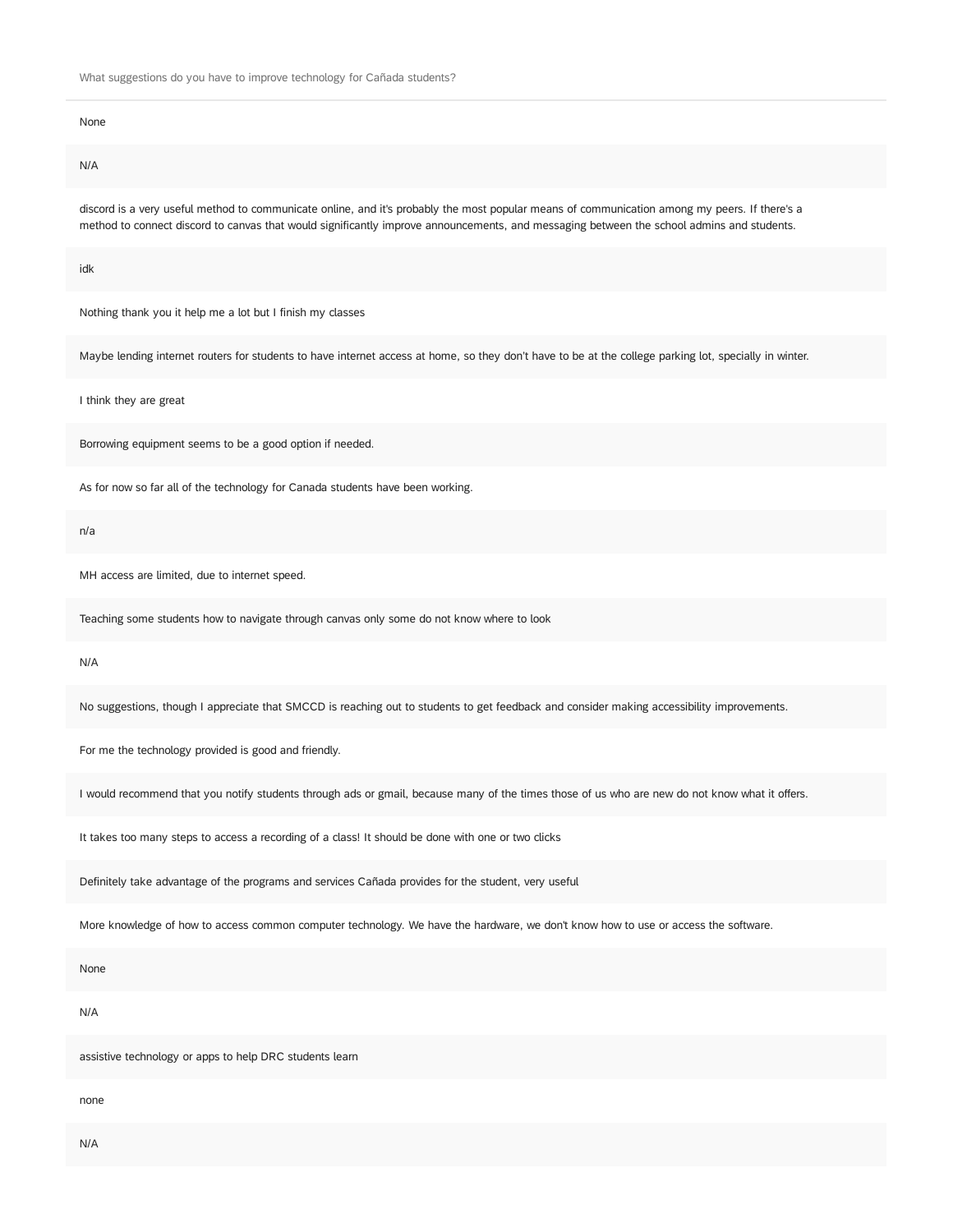#### I don't exactly know what would improve technology for Cañada students.

One on one tutoring/assistance with tips/tricks for optimizing the use of technology (Zoom, Canvas, Google slides) and navigating Canvas.

No.

Have a test to see what the students know, and what can they do basic stuff. I di not know after coming back to college after a few years .

programs free for students and help with internet access.

For CIS in particular, I would love for the campus to start using some form of git for computer science-based courses. As a software engineer by trade, the fact that none of the SMCCD courses you git is a big miss

I hate Proctorio. My laptop is too old to use it, and also I usually access the Internet through a mobile Hotspot, which Proctoriodoes not allow. After a lot of running around I learned I could take my exams at a learning center on campus.

#### No comments

I already submitted a survey response on my other email account. I made the suggestion that a class be offered for those on the other side of the digital divide to get over the canyon onto the tech competent/confident side without trauma (zip line vs. tightrope), and mentioned I have learned 180 new tech things by my own persistence in getting resources this semester. (BTW, I never found a very effective pathway for learning any of this, all of it was pretty patchy and hodgepodge because the need has not been properly recognized. Those in need probably drop out or suffer silently, as I have). Those 180 items create a class curriculum, so a class can exist so others don't have to re-invent the wheel with lots of emotional and academic agony, or simply give up. (I forgot to mention immigrants from countries where they didn't have tech access also fall into this group of people who could use such a class.) Also, having a series of tutoring videos doesn't do it! We need person-person interaction (i.e. Zoom!), direct encouragement, and be able to ask questions and get immediate answers, especially those who have PTSD issues around tech. Becoming digitally empowered makes the tech PTSD disappear. It is so crucial that we can have access to the proper information! Otherwise, we are literally "digitally handicapped, even if you do place a laptop in our hands and provide internet access and printer services. If you would like to know what tech subjects students like me are ignorant about and desperately need to learn, I'm more than happy to share: 2mblaurier@gmail.com. And BTW, I'm now pretty tech savvy- my tech abilities are starting to catch up with my intellectual ability so I can finally convey what I'm capable of to my teachers instead of Fail, Fail, Fail. Thank you for sending the survey and giving us a chance to give feedback. It has been a very isolating experience not being able to let the school know what these issues have been and suffering needlessly. One last thing, if you lend devices, please include the surge protector. I had to take a lot of time learning about if I needed one (yes), what type to get, where they can be plugged in (grounded outlets only) and then pay for one- which even if it is not expensive there are those who cannot afford it. Seems to me you're protecting your investment in equipment if you add surge protectors to be included with the things you loan out AND include info on how to use it and how to determine if your outlet is grounded. Thank you! And thank you for the use of a loaner laptop loaded with the software I needed and MSWord this semester!!! Empowerment. This is opening the world to me.

#### provide more technology to students in need

Can't think of any as I have never use any of it.

Everything is fine

everything is well.

Reach out to students offering technology

any resources for college student services or discounts? like sites that offer discounts for students

There were a lot of Zoom issues for the professors this past semester. Many times throughout the semester they would be unable to share their screens, or their screen would become frozen in class (to the students). Sometimes the professors couldn't see our presentations when we would share. I think it may have to do with the zoom / canvas integration, since the professors mentioned when they used to create their own zoom invitations they did not have the same issues. I would recommend that the college work with Canvas on the issue.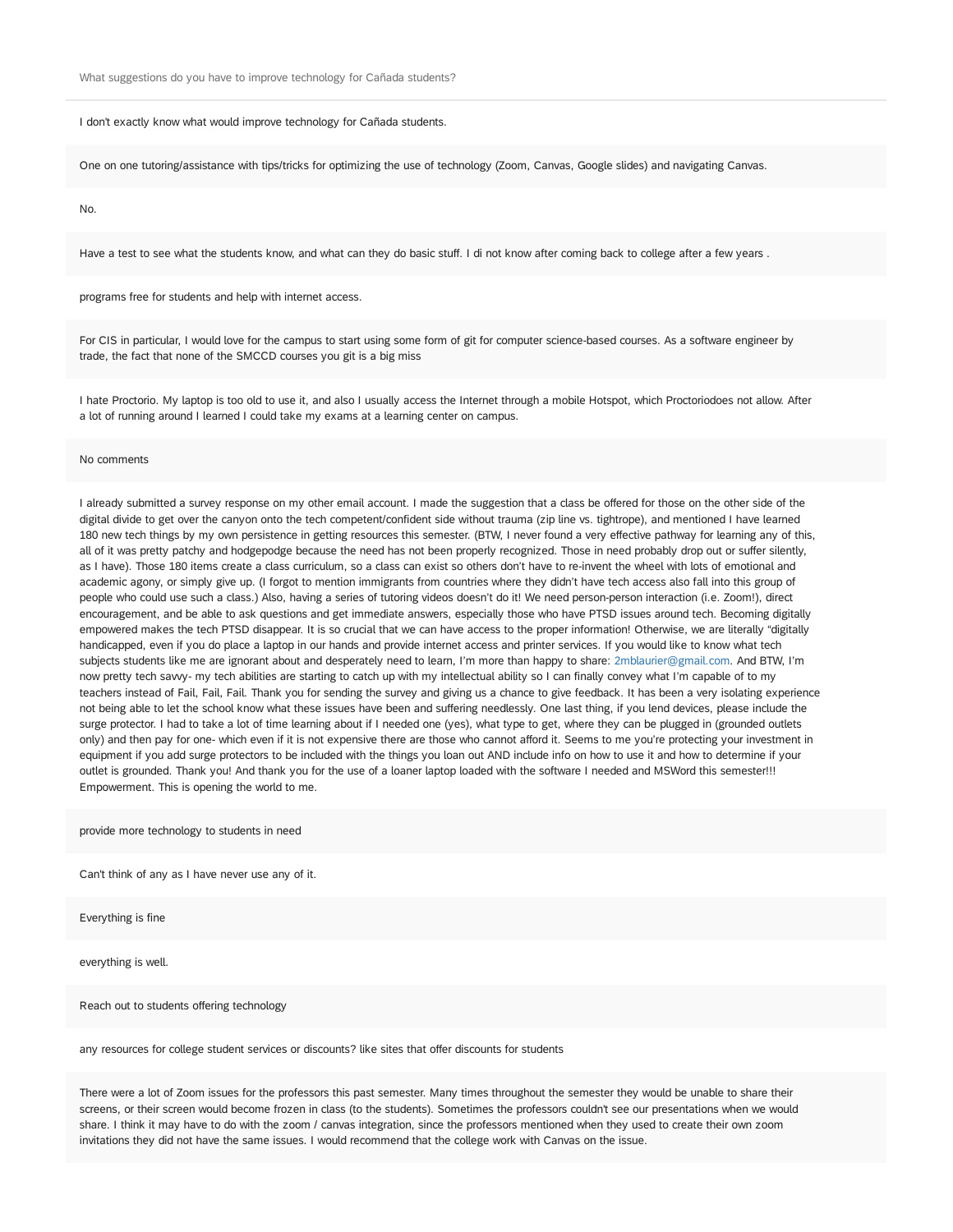I think maybe more instruction on how to use Canvas for students who haven't used it before.

More training for teachers about how to use their tech.

Have more laptops or chrome books available for students to borrow

Publicize current technology services better

Make laptops available to students who need them. I do not.

Please offer more online courses, specifically physics, they allow me to review challenging topics more than once. Great online courses are far superior than the in-person ones.

No suggestions at this time

Hope can improve the canvas system, add more ways to contact other classmates.

#### Not a fan of proctorio

none

I am not crazy about our textbook being a PDF. I would like to be able to purchase a hard copy.

I don't have any suggestion at the moment.

None

nada

Offer a class for those who live on the other side of the Digital Divide or who have outdated skills. Best if offered during the summer so people can be up to speed when school starts instead of drowning most of the semester and having to spend the equivalent of an extra class work's worth of time to learn all that is necessary. I kept count of everything I had to learn to be digitally functional in school and the list was 190 items that were necessary for me to understand. So that is a curriculum for a course. I'm not the only one suffering. I've seen others having difficulty too. Yes, I did all the online tutoring videos. I also talked to the library, tutoring center, disability center to get help. I did a tutoring exchange with a fellow studenttech for test prep. I watched YouTube how to videos. I asked lots of "stupid" questions. I emailed professors. I called Zendesk a few times. I got tech tutors from the disability office- 3 of them! I worked hard to get up to speed and had enormous amounts of anxiety (I am a mature student and not an anxious person). I had panic attacks (first in my life). Please, please, please offer a course! Especially for women who have been stay-at-home moms for a long time, or for those who have tech phobia, or those that suffer tech PTSD or anxiety or.....? I saw a lot of people suffering "Imposter Syndrome", acting like they knew how to do basic tech, but not, and afraid to look stupid to admit they simply didn't know (mostly young people). I didn't care if people thougtht I was dumb, even stupid, so I asked the questions no one dared ask and that's how I discovered how many people simply do not know, and hoped no one would discover they didn't know. And they didn't realize THEY ARE NOT THE ONLY ONES! I suffered, but I kept being a battering ram to get through the digital wall and become competent. In the last 2 weeks of the semester I am finally released from my tech limitations, but it was only through a lot of pain, agony, and 12 hours a day 6 days a week dedicated to only 3 classes.

None.

N/A

having the campus open help a lot of students to access technology.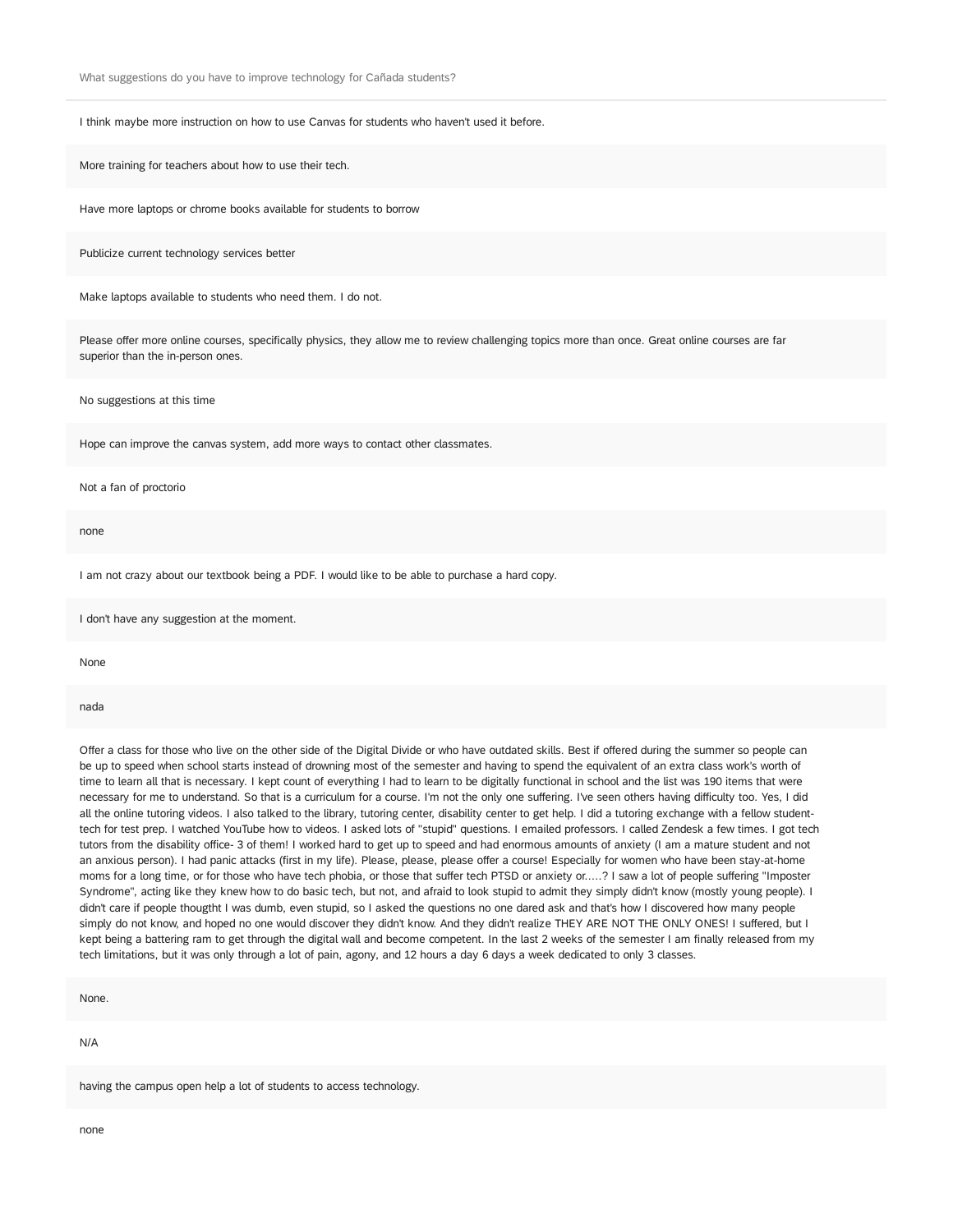-I am using a Cañada laptop for my classes, and it does not give me the performance that I need to use the apps like Chief Architect and Autocad. -It would be great to have access (a free student account) to Adobe Suite apps. - It is necessary that we have full access (during the years that we are studying until we graduate) to the apps that allow us to perform better in our classes like Chief Architect, Sketch up, Autocad. Adobe Suite etc., are essential tools nowadays and are very costly for individuals to afford them.

None

#### High quality hotspots

Keep school online, I love remote learning and it works for me personally.

none

it would be good to have computers that are fairly new, older computers are extremely slow and sometimes cannot run the software required to pass courses

| na       |  |  |  |
|----------|--|--|--|
| Training |  |  |  |
| N/A      |  |  |  |
|          |  |  |  |

I don't have any suggestions. Thank you for providing a good education opportunity for students.

please, could you fix the Student Success Link? it is not working. thank you

None.

Mobile hotspots and laptop computers would be amazing. I'm enrolled in all three schools but my base is at CSM. I requested technology that would have made a huge difference for me, I've even had to drop a few classes in my degree program because I don't have fast enough internet, but since I am out of state due to the pandemic they wouldn't mail it. I understand they want the equipment picked up in person, and traveling to CA again just for that isn't possible for me.

Knowing more about technology will make your goals easier.

Advertise tech rentals more to students...

The return date is too soon, I'm still often finishing finals or coursework when they want the chromebook returned.

I think Cañada has better technology but because I have to take care of my children I can not go to Cañada to use their wifi to do homework.

Use more up to date technology for students, and have easy access to request it.

Better ways of communicating, and teach the teachers how to use zoom/google hangouts, etc.

N/A

None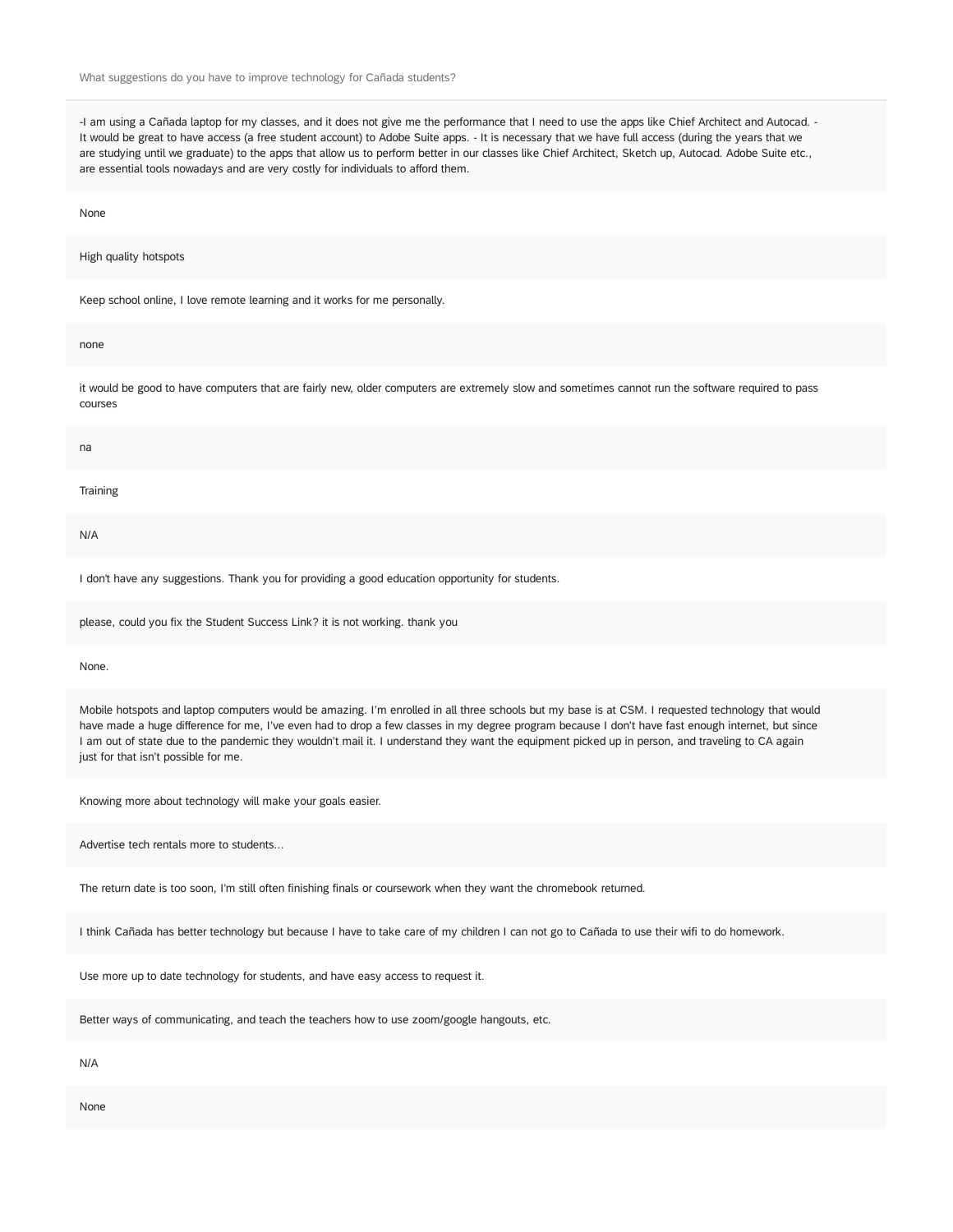Professors need to grade in a more timely manner. That isn't a student-focus on technology, but it affects my success in a class if a teacher offers extra credit, but hasn't graded anything. It is December and I have one instructor who hasn't graded anything since August. Only two of my five classes have the instructors kept up with grading; the others have fallen at least a month behind at least once. That's not reasonable.

Short tutorials or classes in things like Google Slides, PowerPoint, Excel

n/a

Make sure people are not afraid/embarrassed to borrow technology from the school. Let them know the school is there to provide equipment.

N/A

More information about renting a computer

Everything has worked out to me so far.

Anything the teacher prints for us in class should be provided to the students by library for free. If I'm taking an online class and I'm already getting less than what I would be if I were in class and paying the same or more then certain things like documents printed should be provided via the library. It seems as though less resources are being used during online courses and the cost is remaining or going up.

Disabilities with students

Get rid of proctorio, it's a waste of time and I feel very uncomfortable having the teachers and staff not trusting their students. i feel violated and scared. The staff should provide more equipment for students in need for computers than a security systems that has more cookies.

If they can land laptops with big screens, because it is hard to read in chrombook. At least in my case. Thank you.

Printing services. Also maybe having more comfortable spaces where students can work with other students on campus - similar to cafe where food/snacks can be made available.

nothing I can think of since this question doesn't really pertain to me

N/a

N/A

No suggestions, Cañada does a great job.

N/A

Make the web site compatible with older versions of Chrome. Can't update Mac OS 9.5

#### None

I think everything is pretty good when it comes to the technology offered at Cañada college.

Offer XR based tech (AR/VR) in preparation for the introduction of the 3.0 Web(a.k.a. Metaverse).

Make it easier for a person that is not technology adapt.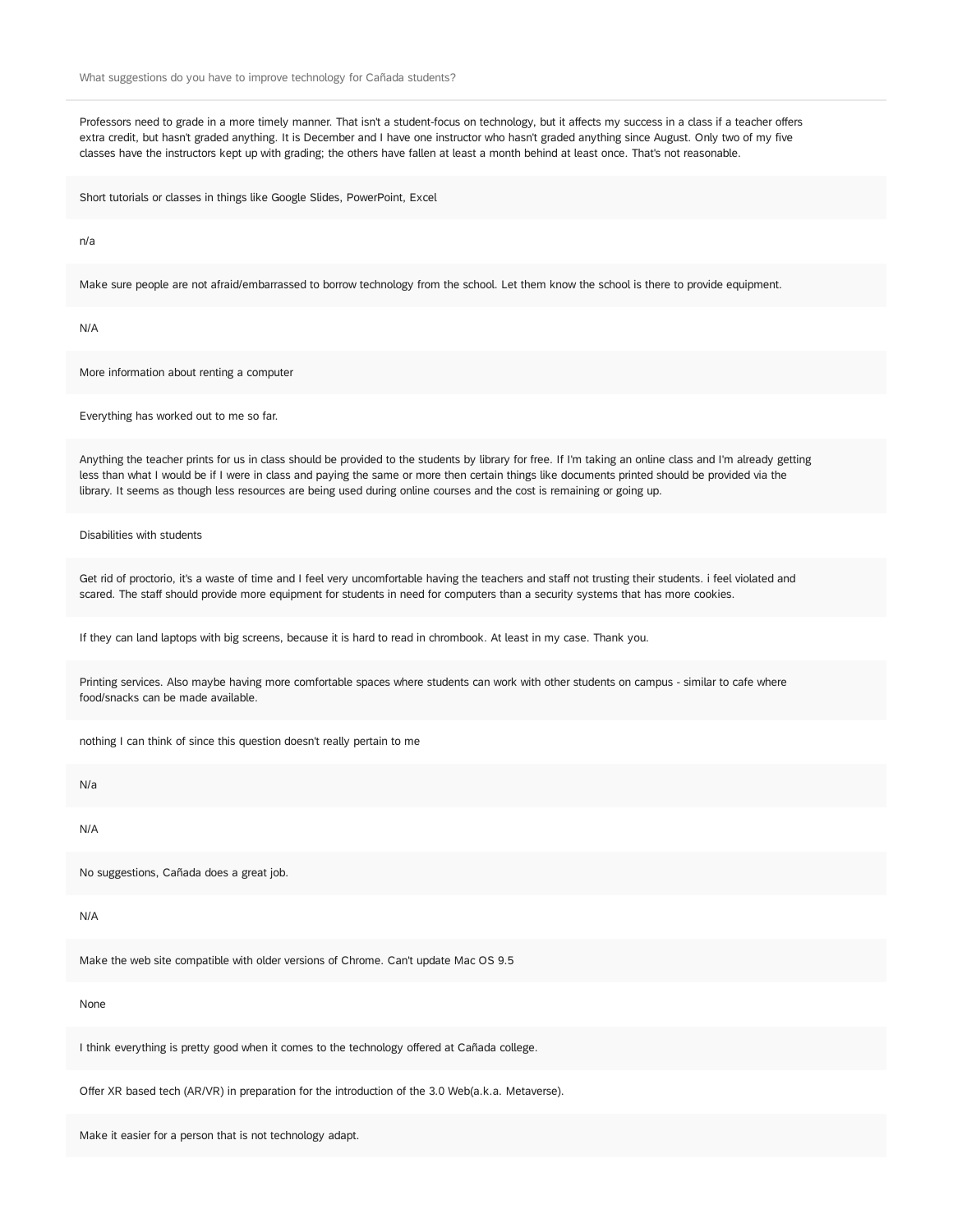Maybe give more hotspots to those that might need it?. I have WiFi at home, but it sometimes gets slow, I also use the college WiFi.

Test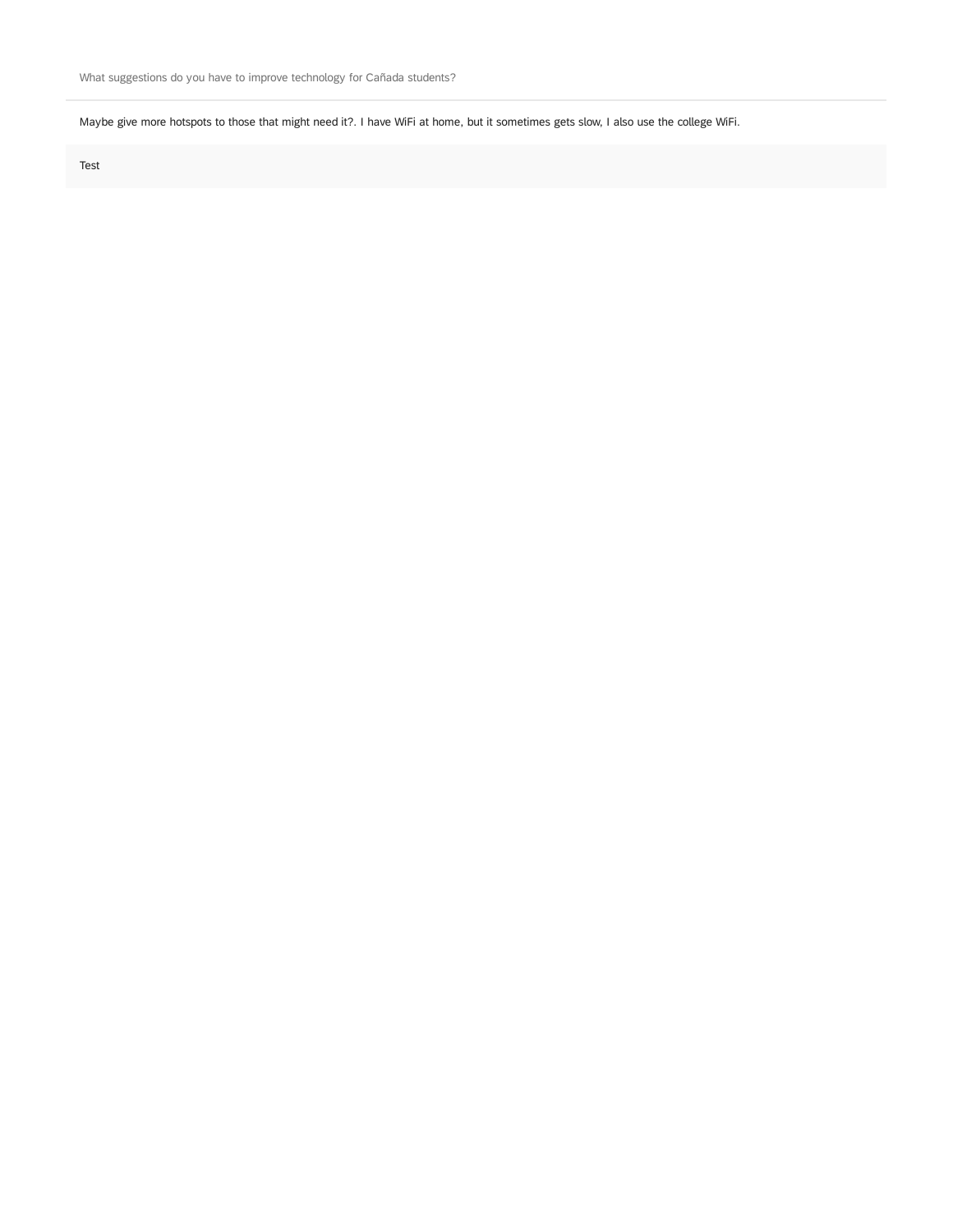responses to this question will be used to plan for future technology needs. Responses do

not guarantee new technology, software or similar.)

What do you feel is the biggest technology barrier for your success? (The r...

It would be beneficial to have spaces on-campus to work on skills such as SolidWorks as this can oftentimes be very frustrating at home (assuming the school's PCs are fast enough).

N/A

I frequently need reminders, so the Canvas to-do list is very helpful to make sure I know when everything is due, but sometimes assignments that aren't put in the right place or listed at all won't be on the list, which leads to late or incomplete assignments.

There would be times where my ipad would not connect with the internet at Canada however that was not a big problem since I had my computer and it always successfully connected.

none

Maybe more cloud resources to keep online servers up/available? Though that last google outage may have been unavoidable.

The main issue I'm currently having is finding enough classes that are available fully online. I work full time mon-fri so I cant go to school physically during the day, so more online classes available would be great. It seems like its more difficult than it needs to be for working adults..

I get a lot of anxiety when taking tests with proctorio. I would rather the professor watch us taker the test on zoom or something.

Inconsistency with wifi connectivity and out of date electronics.

I need Hospot.

My home internet is expensive

distraction

Internet connectivity

Wifi available to students who can't pay to have it

just the internet conection

being able to share files with the professors. Such as videos, photos, presentations and audios.

.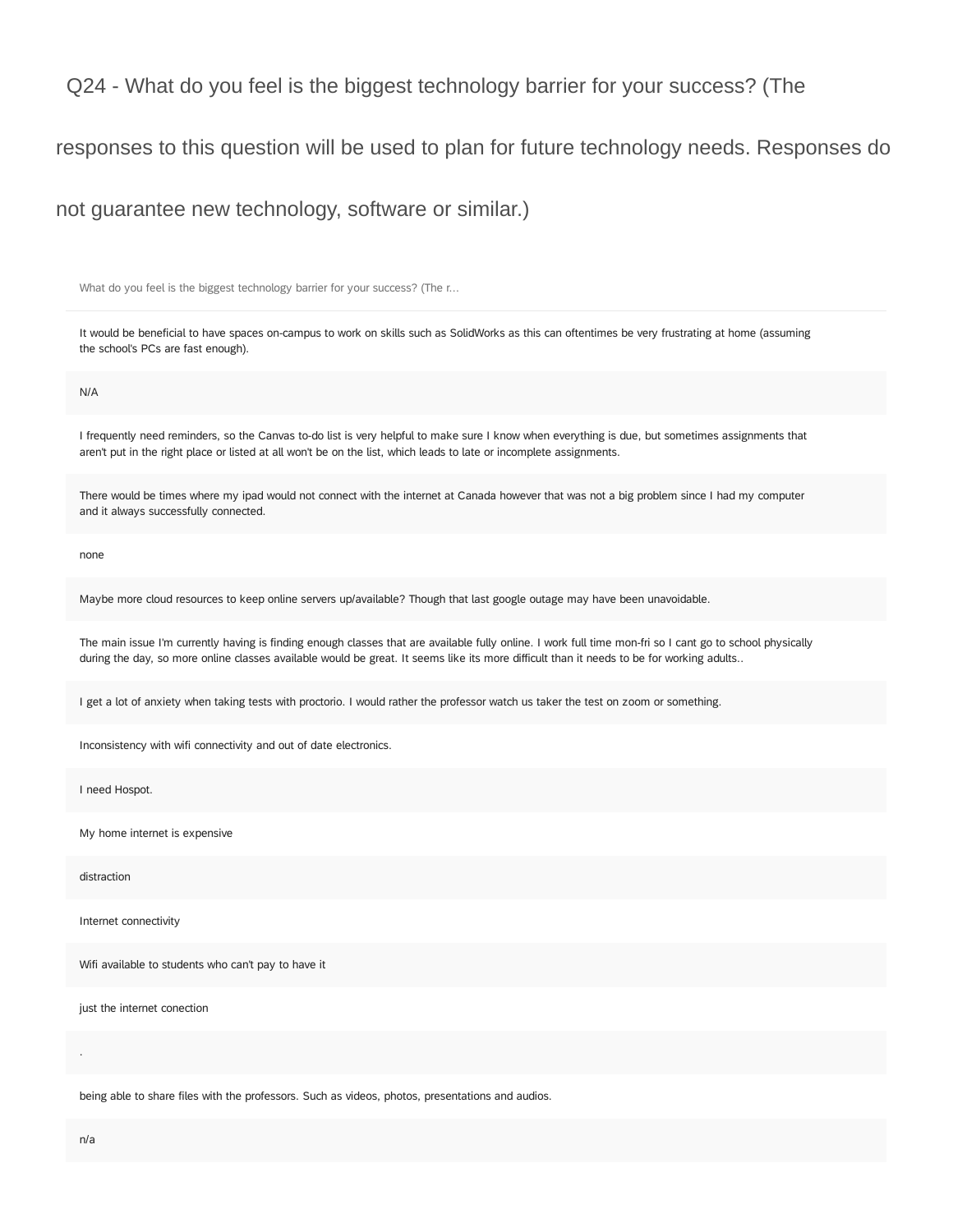None

Don't really know

My internet provider has been going out a lot this semester due to having to use it constantly for zoom and homework assignments.

Your crazy onboarding and registration process. How many log ins did I have to create. a portal, an email, an initial login to the college. I go an email with my new email password saying that I got an initial email with my new email address in it. there was no email with the address. I had to go hunting into the portal profile and find it. Give people an overview. Hello Intelligent People Here are the log ins you will have to create and why they are important to registering. Now here are the log ins you need to book mark because you will be using them everyday for your school work: canvas, email what else. Do some user testing!!!

I don't know. I have a full-time job and have access to any reasonable technology I might need

The lack of communication and interaction between/with students. In the past, these interactions have helped me be more engaged in my classes, understand the material and motivate me in my classes and studies.

none

i have more time to turn it in

Different teachers have had different levels of skill with their equipment. This affects what they do and how they present. Sometimes they ask forgiveness for their lack of skill but are not so understanding of my lack of skill.

Probably the internet because mine goes down sometimes (live in a household with one too many residents).

software familiarization

I think my biggest barrier is to use technology but I will work on that. But definitely, it is a challenge for me.

nothing really just the slow computer and slow internet sometimes

Unfamiliarity with Canvas and using Proctorio

The platform, I can't upload 2 seperate videos on one assingment. Like what if the assingment needs 2 different recordings, I can't do it.

N/A

Teacher training in the use of the technology

N/A

There aren't any notification sounds to alert me that class has started/ended.

N/A

If I need to print assignments I would have to print at the campus. But being that I work night shifts and slightly more than full time hours, I think it would often be difficult to visit the campus to access technology I need.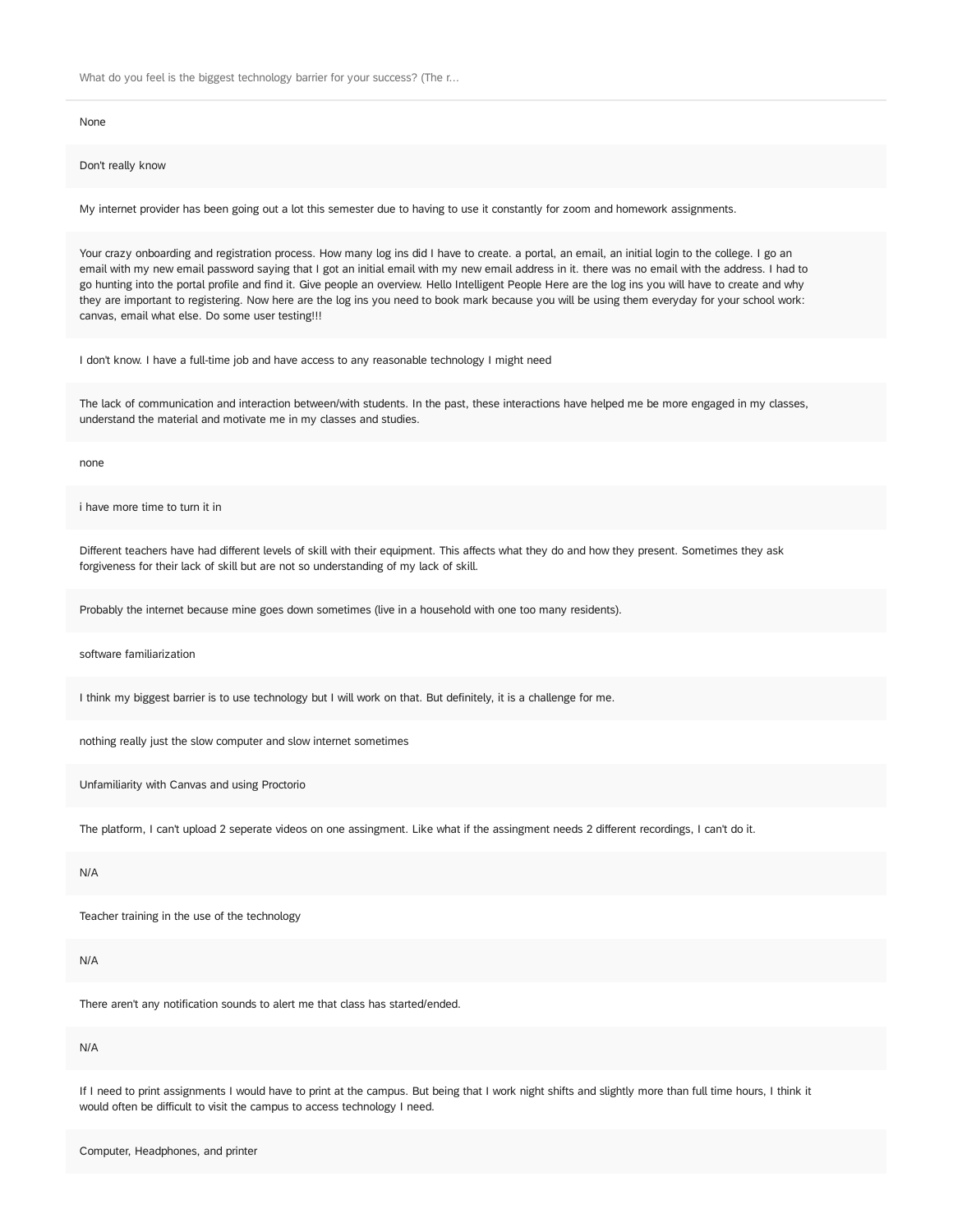more hot spots

none

more computers

The cost of a higher speed internet. Most of the time my connection is stable but occasionally video on Zoom takes up too much bandwidth to have it on. The cost of internet is so high and I live far from campus so I just manage with occasionally issues. A negotiated student rate through Comcast (basically the only provider) would be a huge benefit!

GOOGLE. I boycott this company and all of its subsidiaries! I will NOT use ANY google at ALL - EVER. And by the district mandating every student have a gmail address I have missed out on important communication from the school and instructors. Even knowing that it is the official communication method will not entice me to log in and access it! Please reconsider an option for students who will not use google and its services.

the reliable of the internet reception and speed

a strong internet connection

Time is what I need, because I'm working so many hours but this is what it is I had to deal with that.

I am lucky enough to not have any technological barriers at this time, but the biggest one I can see people having is the unreliability of internet access at home.

I always have problems with my internet, because I don't own one. And using one that is not good makes a lot of complications while I'm doing homework, projects, or worse, an exam.

I have my own lap top and a husband is is a mac genius. I didn't experience any barriers.

The biggest technology barrier may be the need for two screens/ two laptops as the use of just one just doesn't always do the job as we need the lecture on one and to look at files on the other.

I am not sure

the internet connection, more during test or exams and quizes

None

N/A

the office hours tend to be more crowded than I think it would have been if it were in person. Specifically, in Math courses, it's hard to get to communicate with a professor when even during office hours they are accommodating other students.

None

Internet is the biggest barrier, a lot of us with two jobs don't have the time to drive to the college hot spot.

Maybe somehow unify software. Different classes requested different homework apps. It could be annoying to register multiple accounts for each class.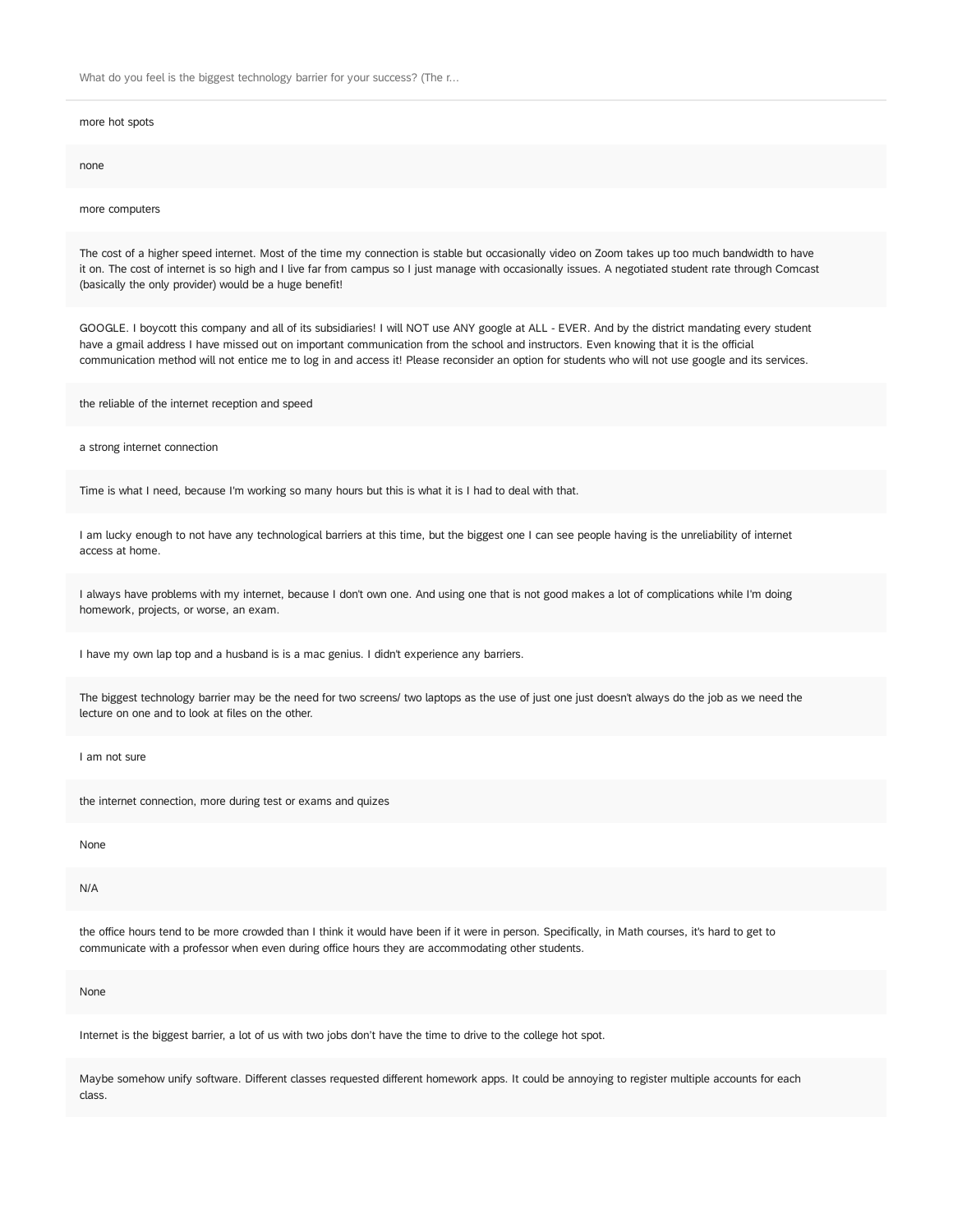gaining more experience navigating on canvas, zoom, Personally the first time I took an online class I had a lot of help from my classmates navigating through portfolio for assigments on canvas, eventually learned to go through it with time

Home wifi cuts out at night sometimes.

The biggest barrier is my home wifi connection. Sometimes it goes down.

Of course the technology barrier for my success will be to improve more in how to use a link to submit a course assignment by using the link that is connected to the school's Microsoft word. As have Abrocat free to download to type in documents that need to be submitted to admissions office, financial aid, etc.

internet access

MH access are limited, due to internet speed.

Barriers include not being able to access Zoom recordings emailed by the instructor. It's a problem on my end that the Canada tech support people weren't able to figure out.

Some professors don't seem to understand how to use Canvas well.

N/A

I had to purchase Adobe Acrobat to be able to edit and modify PDF files to be submitted for homework and projects. It seems like Canvas limits the number of files that can be uploaded for one assignment. (I understand the Adobe PDF reader is free.) It might be useful for enrolled students to be able to use Acrobat to assemble their final PDF files to upload. While this did not impact me, some teachers expected students to have smart phones with cameras and the ability to scan or upload files quickly for sharing during class. I could see this being a detriment to someone without access to these pieces of equipment at home, or create stress or undue hardship for a student by making this assumption.

The barrier that prevents my success is access to the internet in my house, and that many of the times my hotspot is very slow and does not allow me.

Knowing how to do a power point presentation

There hasn't been any barriers for my success as of now but there was a time where the Canvas servers were down for a few days and I couldn't see the assignments and work I had to get done. Other than that, everything is going smoothly.

Multiple apps do the same thing and we do not know how to use them.

None

N/A

inconsistent internet speed, or blackouts

none

N/A

Mainly it was problems with the internet connection of the instructor's side, also I wasn't able to access the zoom tab in the class page on Canvas via google chrome and had to use a different browser.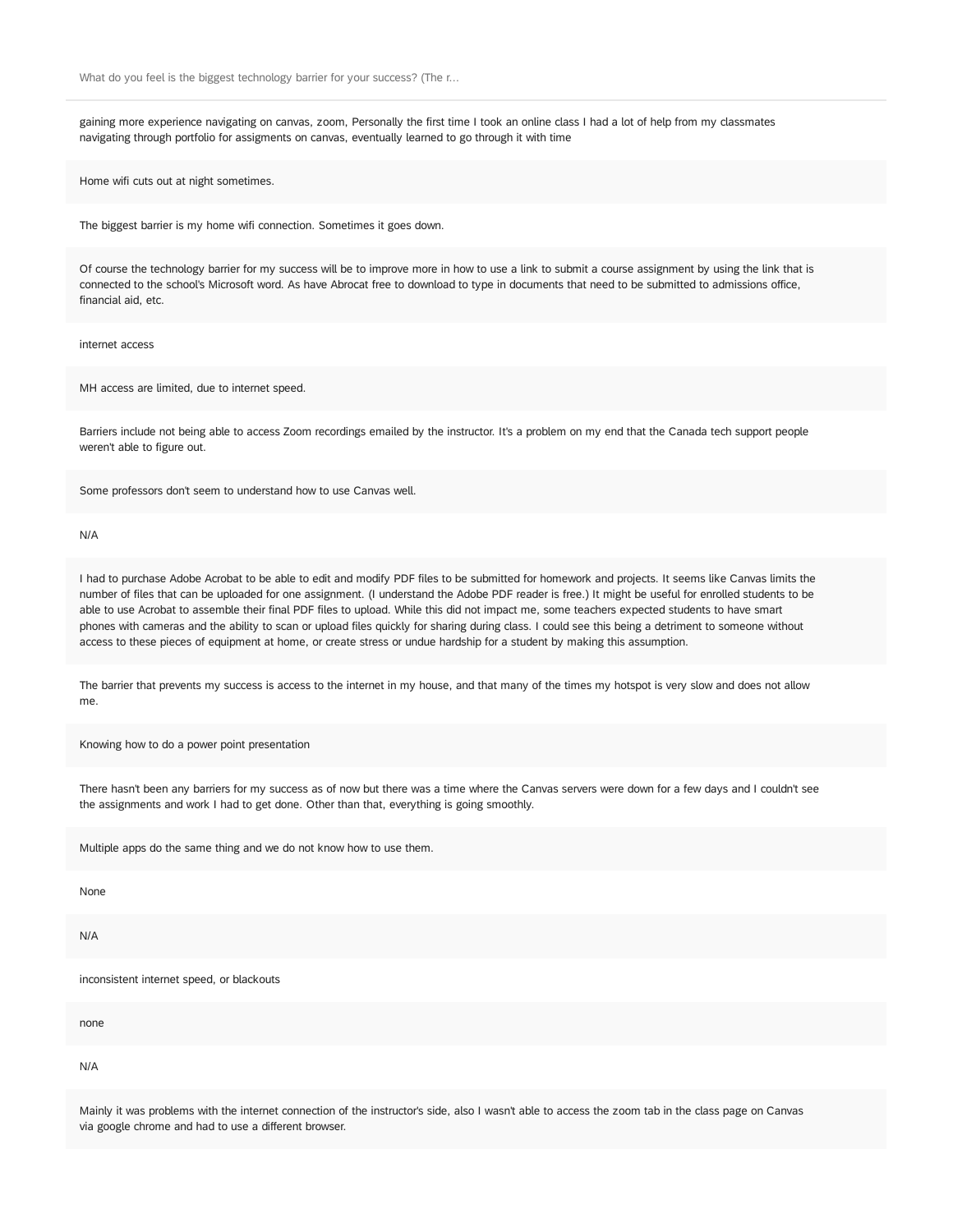I don't know how to fully use computer technology, and learn many aspects by trial and error to meet basic needs.

#### Internet

consistant wifi access

I think that time with the teachers because they didn't have enough time for students and classes are sometimes shorts. Also, we cant access all the services that our campus offers on the internet. we need better plans for future classes.

Proctorio. What a scam. I'm sure it was marketed to the district as an "equity solution," but it isn't one if you need expensive technology to use it. I'll bet it cost the District a lot of money, too.

I don't know how to use the computer.

See comments above.

new computers to students in need

I think resources are adequate...... maybe more affordability? Better internet speeds for an affordable price.

I feel very good we the technology but I never take it in person

I feel very good with the technology, but I did not to go at Canada College in person so I don't know how works the technology there.

Workshops on how to emerge video and slides. How to record a video presentation, in a way that students who use a chromebook or a laptop have the same access.

home internet and making payments for varies stuff

Stable zoom connection (similar to comment above)

I don't really have a technology barrier, so I think I will be ok.

None, It is nice to know I have access to borrow equipment if I need to.

My computer has a critical error in RAM and sometime in the near future it will "die", at which point I will not have a computer readily available for me to use and complete my online class work. My hope is I will have access to a borrowed laptop from school.

Internet access

I do not feel I've had a technology barrier for my success, I am living a somewhat privileged life.

I think there should be opportunities for students to get help in basic technology apps. Apps I am talking about are Excel, Google Suites, Canva…. And any others. For instance, I see people in my class is struggling with just trying to use excel. It's unfortunate that there isn't more support around these programs. I'm not talking about taking a class in excel but more getting some help and understanding of basic functions

I don't have this problem.

Mainly my own internet speed. Cuts out at random times.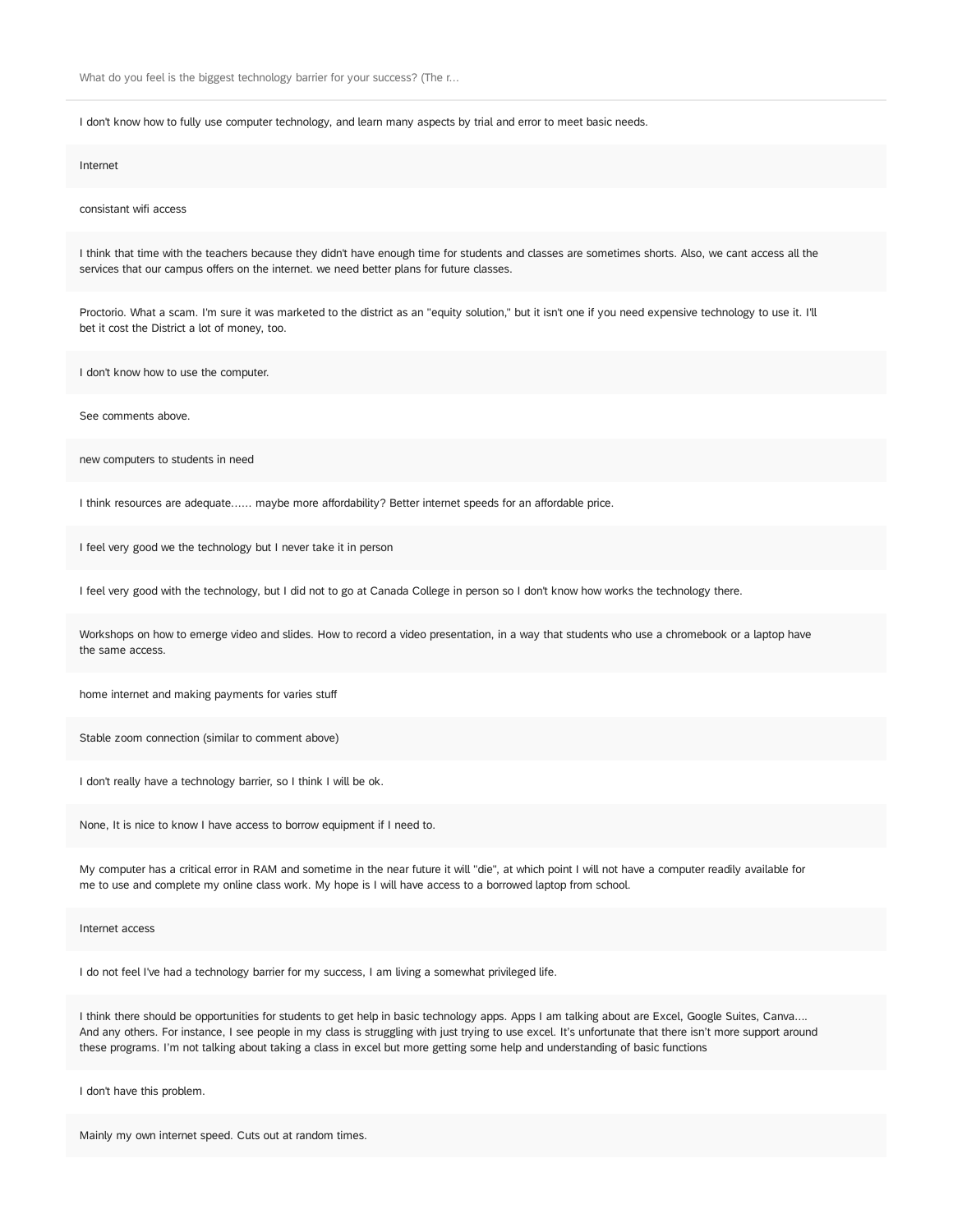#### none

When taking a test, I wasn't sure how to open another window to access my notes or the textbook, (which was allowed) so that I wasn't suspected of cheating. So instead I took the test without access to either and didn't do as well as I might have.

#### N/A

No comment

#### internet speed

Hardware and software is only one side of the equation. The other side is the Brainware. The human being using it. We need the basic skills, and we are already stressed trying to learn the tsunami of tech demands at the beginning of the semester- Canvas navigation, OneLogin, new email/new password, Zoom navigation, using new devices (since we had to borrow- I had to learn PC since I'd only used Mac until then, adjust to keyboard since had done touchscreen iPad). The tech challenge is on top of the tsunami we are already dealing with simply returning to school and balancing that with the rest of our lives. This arena has been entirely overlooked in all the tech focus. It's not just what tech we need, it's what we need to function as human beings using the tech. The resources are WAY too patchwork and difficult to discover unless someone is crazy persistent. Anyone else would have given up a long time ago and dropped out and you would never know there was a problem and many people's opportunities are lost. Coming over from the other side of the digital divide is a tightrope walk and most fall off into a very deep canyon, worse off then if they had stayed on the other side because now that are utterly demoralized and less likely to try again.

| Interrupted internet access                                                                                                                                                                                                                                                                                  |
|--------------------------------------------------------------------------------------------------------------------------------------------------------------------------------------------------------------------------------------------------------------------------------------------------------------|
| None                                                                                                                                                                                                                                                                                                         |
| N/A                                                                                                                                                                                                                                                                                                          |
| good internet                                                                                                                                                                                                                                                                                                |
| none                                                                                                                                                                                                                                                                                                         |
| As I mentioned before: updated laptops or computers are accessible for students that perform better and contain the tools that we need to achieve<br>our certificates.                                                                                                                                       |
| None                                                                                                                                                                                                                                                                                                         |
| Internet connection that has low quality, A high quality hotspot with unlimited data would be ideal.                                                                                                                                                                                                         |
| I live remotely and run my computer off a cellular hotspot. Cellular connectivity is very poor where I live so it is slow at the best of times and slug<br>speed at the worst, if it even works. During winter storms it is common for the power to go out or be shut off for several days or more. When the |

Proctoria exams if I cant log in, it causes stress for me.

backup generator is working I can usually charge my devices, but it doesn't always work properly.

none

having tech that is recent, nothing before 2012

NA

Lack of reliable electric vehicle charging from campus' or workplaces.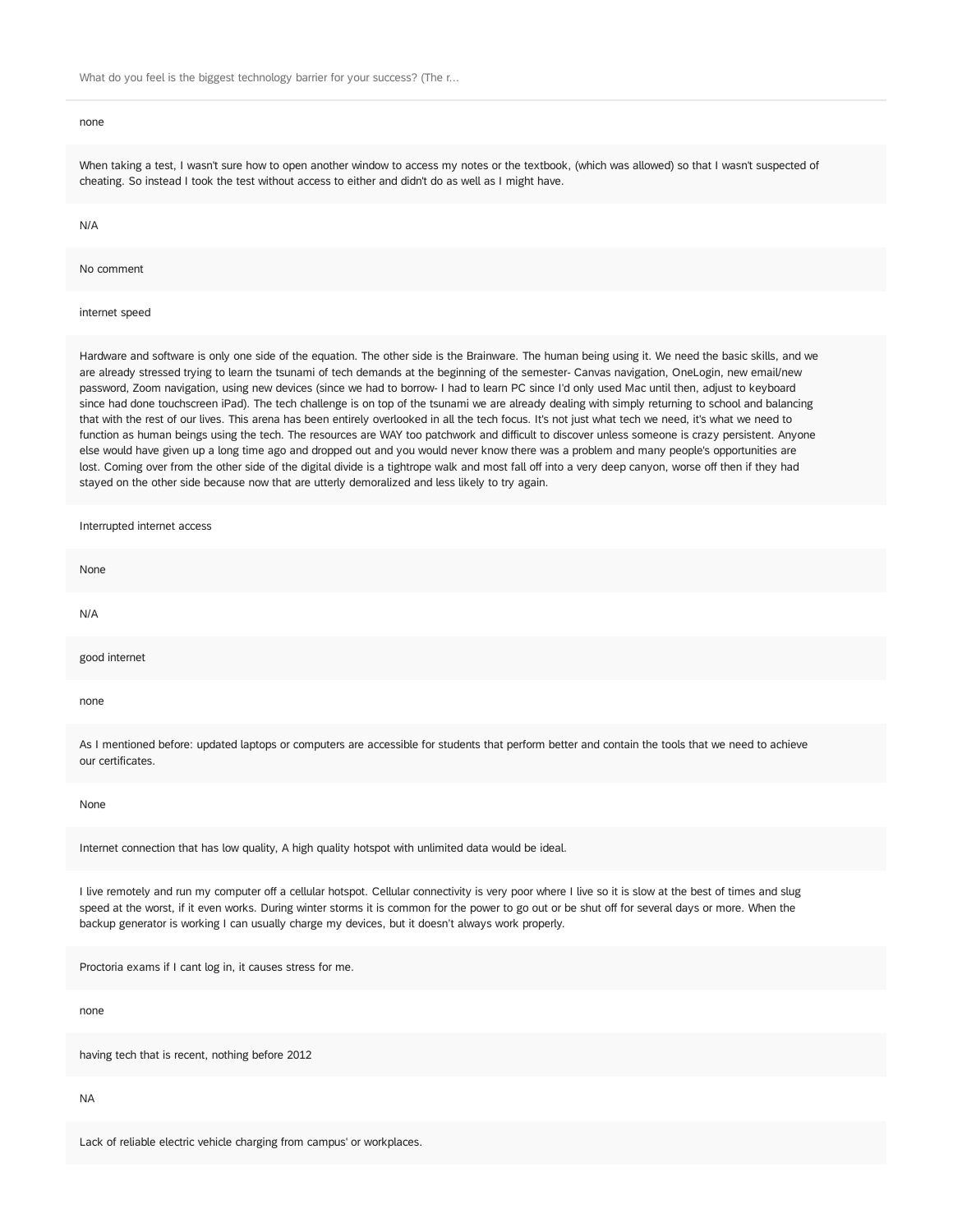Ok

#### **Computer**

I don't have a technology barrier.

The student portal in most of the times the Counseling Services is not working. the links are off

Some professors take a while to answer emails or simply assist a student that is need of a question or support. If there would be some other service available specifically designed for communion between students and their professors that would solve lots of inconvenience and save time.

Laptops

Without faster internet I can't do the computer programming classes and the YouTube lecture videos wont play. Sometimes I can watch the recorded lectures and supporting videos, but most often I spend a lot of time watching a "loading" icon spin and spin without the video beginning. For the programming portal I can't always load it when it's online, and in other classes where I had to download a file to work on locally, program it, then upload it for grading, I didn't have the bandwidth and had to withdraw from the course.

Opening more careers and courses in technology will make my future easier.

Not so much on students end, but professors with slow internet and low quality cameras for whiteboards makes it hard for us to see what we're learning. Not sure what to suggest for internet, but I think teachers should know how to use tablets and stream lecture on their, especially for STEM courses

Being able to afford my own current devices (mine are all old/broken).

When my internet fails because of overuse from all the people.

I have limited knowledge of different technology programs and would benefit from support in these areas to better create/present my class assignments

Speed of Internet, sometimes it would be really slow & I would not be able to get my school work done.

I cant learn online. this semester sucks. i dont know why you didn't open up campus this semester even when every other campus was open, and san fransisco had a super high vaccine rating. But i get it, with being safe. Just, sucks for the people that are trying to get a degree that they need to have to succeed in life.

N/A

None

See above. Teach the professors to post grades on time.

n/a

For me, it was the graphing calculator. Instead of borrowing one, I tried to buy one even though I knew the school can provide one for me.

N/A

Internet speed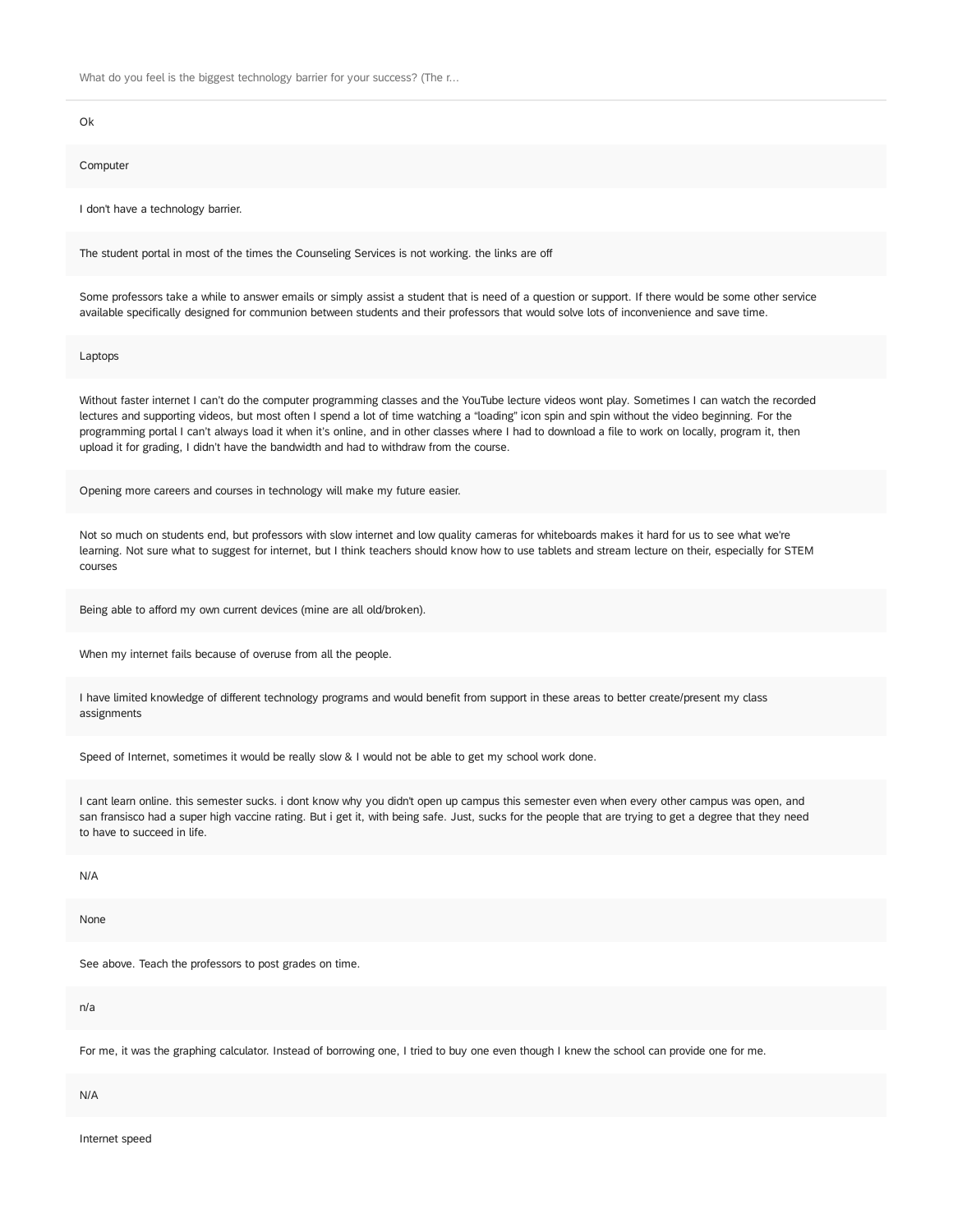The only struggle I had a few times was the wifi being weak which made my zoom calls break up and I could no longer hear my instructor or my classmates talking.

Communication.

Students with disabilities

A computer.

A big screen laptop doesn't matter the brand. Thank you!

Access to reliable internet.

Proctorio and how some professors use it. I understand we have to record our screen however I lost the ability to copy and paste and if I went out of the camera frame I would get kicked out and have to login again. I believe that Proctorio is good but it does kick us out more often than not when we haven't done anything wrong. the professors have to update the setting in the Proctorio so we do not get kick out and just have the screen and audio be recorded.

Na

n/a N/A Appropriate WiFi and technology

Resources and the environment

Response of instructor to emails

None

Not being able to do anything went the lights go out for example when we were having those heavy rains a lot of places had their internet go out due to electricity problems.

No idea, I already have everything I need for my classes.

I was not able to download somethings and unable to participate in the Discussion Board for over a month.

It just feels like another hurdle. If I'm overwhelmed and need help, I'm not sure I'd have the wherewithal to find it and ask the right questions.

It might be the internet connection. I have some friends who have struggled with it and have sometimes missed a class.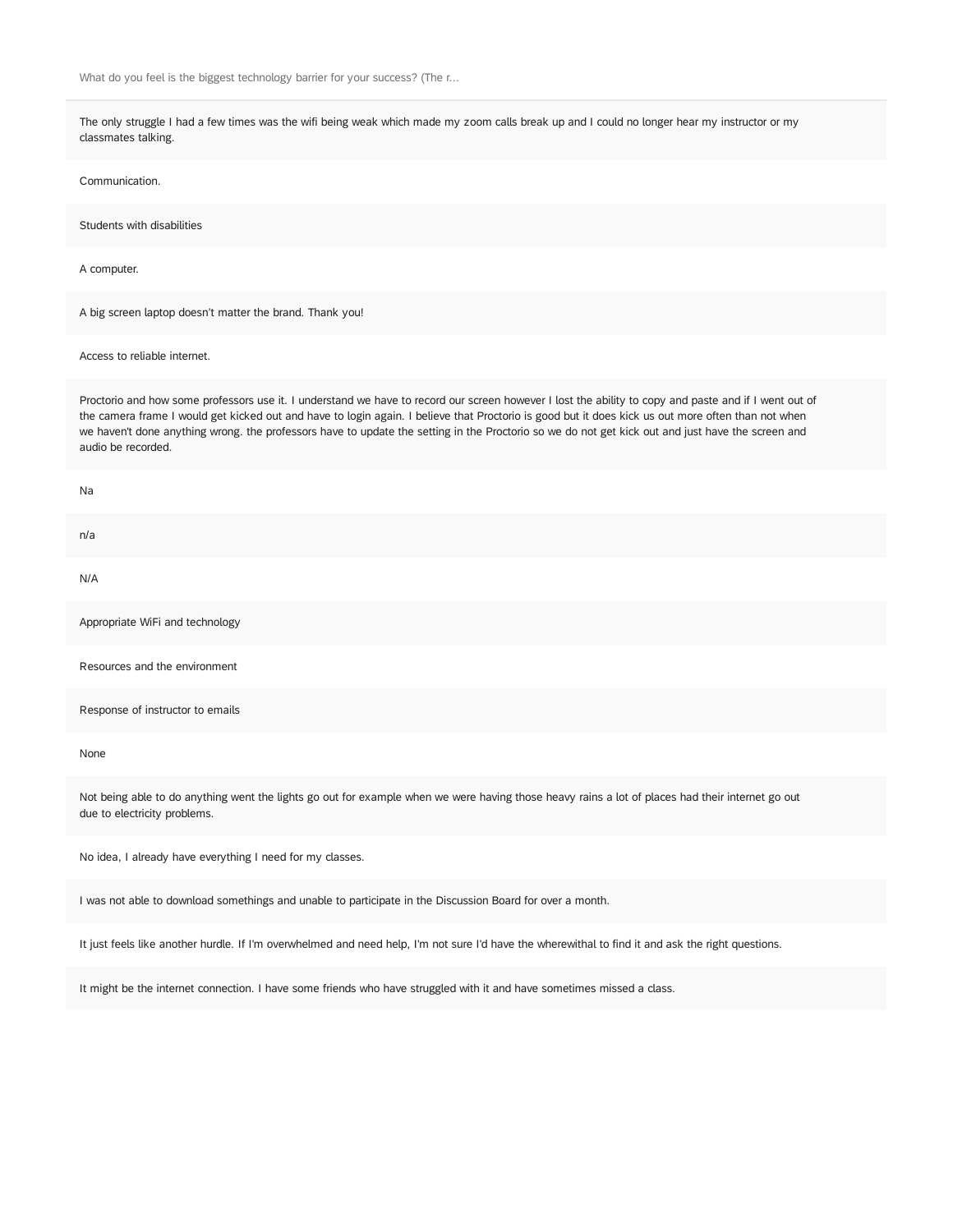### this semester?

How would you improve a faculty's use of technology in online class you've...

I would like it if teachers switched instruction to google services such as google's sheets instead or microsoft excel.

#### N/A

Just training, I struggled because of how my teacher's were unorganized and I had to hunt around the class on Canvas for papers etc.

more use of other apps besides Canvas and Zoom? perhaps slack etc.

Newer youtube videos?

Offer more online courses please.

I would suggest for faculty to have to do mandatory training for how to keep their canvas orderly and organized. Some professors I believe didn't use canvas to the best of their abilities.

More collaboration! It creates a sense of normalcy in a time where human interaction was far and few. It eases tension and creates a welcoming environment.

Everything was ok with my Professors.

I believe they doing well, just to respond sooner to the messages

With more faster apps

training more our teachers to better dominate Canvas

By assisting to technology workshops

n/a

.

n/a

Not just reusing previous class info - update to current semester.

More detailed plan on what assignments are due and when

n/a

I have not taken a class. My suggestion is for them to use backward design and make sure they have clear outcomes that they communicate to students.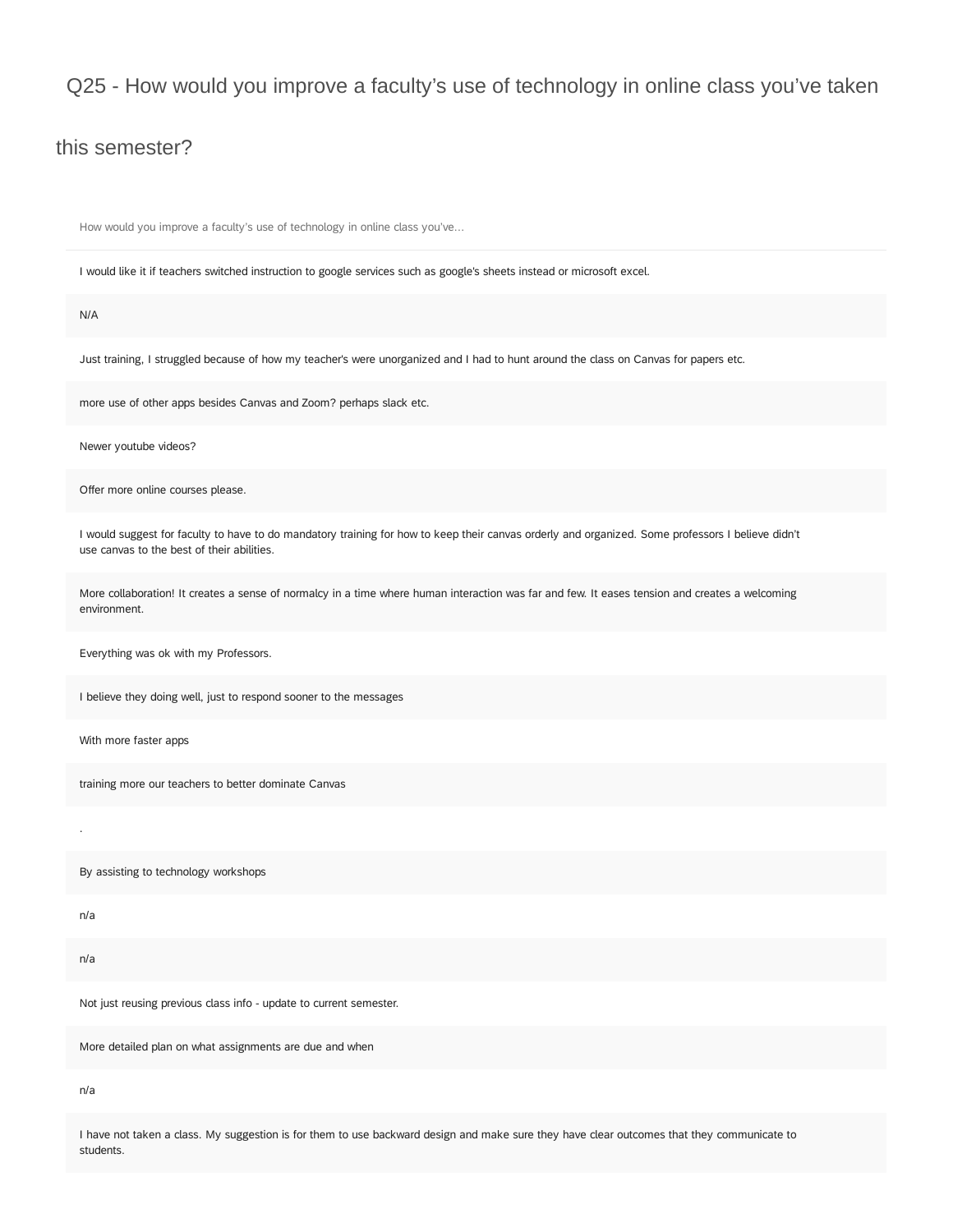#### I'm not sure.

I have used Pronto, a messaging system connected with Canvas in my Spanish Class and find it as a very useful tool. I think promoting this tool in other classes would be great and very helpful.

use consistent file types instead of using pdf, word, and/or google docs all in one class. this would help students with organization because they wouldnt need to download extra document viewing apps.

none

a little more time on the assignments

Maybe they need more training or they should have an opportunity to try a student interface.

Provide efficient internet connection.

I have been improving during class this is because the professor takes time to explain when we are confused.

- less harsh penalty for "late" work

some students preferred self study and some office personal meeting a one-on-one zoom meeting if any questions about the homework

nothing

Well I need a Piano stand so the computer is fine Im just misisng material that I would need to succeed in the class

A place to communicate with other students more efficiently

They struggle with using Zoom - changing cameras and using the pin function

Keep recorded zoom lectures accessible for the entire semester, so they can be used for studying and catching up on lectures if you are absent.

I am unsure.

N/A

Some of the web links were broken, or led to different assignments. Other than that, it was fine.

By setting up the wires and making sure it has a decent connection

Asynchronous does not mean ALL ALONE. Most of my instructors have completely isolated students this semester. Hardest semester out of my 17 semesters in the past 33 years in the SMCCD.

N/A

n/a

better internet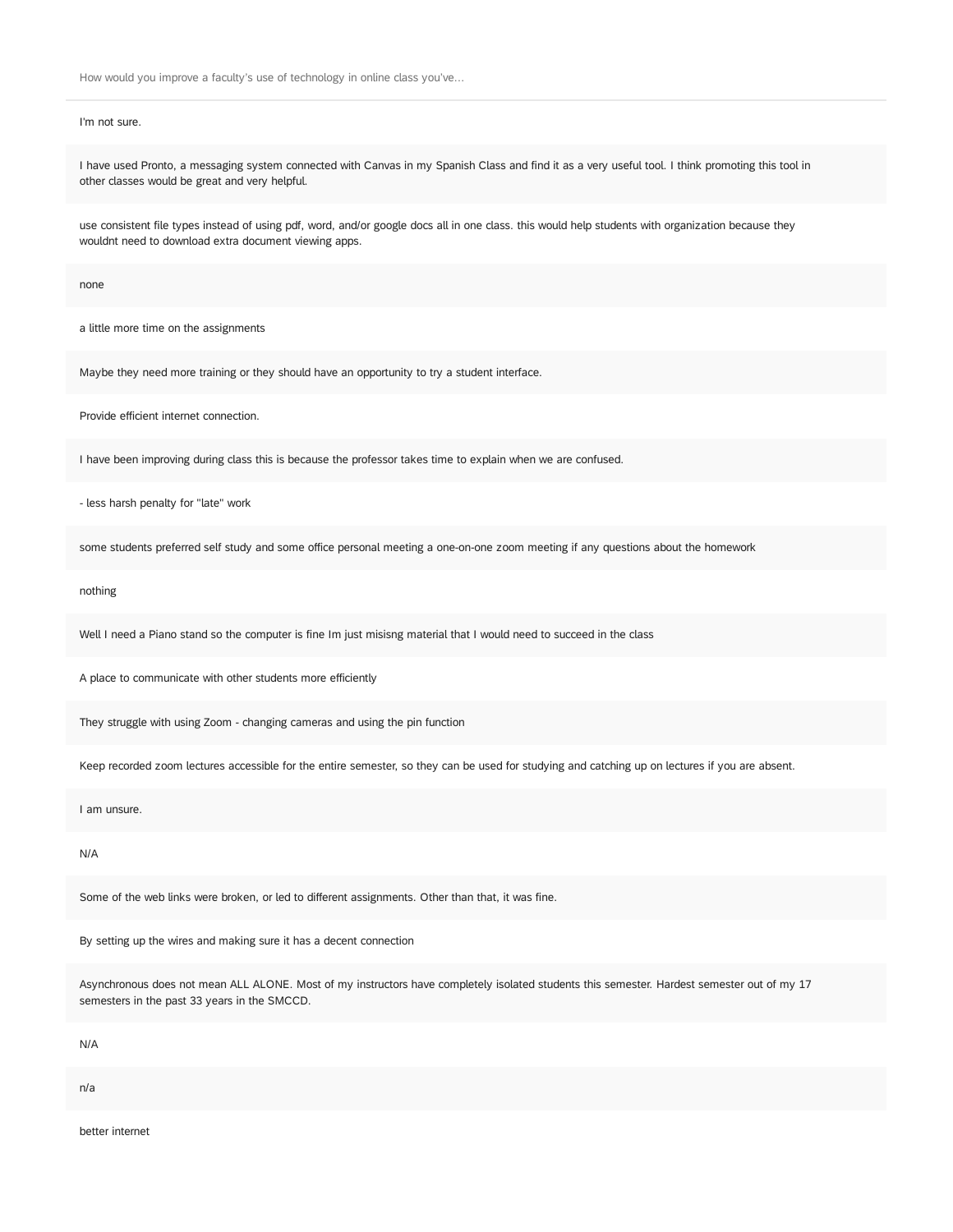I think some teachers still struggle when issues occur but overall they all seem to have Zoom & Canvas down.

Have them use CANVAS to contact students and not emal. Students who will not use google services miss out on important communication that should be sent through CANVAS.

Can't think of any.

More training for staff on using Zoom. Also, one instructor had frequent issues with her document camera and it would disconnect her from her Zoom class. Correcting this issue would be a better use of her time as well as student's time.

no at this moment

have someone available to assist faculty at time of online class.

I think it is fine for now.

Standardize the formatting of Canvas across all departments in all classes. This was done at my high school and it was extremely helpful.

Using more apps to connect with students.

Faculty need lessons on the technology so online courses do not have to spend most of the time figuring out a software.

not sure

use more like a writing board as some teacher have to see what part is talking.

N/A

Nothing, I think they were able to utilize the technology in online classes. Zoom meetings should be more engaging in my opinion, rather than having a the professor speak the whole time, it would be beneficial for the students if they were engaged in the discussion as well.

With a personal in home internet router

N/A

communication with professors on my part.

Get the faculty to become more efficient at using it before teaching a class - lost a few hours in some classes due to professor having troubles with Canvas, for example.

Some of the faculty are very tech savvy and some are not or have aging equipment at home. It would be good if the SMCCD could give instructors a standard set of equipment and instructions.

It would be for the professor to understand our difficulties with the internet, and how badly to take points away from us for that.

Learn how to use power point

Giving more time to the professors in order to get the semester ready.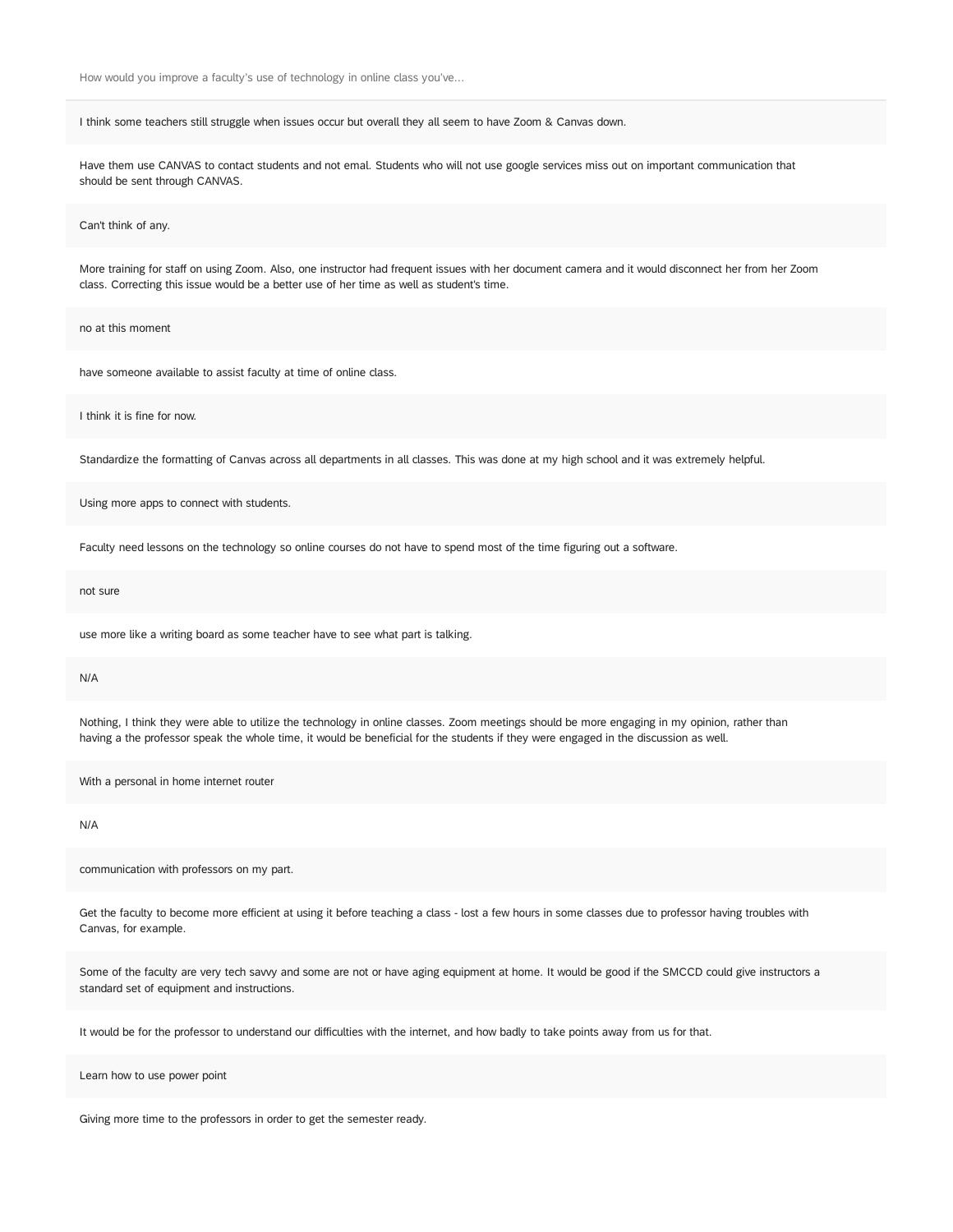| Better user friendly software.                                                                                                                                                           |
|------------------------------------------------------------------------------------------------------------------------------------------------------------------------------------------|
| None                                                                                                                                                                                     |
| N/A                                                                                                                                                                                      |
| none                                                                                                                                                                                     |
| N/A                                                                                                                                                                                      |
| Better internet connection during zoom meetings.                                                                                                                                         |
| The faculty have a good handle on the use of technology, however they are subject to their home internet access speeds/reliability                                                       |
| excellent                                                                                                                                                                                |
| great                                                                                                                                                                                    |
| i would try to use the library and be more contact on person it help lot                                                                                                                 |
| No Proctorio.                                                                                                                                                                            |
| No comment                                                                                                                                                                               |
| By using good internet connection                                                                                                                                                        |
| Provide specific information on how CANVAS will be utilized. I noticed instructors use it differently                                                                                    |
| Have professors offer check-in hours or have once a week class with professor and peers via Zoom.                                                                                        |
| I think all my professors have done a great job implementing technology into their courses.                                                                                              |
| This semester's Cañada instructors are good with tech. Last semester it was awful, the teacher did not use canvas properly and we had to email<br>screenshots of all submissions to him. |
| I prefer having consistent feedback through the semester.                                                                                                                                |
| It's unfortunate that there isn't more support around these programs. I'm not talking about taking a class in excel but more getting some help and<br>understanding of basic functions   |
| n/a                                                                                                                                                                                      |
| none                                                                                                                                                                                     |

Wish office hours were other than Saturday nights at 7pm

I don't have any comment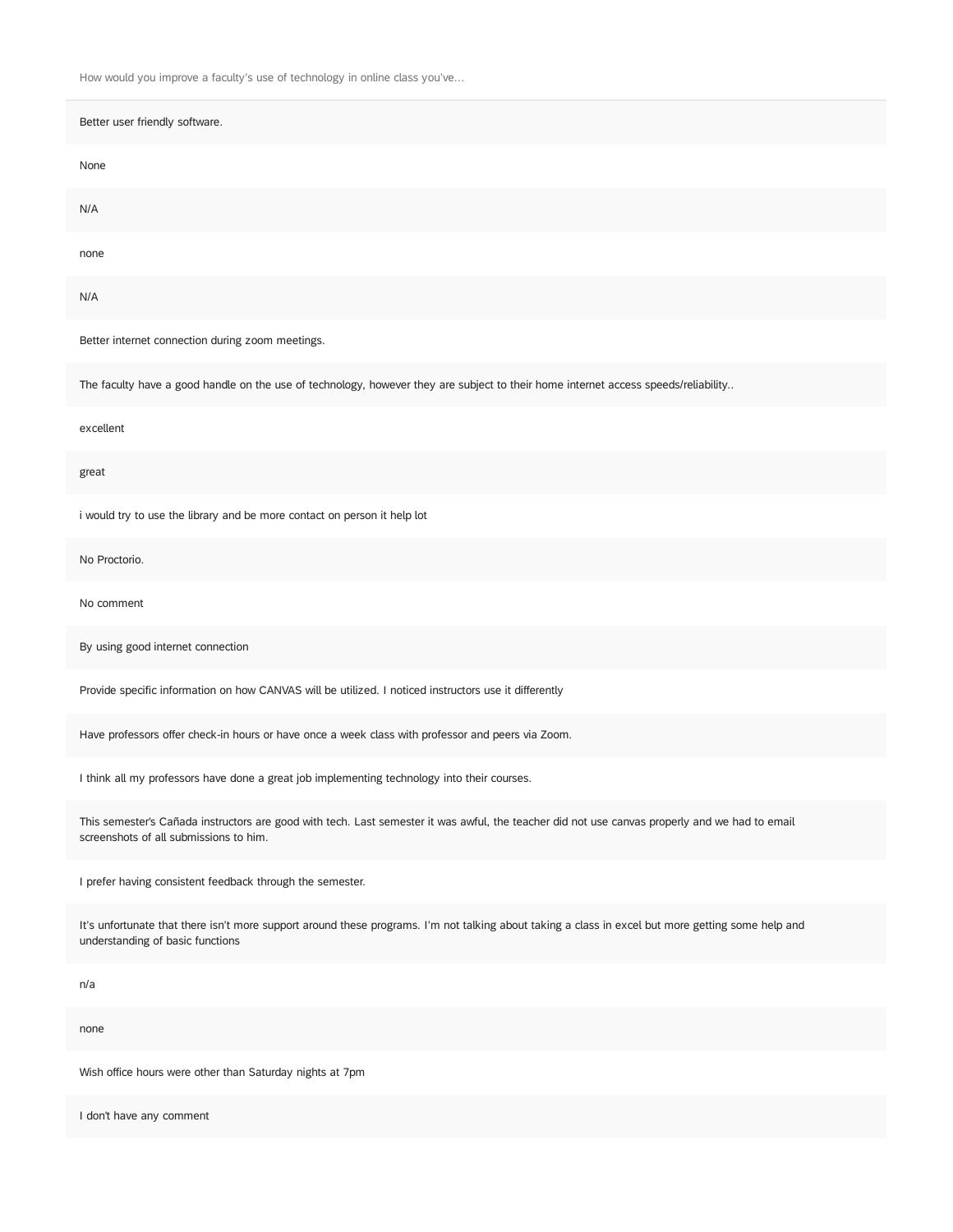#### No comment

set a time line for how long teachers can respond to emails. some teachers are great at communication, some teachers communication skills lack.

The faculty did a fantastic job in every way, role modeling how to cope with tech challenges which inevitably come up. They are true heroes!!!

No improvement needed

N/A

good internet

use pronto more to communicate with classmates that need help and that are stuck on homework

n/a

I would suggest having students use apps that can read the textbook out loud to them, so it is easier to study

keep it online, I love it.

none

make sure they know how to use zoom

use drawing tablet instead of camera over paper

Not a problem

I don't have a particular idea.

None.

Some of the professors aren't that familiar with Canvas. Some throw everything onto it with little or no organization, others excel at keeping things compartmentalized. I think they would all benefit by some courses in Canvas design because many non-tech professors are just winging it and students have to adapt. Also, several professors are way behind in grading. It'd be nice if the professor participation was transparent and someone was monitoring their % of turned in assignments that were left ungraded for several weeks/months. If there was a transparent way that class stats could be anonymized and made public that would make people more accountable. Prof. X has 20 students, 40 assignments, 95% turned in, 10% graded, average grade X, high grade X, low grade X, # students not participating / may drop X. etc.

Using tablets as a white board. My last two math teachers used low quality above their shoulders to stream their whiteboard and we I could barely see what was on screen

I going to attend classes in person and I hope my internet not fails is what I only do to complete my homework.

Have them know the technology so they don't spend time in class trying to figure it out.

i would teach the teachers how to use zoom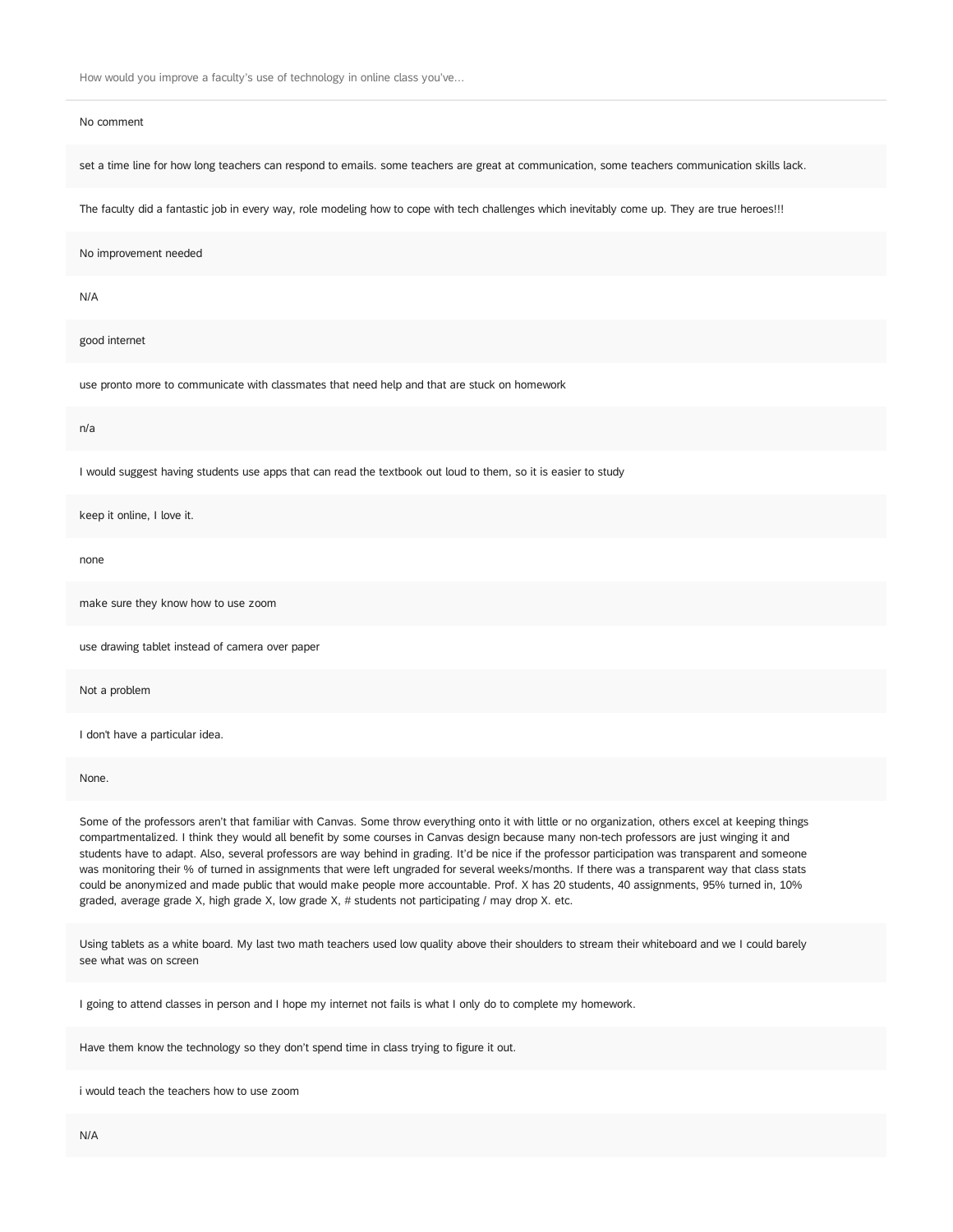| None                                                                                                                             |
|----------------------------------------------------------------------------------------------------------------------------------|
| Grade on time.                                                                                                                   |
| n/a                                                                                                                              |
| Not sure to be honest. All my instructors understood how to use everything                                                       |
| Internet and Laptop                                                                                                              |
| It has worked out for me                                                                                                         |
| For me the faculty's used good forms of technology this semester.                                                                |
| I believe more research should be put into how students learn the best.                                                          |
| 9                                                                                                                                |
| Everything is fine!                                                                                                              |
| Printing less things                                                                                                             |
| everything was ok from faculty                                                                                                   |
| N/A                                                                                                                              |
| Na                                                                                                                               |
| More communication regarding assignments and due dates. Updating syllabus.                                                       |
| n/a                                                                                                                              |
| N/A                                                                                                                              |
| N/A                                                                                                                              |
| Provide more resources                                                                                                           |
| More online posts by students to form basis of class discussions                                                                 |
| None                                                                                                                             |
| Better instructions on how to film a video for technique instruction. It's been up to the instructors to get up to speed on this |
| N/A                                                                                                                              |
| No idea                                                                                                                          |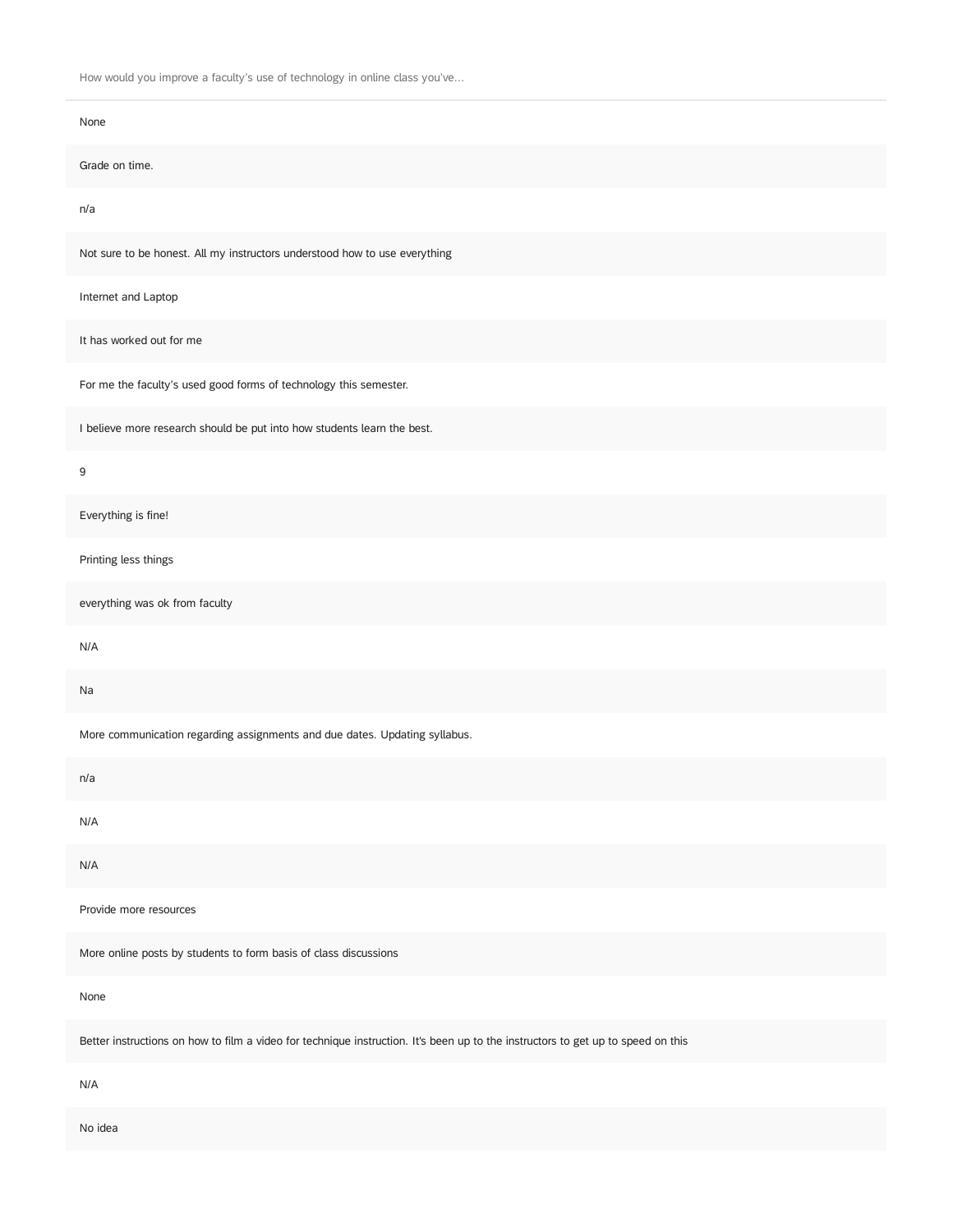#### unknown

I don't think there is a good substitute for in person learning, I would advocate for more of that.

I'm not sure, I think they're doing really good and getting the hang of how to teach online for those that haven't taught online classes before.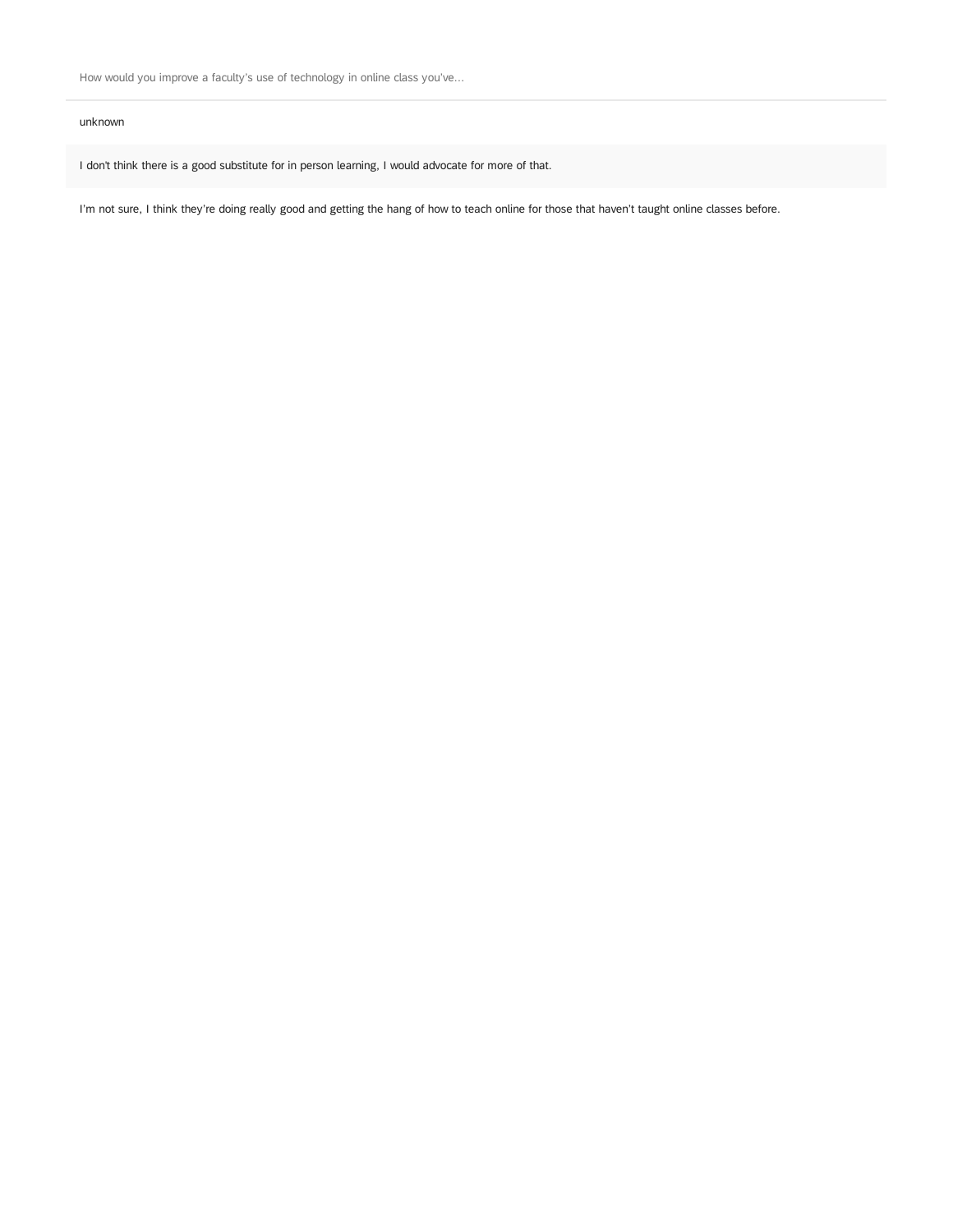## Q27 - Do you live in San Mateo County?



| 1 Yes | 74.50% 333 |     |
|-------|------------|-----|
| 2 No  | 25.50% 114 |     |
|       |            | 447 |

Showing rows 1 - 3 of 3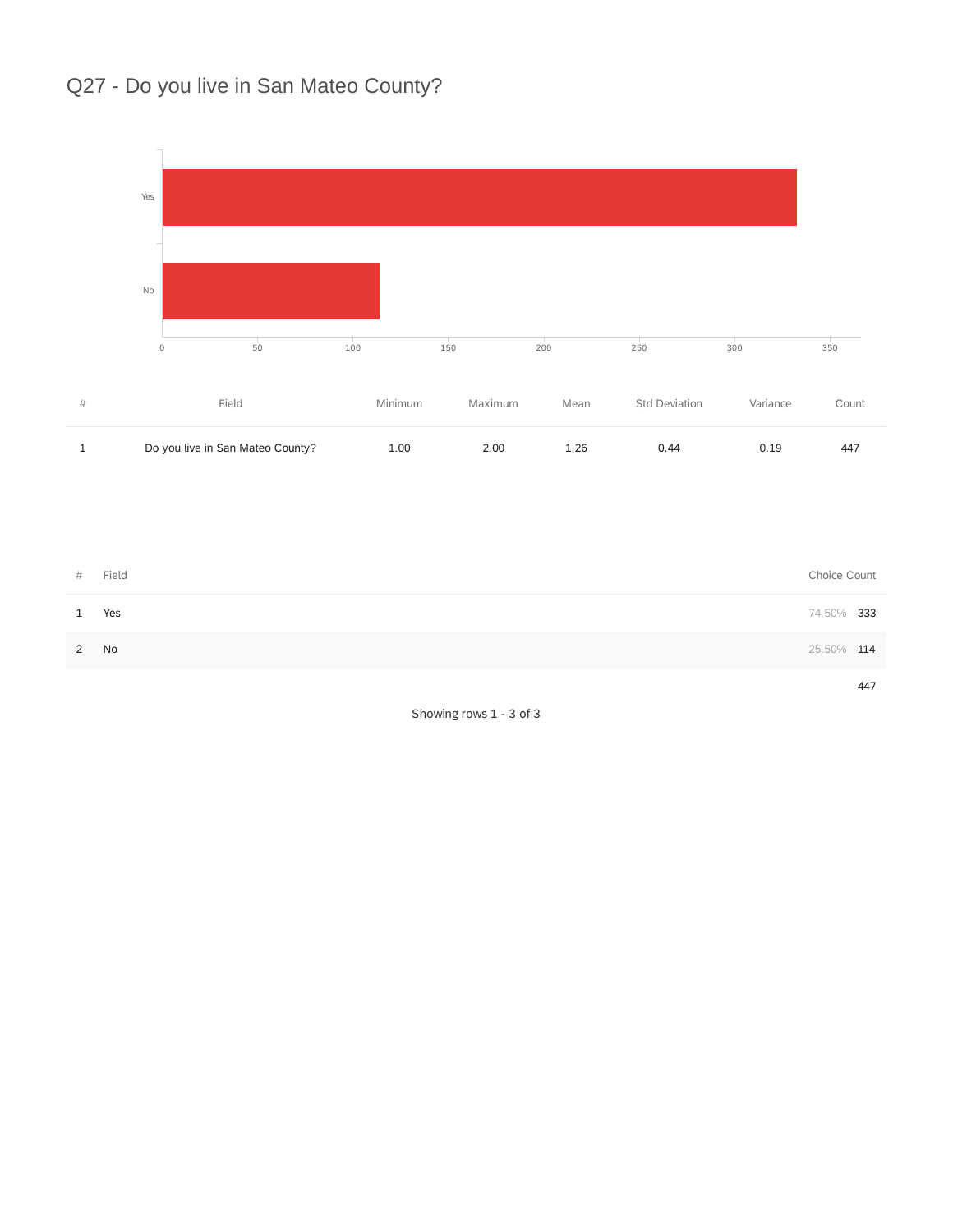## Q28 - What is your employment status?



| #              | Field                    | Choice Count |     |
|----------------|--------------------------|--------------|-----|
| 1              | Employed Full-time       | 27.35% 122   |     |
| $\overline{2}$ | Employed Part-Time       | 30.72% 137   |     |
| 3              | Unemployed, seeking work | 11.88% 53    |     |
| 4              | Not working              | 30.04%       | 134 |
|                |                          |              | 446 |

Showing rows 1 - 5 of 5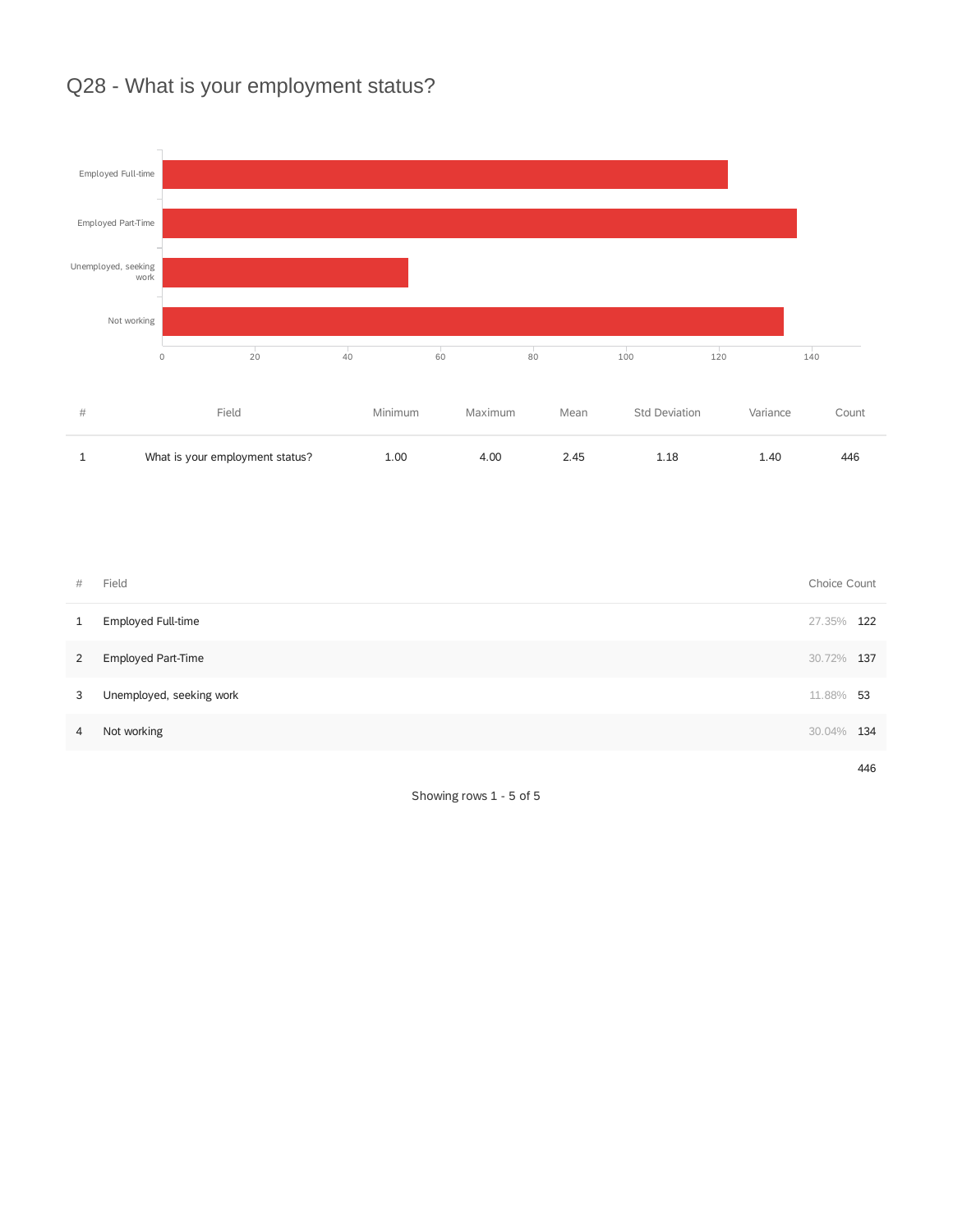## Q29 - What is your age?



| - | What is your age? | 1.00 | מד כ | 83<br>⊥.∪⊖ | $\sim$<br>いいい | 44, |
|---|-------------------|------|------|------------|---------------|-----|
|   |                   |      |      |            |               |     |

| $\#$           | Field             | Choice Count |     |
|----------------|-------------------|--------------|-----|
| $\mathbf{1}$   | Under 18          | $6.94\%$ 31  |     |
| $2^{\circ}$    | $18 - 22$         | 26.17% 117   |     |
| 3 <sup>7</sup> | $23 - 28$         | 12.98% 58    |     |
|                | 4 29 - 39         | 21.48% 96    |     |
| 5 <sup>5</sup> | 40 - 49           | 13.20% 59    |     |
| 6              | $50 - 59$         | 8.95% 40     |     |
| 7 <sup>7</sup> | $60+$             | 7.61% 34     |     |
| 8              | Prefer not to say | 2.68% 12     |     |
|                |                   |              | 447 |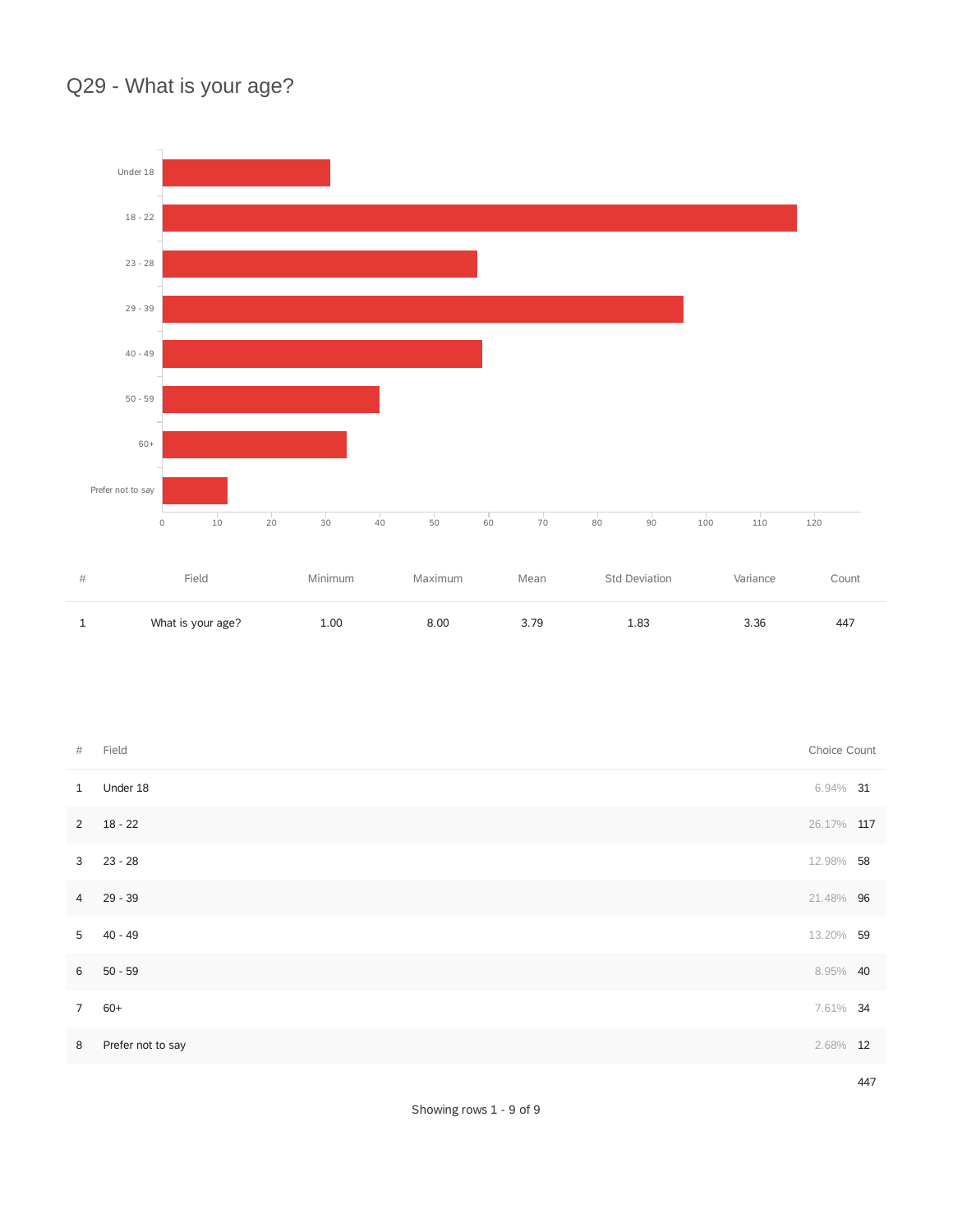

Q30 - What is your race or ethnicity (select all that apply)?

| $\#$           | Field                          | Choice Count |  |
|----------------|--------------------------------|--------------|--|
| 1              | Hispanic                       | 37.95% 181   |  |
| 2              | American Indian/Alaskan Native | $0.63\%$ 3   |  |
| 3              | Asian                          | 13.21% 63    |  |
| $\overline{4}$ | Black/African American         | $3.14\%$ 15  |  |
| 5              | Filipino                       | 4.61% 22     |  |
| 6              | Pacific Islander               | $1.47\%$ 7   |  |
| $\overline{7}$ | White                          | 32.08% 153   |  |
| 8              | Prefer not to say              | 6.92% 33     |  |
|                |                                |              |  |

477

Showing rows 1 - 9 of 9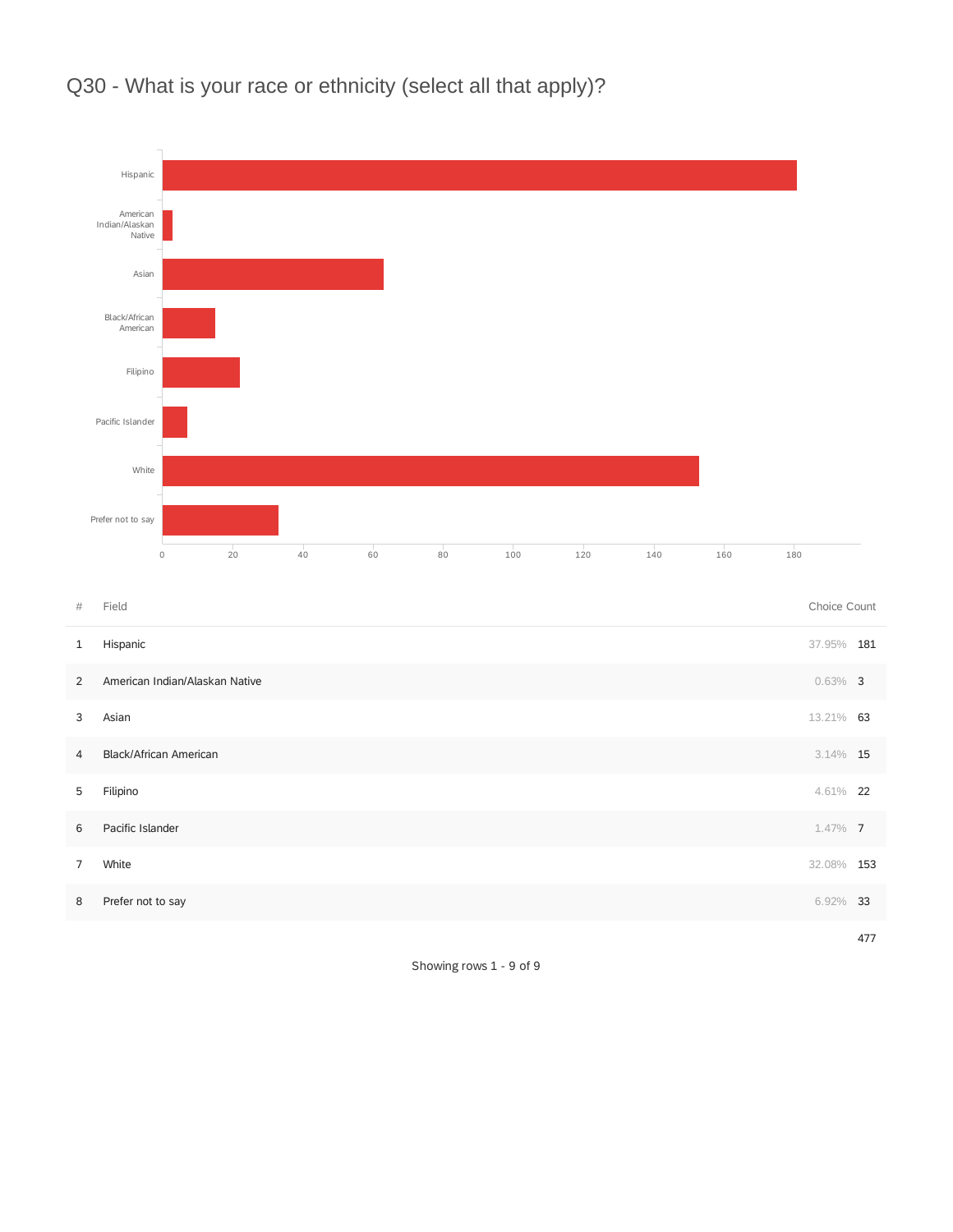## Q31 - What is your gender?



| #              | Field                     | Choice Count |     |
|----------------|---------------------------|--------------|-----|
| $\mathbf{1}$   | Male                      | 24.72% 110   |     |
| $2^{\circ}$    | Female                    | 70.11% 312   |     |
| 3              | Non-binary / third gender | $2.47\%$ 11  |     |
| $\overline{4}$ | Prefer not to say         | $2.70\%$ 12  |     |
|                |                           |              | 445 |

Showing rows 1 - 5 of 5